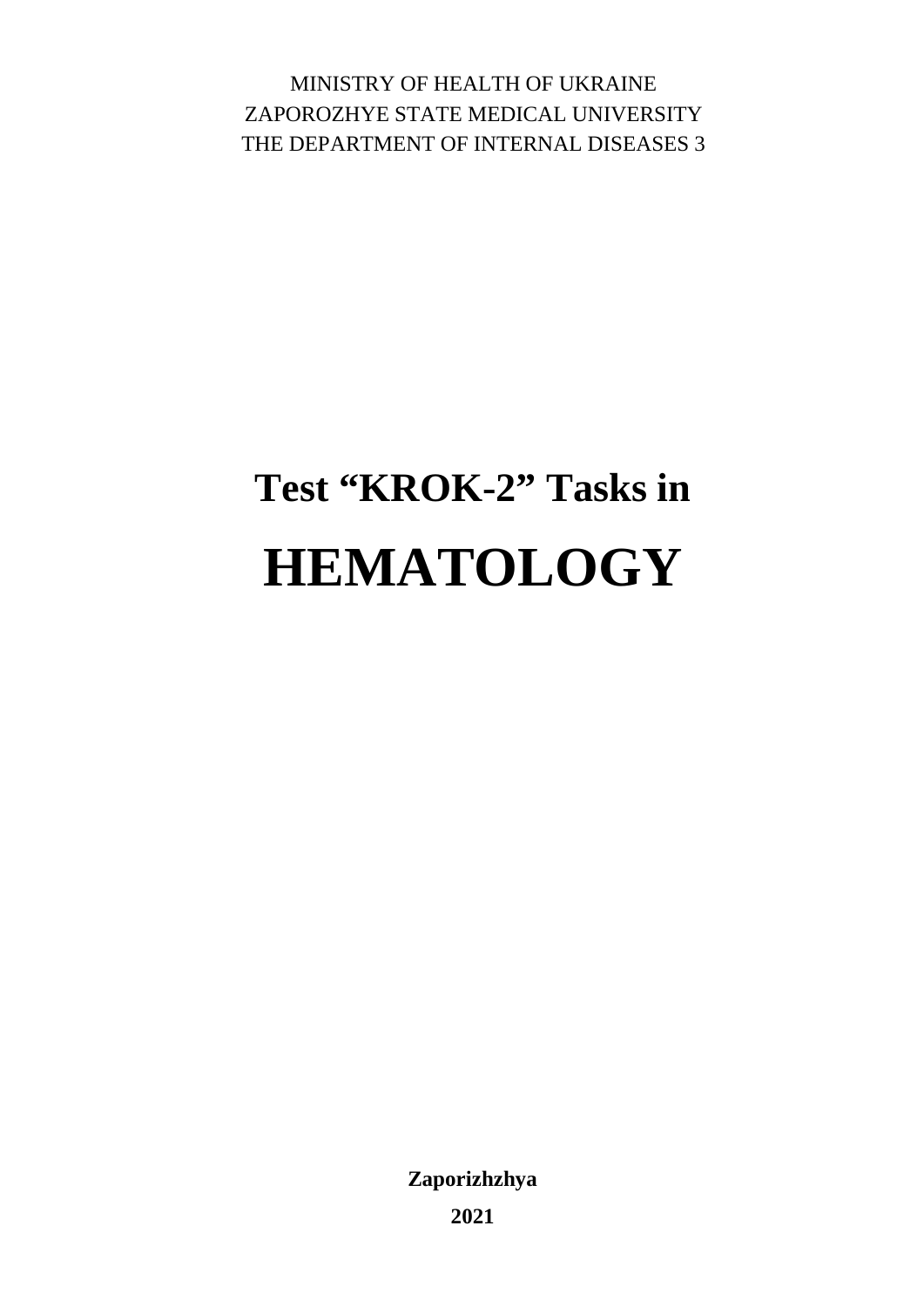#### UDC: 616.15(075.8) Т-40

*Approved by the Central Methodical Council of ZSMU*  $(\text{protocol N} \geq \text{from "} \geq \text{021})$ *and recommended for use in the educational process*

#### **Authors:**

Dotsenko S.YA., Rekalov D.H., Chorna I.V., Shekhovtseva T.H., Samura B.B., Kulynych R.L., Kravchenko V. I., Shevchenko M .V., Sklyarova N.P., Svystun S.I., Sychov R.O., Tyahla O.S., Yatsenko O.V.

#### **Reviewers:**

*Kraydashenko O.V.* - Professor, Doctor of Medical Sciences, Head of the Department of Pharmacology, Pharmacy, Pharmacotherapy and Cosmetology of ZSMU

*Svintozevsky O.O.* - Associate Professor of the Department of Clinical Pharmacology, Pharmacy, Pharmacotherapy with a course of cosmetology at Zaporizhzhya State Medical University, Candidate of Medical Sciences,

T 40 **Test "KROK-2" tasks in hematology:** a collection of test tasks in the discipline "Internal Medicine" for students of the 6th year of medical faculty, specialty "Medical business", "Pediatrics" / Dotsenko S.YA., Rekalov D.H., Chorna I.V. [et al.]. – Zaporizhzhya, 2021. – 71 p.

Збірник тестових завдань "Тестові завдання КРОК-2 з гематології " - для підготовки до практичних занять з дисципліни "Внутрішня медицина" іноземним студентам 6-го курсу медичного факультету, які навчаються англійською мовою за спеціальністю "Лікувальна справа".

УДК: 616.61(075.8)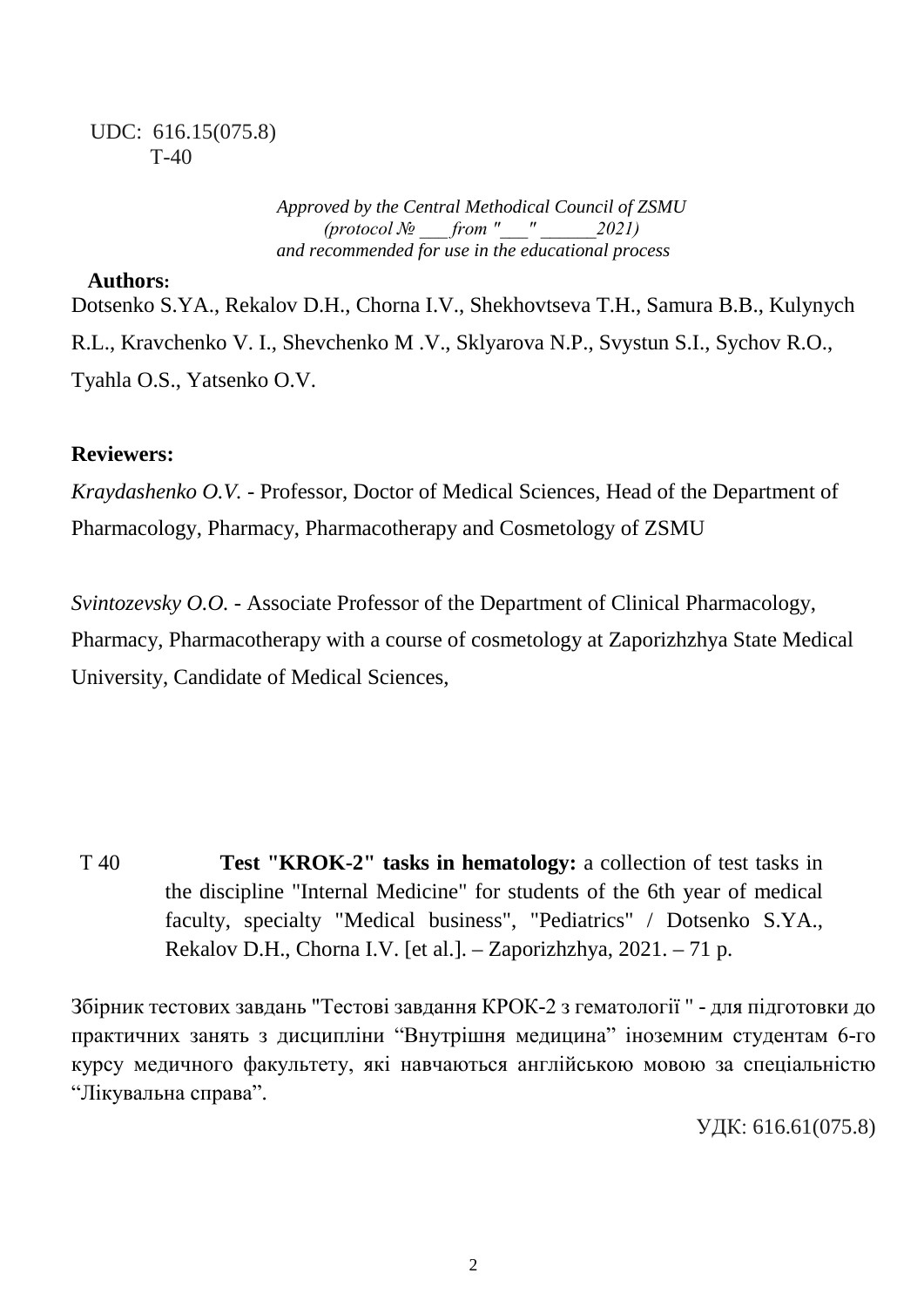#### **INTRODUCTION**

The collection of test tasks "Test "KROK-2" Tasks in HEMATOLOGY" is designed to improve the quality of training of future general practitioners, including general practitioners / family doctors, since in recent decades there has been a significant spread and growth of the pathology of internal organs, especially hematological diseases .

In the presented collection of test questions, questions are considered that will be useful in practical work of therapists and will provide substantial assistance to students, interns, general practitioners, family doctors in mastering the problems of diagnosis and differential diagnosis of hematological diseases.

The collection of test tasks is built on the basis of the curriculum for the discipline "Internal Medicine", contains a sufficient number of test tasks that reveal the general provisions and a special part of the pathological states in hematology. The workshop includes test tasks from recent years from the Testing Center at the Ministry of Health of Ukraine.

The presented collection of test tasks is a rather relevant form of teaching students in higher educational institutions of III-IV accreditation levels from the standpoint of the Bologna process, including preparation for the "KROK-2" licensing exam.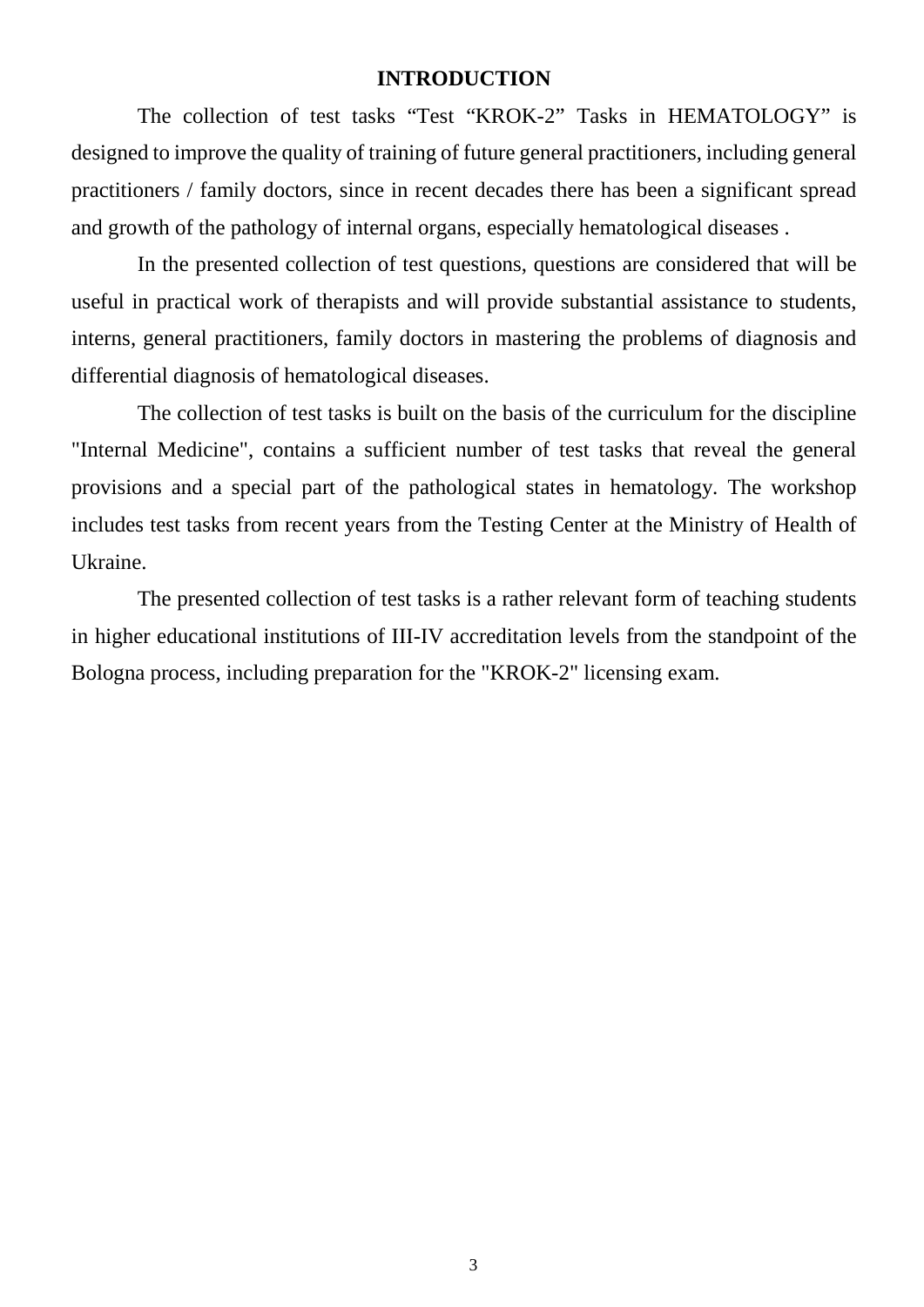1. At the patient S., 68 years old, during examination atrophy of papillae of language, yellowness of white of the eyes, splenomegaly, and symmetrical paresthesia were found out, at FGDS - atrophical gastritis, at Рh-metry – achlorhydria. In blood test: anemia, makrocytosis. What researches can confirm the diagnosis:

- А. Sternal puncture
- В. US investigation of abdominal cavity
- С. Consultation of neurologist
- D. Determination of iron of blood serum
- Е. Spleen puncture

2. At the patient K., 18 years old, abundant bleeding began after extraction of tooth. In the anamnesis: haemophilia A. What first aid the patient needs:

- A. Ascorutin
- B. Aminocapron acid
- C. Calcii chloridi
- D. Vikasol
- E. Cryoprecipitate

3. At the sick M., 42 years old, who was taking mercazolile for a long time, concerning thyreotoxicosis, agranulotcytosis developed. What changes are possible to expect in leukoformula:

- А. Leukocytosis with lymphotcytosis
- В. Leukocytosis with neutrophilia
- С. Leukocytosis with lymphopenia
- D. Leukopenia with neutrophilia
- E. Leukopenia with neutropenia

4. The patient L., 23 years old, complains on increase of temperature of body to 38С, appearance of hypodermic hemorrhages. Doctor diagnosed aplastic anemia. What symptom from the below will be observed at the sick:

- A. Splenomegaly
- B. Lymphadenia
- C. Leukopenia
- D. Hepatomegaly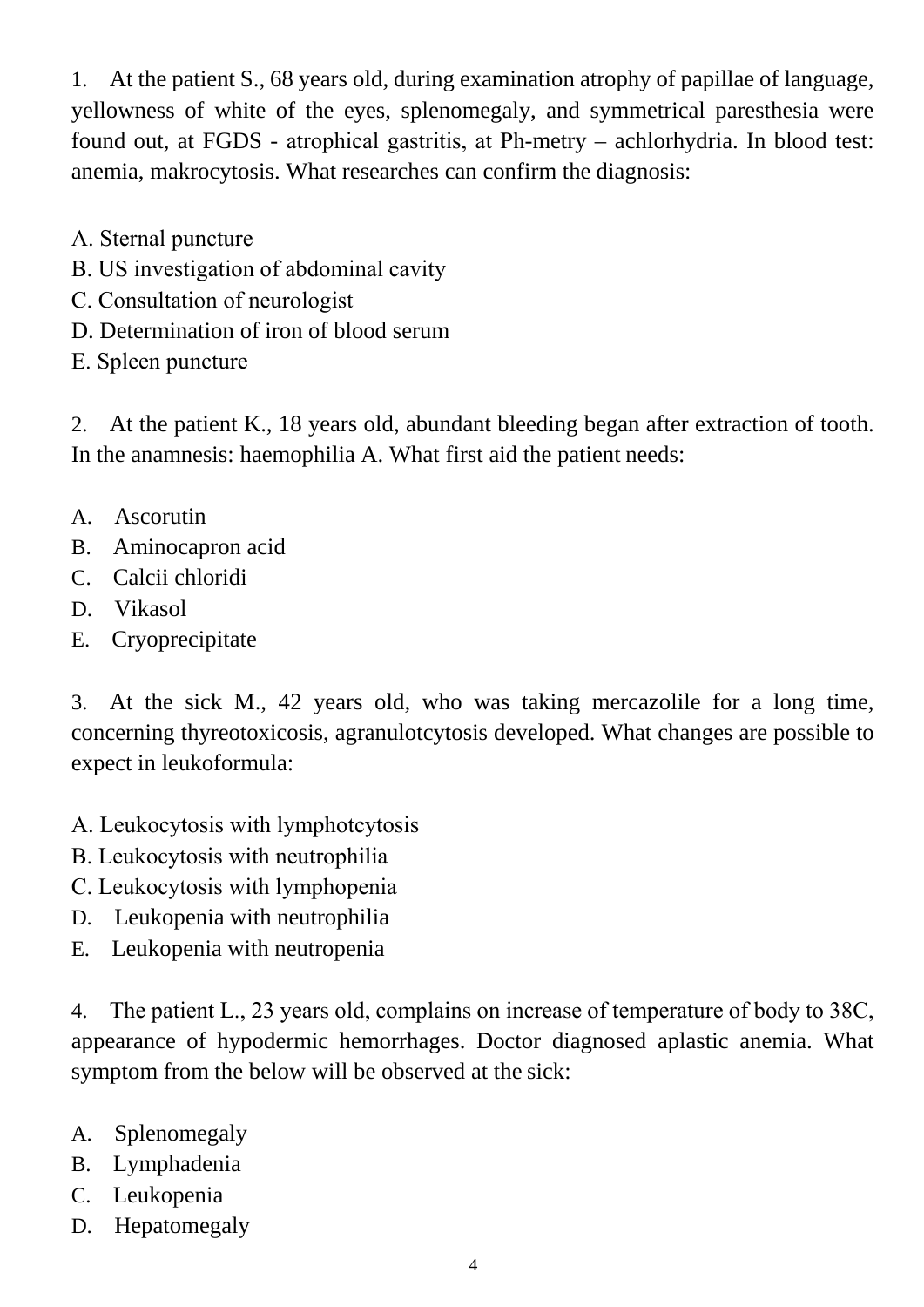#### E. Hyperthrombotcytosis

5. The sick Z., 68 years old, complains on pain in bones, subfebrile temperature of body, weight loss. At inspection moderate normochromic anemia is determined, blood sedimentation-55 mm/h, proteinuria-0,99 g/l. What of research methods is less informing for clarification of diagnosis:

- А. Definition of general protein
- В. Definition of albuminous fractions
- С. Roentgenography of bones
- D. Definition of level of iron of blood serum
- Е. Sternal puncture

6. At the patient S., 68 years old, during examination yellowness of white of the eyes, hepatosplenomegaly, symmetrical paresthesia, at additional research - atrophical gastritis with achlorhydria were discovered. What sign contradicts the clinic of the described condition:

- A. Macrocytosis
- В. Gunther`s glossitis
- C. Thrombocytopenia
- D. Microcytosis
- Е. Hypersegmentation of nucleus of neutrophiles

7. Which from diseases transferred below such hematological indexes are characteristic for: expressed anemia, leukopenia, neutropenia, presence of 15% of plasma cells in bone marrow:

- А. Acute leukemia
- В. Chronic myeloleukemia
- С. Multiple myeloma
- D. Chronic lympholeukemia
- E. Lymphogranulomatosis

8. At the 23 years old man, who suffers on acute myeloblastic leukemia, massive hypodermic hemorrhages, nose bleeding appeared. There are expressed anemia, thrombotcytopenia, and 30% of blasts in blood test. What first aid the patient needs: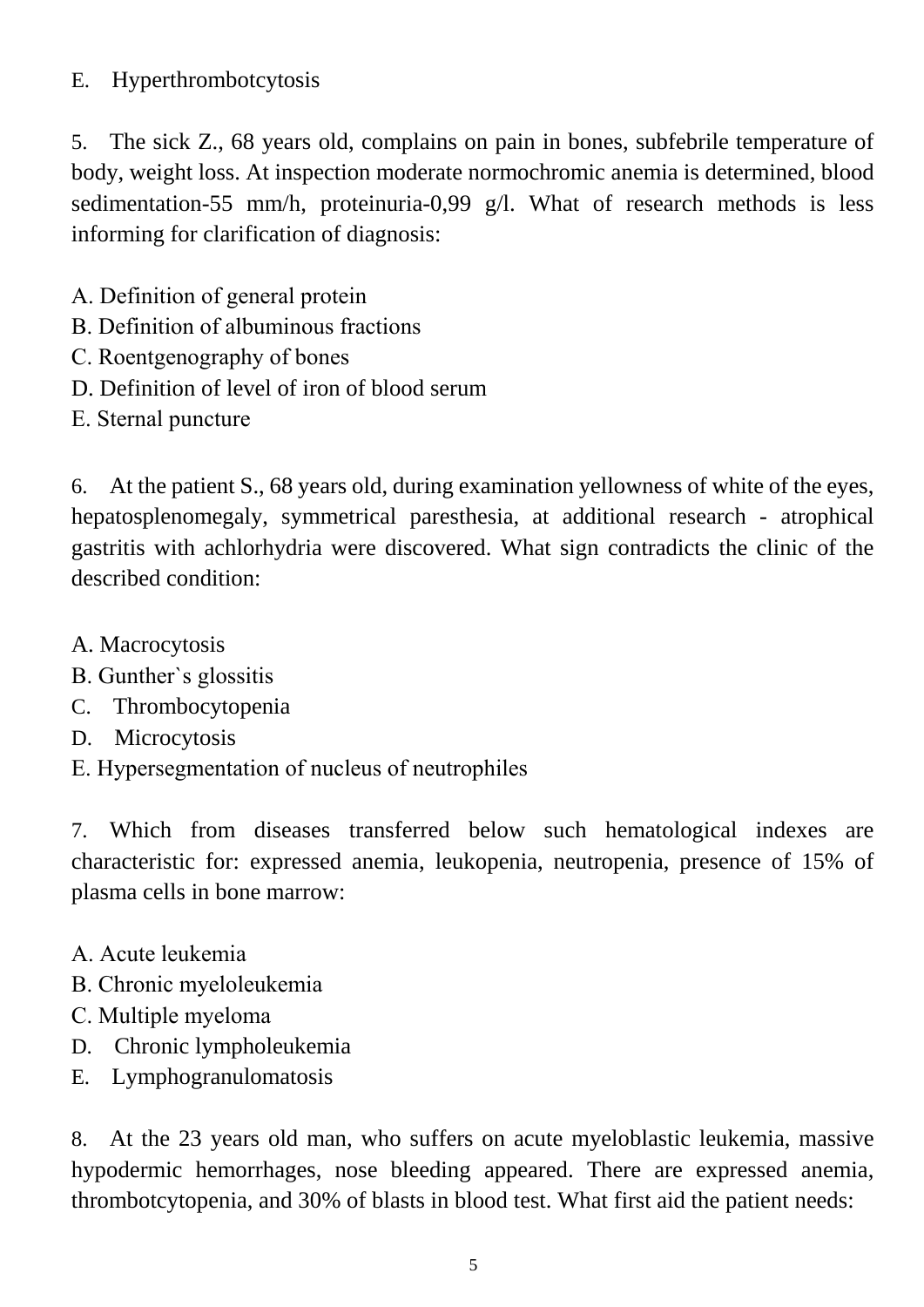- А. Extending of polychemotherapy
- В. Transfusion of packet red cells
- С. Transfusion of thromboconcentrate
- D. Introduction of iron preparations
- E. Introduction of vikasol

9. The patient S., 68 years old, immediately hospitalized concerning hard anemia (Hb- 50 g/l, macrocytosis) with complaints on dyspnea in rest, disturbance of step. At examination: yellowness of white of the eyes, tachycardia, hepatosplenomegaly. What help the patient needs:

- A. Preparations of iron intravenous
- B. Vitamin В12, packet red cells
- C. Prednizolon
- D. Anabolic steroids
- E. Packet red cells

10. The patient T., 60 years old, complains on dyspnea. During many years he is suffering on chronic obstructive pulmonary disease. Hepatosplenomegaly. Blood test: E-6,8x10<sup>12</sup>/l, Hb-190 g/l, L-12x10<sup>9</sup>/l, T-520x10<sup>9</sup>/l, blood sedimentation-2 mm/h. Define the reliable diagnosis:

A. Chronic obstructive pulmonary disease. Symptomatic erythrotcytosis

- В. Pikvik`s syndrome. Symptomatic erythrotcytosis
- С. Hypertonic illness. Symptomatic erythrotcytosis
- D. Erythremia. Chronic obstructive pulmonary disease
- E. Chronic myeloleukemia. Chronic obstructive pulmonary disease

11. At examination of the 70 years old patient with fever and dyspnea, pallor of skin, moist rales in the lower departments of lungs, tachycardia, diastolic noise in the V point, AP-140/40, increase of spleen are found out. In blood: E-2,7x10<sup>12</sup>/l, Hb-75 g/l, L-  $4,2x10<sup>9</sup>/l$ , blood sedimentation-45 mm/h; in urine - moderate proteinuria, microhematuria. Define the reliable diagnosis:

- А. Chronic myeloleukemia
- В. Infectious endocarditis
- С. Rheumatic heart disease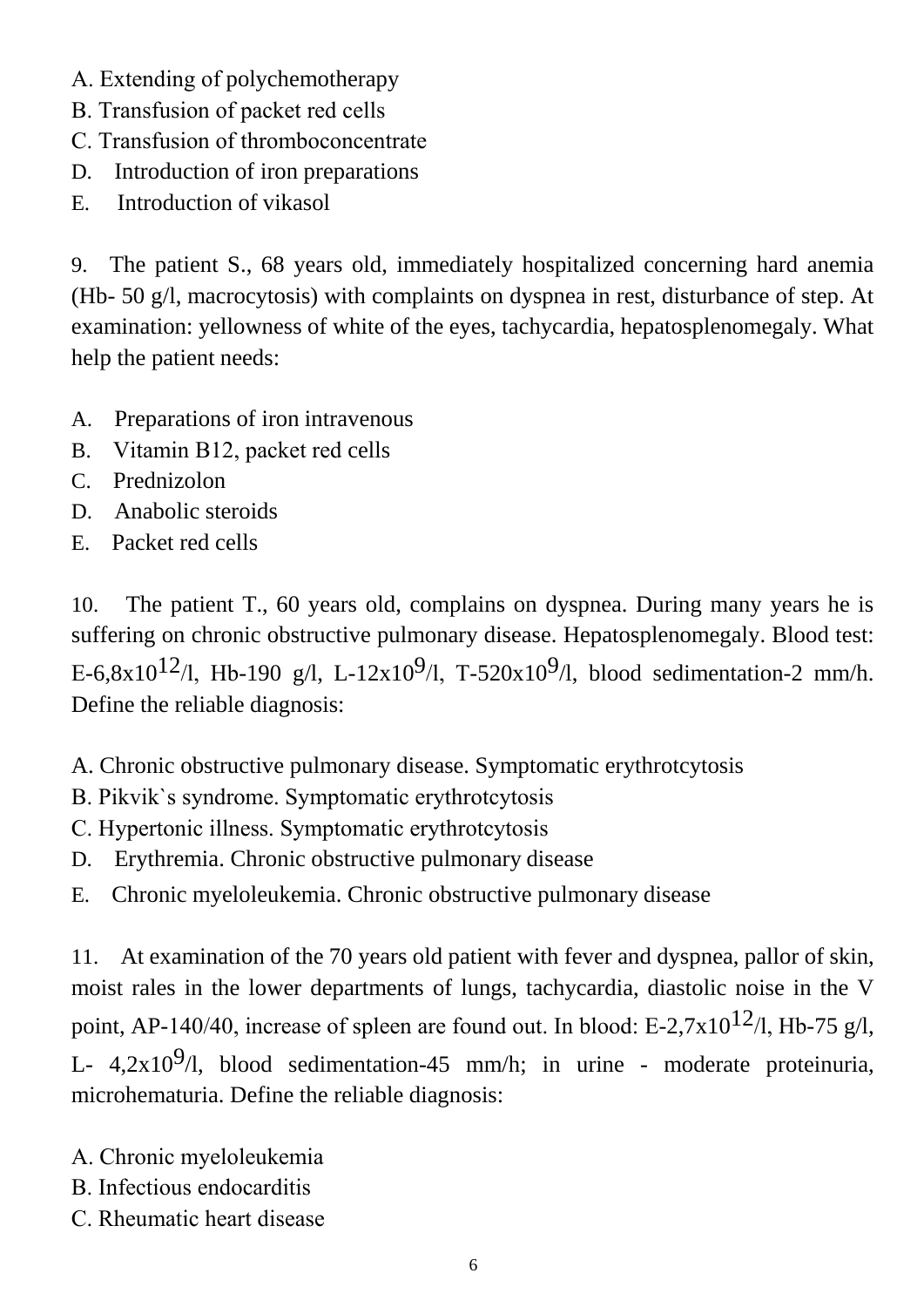D. Pneumonia Е. Acute myocarditis

12. The sick K., 58 years old, marks increased lymphatic knots of neck and subarmpits. At examination: size of lymphatic knots 3х4 sm, painless, soft, mobile, skin above them is not changed. General analysis of blood: E-3,2x10<sup>12</sup>/l, Hb-102 g/l, CI-1,0; L- $235x10^9$ /l, e-2%, r/n-4%, s-12%, 1-76%, m-6%, Gumprechts` bodies. Define the reliable diagnosis:

- А. Chronic lympholeukemia
- В. Reactive lymphadenitis
- C. Lymphogranulomatosis
- D. Malignant lymphoma
- Е. Metastasis of cancer in lymphatic knots

13. The 63 years old participant of liquidation of failure on CHAES, complains on causeless weakness, feeling of holding apart in the left subcostum. The patient feels itself sick for a year. Objectively: skin is pale, liver  $+3$  sm, spleen  $+10$  sm. In blood: Е- 3,1x10<sup>12</sup>/l, Hb-100 g/l, L-200x10<sup>9</sup>/l, e-6%, b-3%, blast-2%, promiel-10%, miel-18%,r/n-27%, s-10%, l-12%, m-2%, blood sedimentation-40 mm/h. What diagnosis is the most credible:

- А. Hemolytic anemia
- В. Cirrhosis of liver
- С. Acute leukemia
- D. Chronic myeloleukemia
- Е. Chronic lympholeukemia

14. The patient L., 30 years old, complains on general weakness, fragility of nails, hair fall, considerable and prolonged menstruations. Objectively: pallor of skin, heart rate– 90, AP-100/70. Blood test: E-3,5x10<sup>12</sup>/l, Hb-90 g/l, CI-0,7; blood sedimentation-20 mm/h. Define the previous diagnosis:

А. Iron deficiency anemia

- B. В12 deficiency anemia
- С. Aplastic anemia
- D. Acute leukemia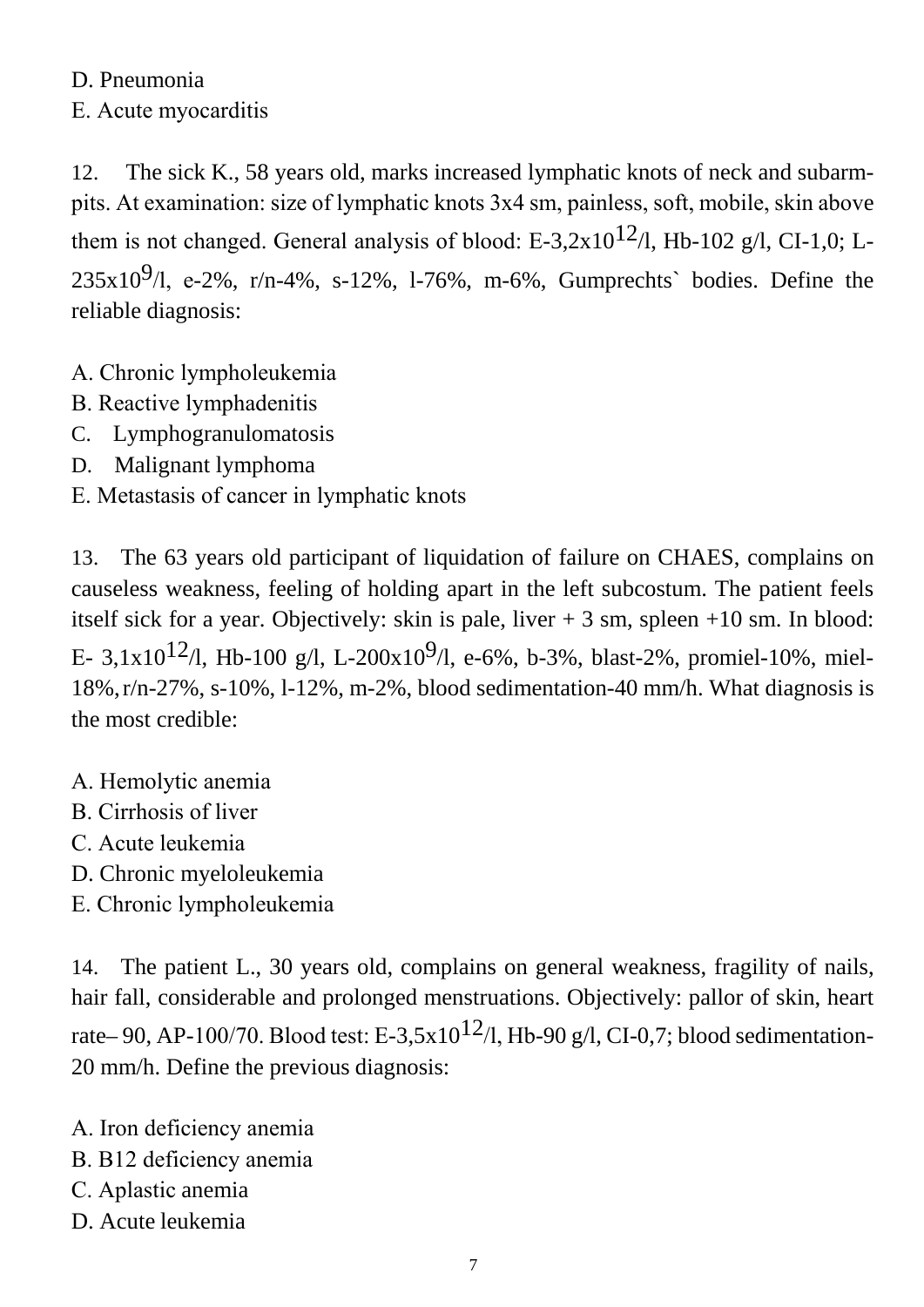Е. Follic deficiency anemia

15. The sick F., 50 years old, complains on itch of skin after aquatic procedures. Objectively: skin of red color, liver + 2 sm, spleen + 4 sm. Blood test: E-6,4x10<sup>12</sup>/l, Hb- 185 g/l, L-10,0x10<sup>9</sup>/l, e-5%, r/n-8%, s/n-56%, l-26%, m-5%, T-525x10<sup>9</sup>/l, blood sedimentation-1mm/h, hematcrit-72%. What research must be conducted for clarification of diagnosis:

- А. Definition of В12 in blood
- В. Sternal puncture
- С. Definition of alkaline phosphatase of blood
- D. Iron of blood serum
- Е. US investigation of abdominal cavity

16. The sick T., 36 years old, appealed to internist with complaints on pain in throat, increase of temperature of body to 39С. Objectively: skin is pale, single bruises on thighs, necrotic changes on tonsils, spleen +3 sm. Blood test: E-1,9x10<sup>12</sup>/l, Hb-57 g/l, L- 20,0x10<sup>9</sup>/l, blast -26%, s-25%, l-42%, m-7%, T-32,0x10<sup>9</sup>/l, blood sedimentation-60 mm/h. What research needs be conducted for clarification of diagnosis:

- А. Sternal puncture
- В. Smear from fauces
- С. US investigation of abdominal cavity
- D. Spleen puncture
- Е. Computed tomography of abdominal cavity

17. The sick L., 68 years old, complains on increased lymphatic knots, perspiration. Objectively: skin and mucouses are pale, increased inguinal and subaxillary lymphatic knots, palpated by diameter of 2-3 sm, soft, unpainful, mobile. Sizes of liver by Curlov are  $18x14x13$  sm. Blood test: E-3,5x10<sup>12</sup>/l, Hb-100 g/l, CI-0,8, L-380x10<sup>9</sup>/l, e-3%, l-95%, m-2%, T-190 $x10<sup>9</sup>/l$ . Define the previous diagnosis:

- А. Chronic lympholeukemia
- В. Acute leukemia
- С. Chronic myeloleukemia
- D. Leukemoid reaction of lymphoid type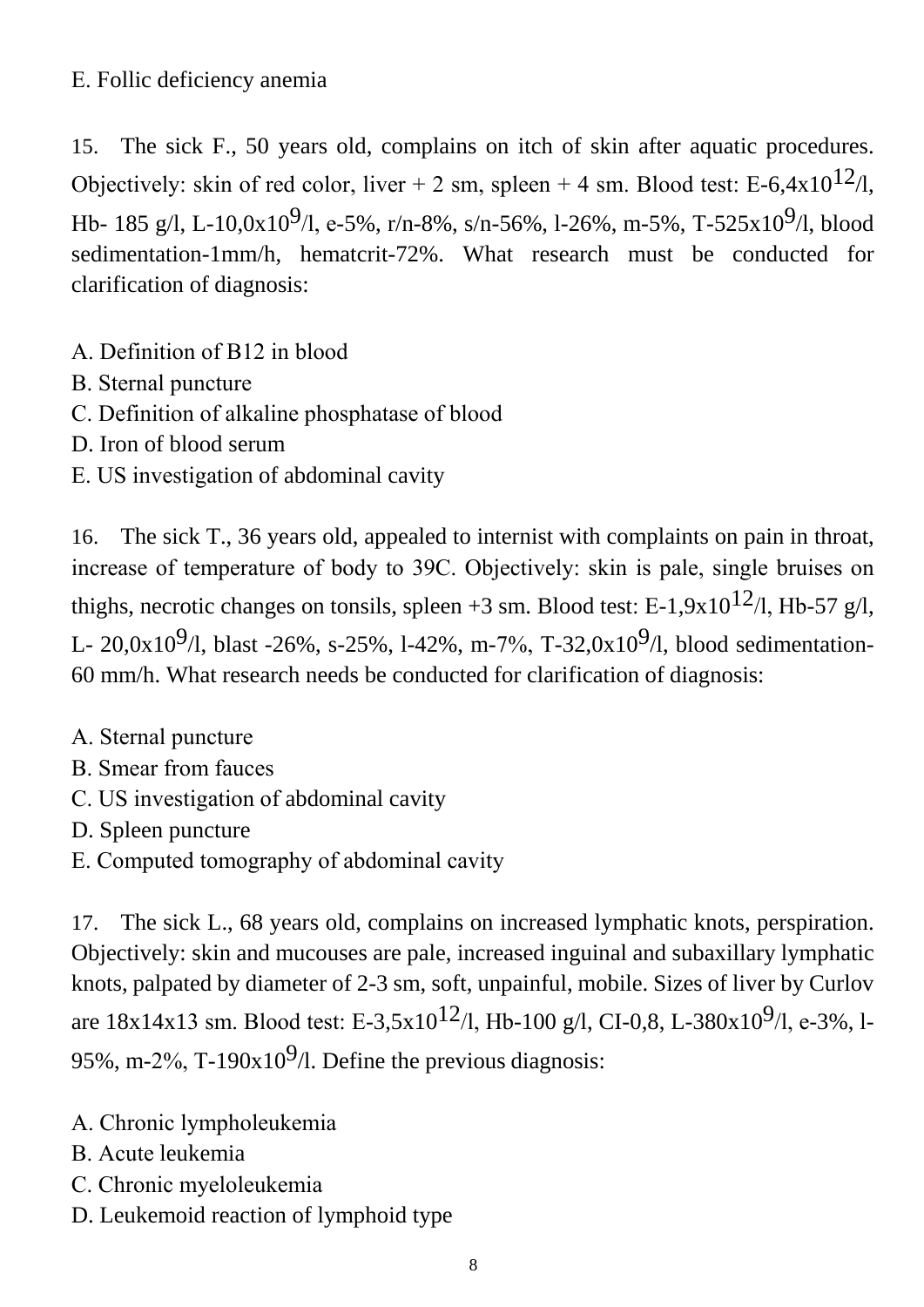## Е. Cirrhosis of liver

18. The sick A., 56 years old, appealed to doctor with complaints on perspiration, weight loss, heavy feeling in the left half of stomach. Skin and mucouses are pale. Large spleen is palpated and liver is moderately increased. Blood test: E-3x10<sup>12</sup>/l, Hb-90 g/l, L-240x10<sup>9</sup>/l, eoz-9%, baz-6%, myeloblast-4%, promyel-3%, myel-23%, metamyel-16%, r/n-15%, s/n-12%, l-7%, m-5%, blood sedimentation-40 mm/h. Define the previous diagnosis:

- A. Chronic lympholeukemia
- B. Acute leukemia
- C. Chronic myeloleukemia
- D. Leukemoid reaction of myeloid type
- E. Cirrhosis of liver

19. The patient O., 50 years old, complains on general weakness, obdormition of lower extremities. Objectively: skin is pale, liver + 2 sm. Blood test: E-2,3x10<sup>12</sup>/l, Hb-95 g/l, CI-1,3, L-2,4x10<sup>9</sup>/l, r/n-2%, s/n-53%, 1-40%, m-5%, blood sedimentation-34 mm/h, macrocytosis, hypersegmentation of neutrophils. What research needs to be conducted for definition of diagnosis:

А.US investigation of abdominal cavity

- В. Sternal puncture
- С. Definition of В12 in blood
- D. Iron of blood serum
- Е. Liver puncture

20. The patient G., 58 years old, complains on headache, dizziness. Objectively: skin is pletoric, heart rate-82, AP-180/90, liver and spleen are moderately increased.Blood test: E-8,0x10<sup>12</sup>/l, Hb-220 g/l, CI-1,0; L-11,5x10<sup>9</sup>/l, T-560x10<sup>9</sup>/l. What research must be conducted for diagnostics of the disease:

- A. Echocardioscopy
- В. Sternal puncture
- С. US investigation of abdominal cavity
- D. Iron of blood serum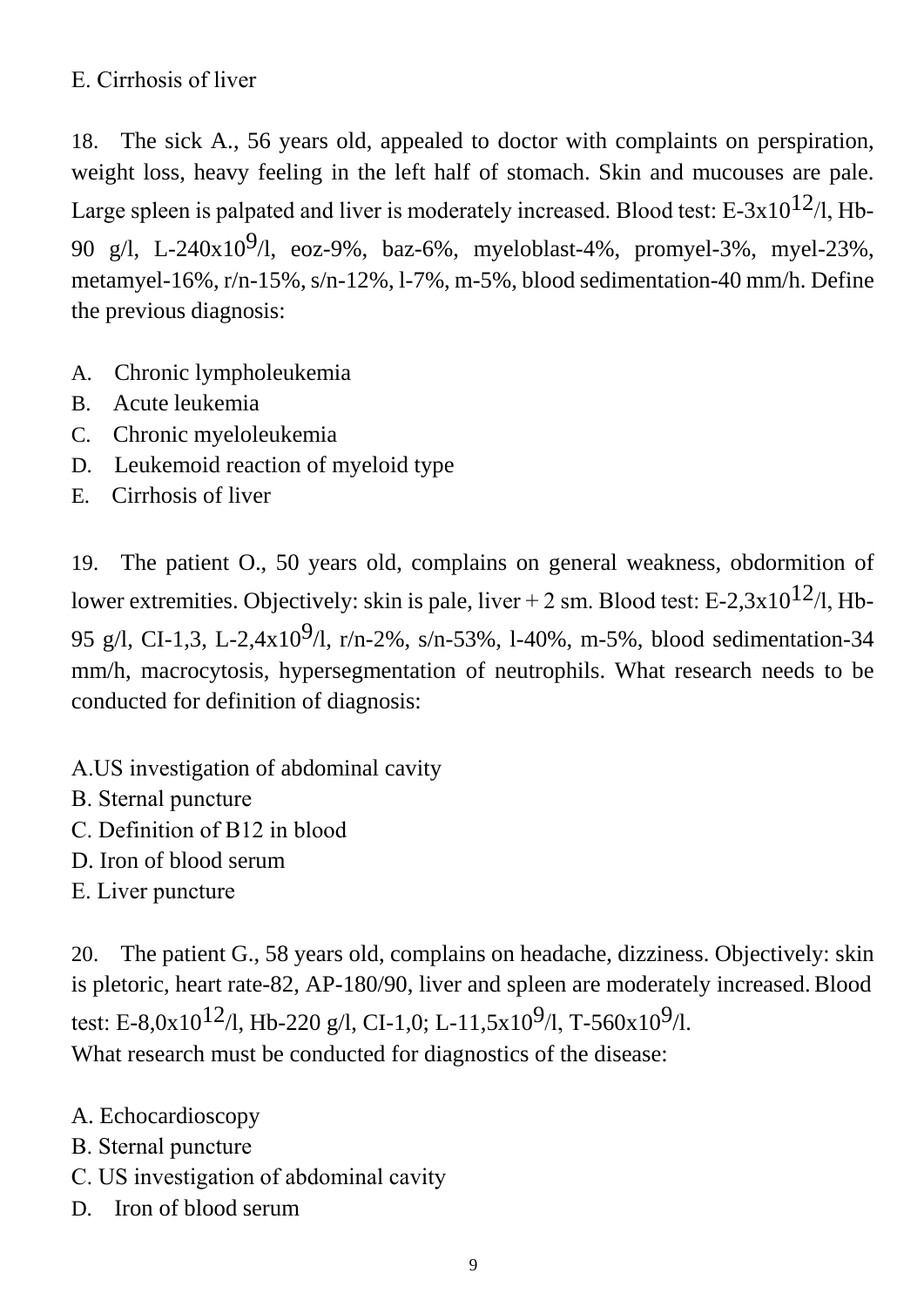#### E. Determination of hematocrit

21. The patient, 19 years old, complains on fever, pain in throat, sickly neck lymphatic knots. At examination: spleen and liver are increased. In general analysis of blood 32% of mononucleares are found out. What disease you think about:

- А. Lymphatic angina
- B. Hepatitis
- C. Angina
- D. Acute leukemia
- E. Sepsis

22. The patient T., 45 years old, complains on general weakness, dyspnea at insignificant physical load, pain in the right subcostum. During 10 years the patient was misusing of alcohol. Objectively: reduced feed, skin is pale with icteric tint, systolic noise above all auscultational points, liver  $+ 6$  sm, spleen  $+2$  sm. In blood: E-1,8x10<sup>12</sup>/l, Hb-75 g/l, CI-1,3; L-3,5x10<sup>9</sup>/l, e-3%, r/n-4%, s/n-65%, l-21%, m-7%; T- $110x10<sup>9</sup>/l$ , blood sedimentation-50 mm/h. What diagnosis is most credible:

- A. В12 deficiencyanemia
- B. Follic deficiency anemia
- C. Hypopolastic anemia
- D. Cirrhosis of liver
- Е. Autoimmune thrombocytopenia

23. The 35 years old woman, who during two years treats oneself at internist concerning NCD and at gynaecologist concerning menorrhagia, complains on muscular weakness, decline of memory, subfebrile temperature.General analysis of blood: Е-3,5x10<sup>12</sup>/l, Hb- 100 g/l, CI-0,7, anisocytosis, L-3,8x10<sup>9</sup>/l, e-2%, r/n-4%, s/n-60%, l-26%, m-8%, blood sedimentation-12 mm/h, iron of blood serum-7,8 mkm/l. What treatment needs to be appointed:

- А. Preparations of iron per os
- В. Follic acid
- C. Preparations of iron intravenous
- D. Vitamins of group B
- E. Transfusion of packet red cells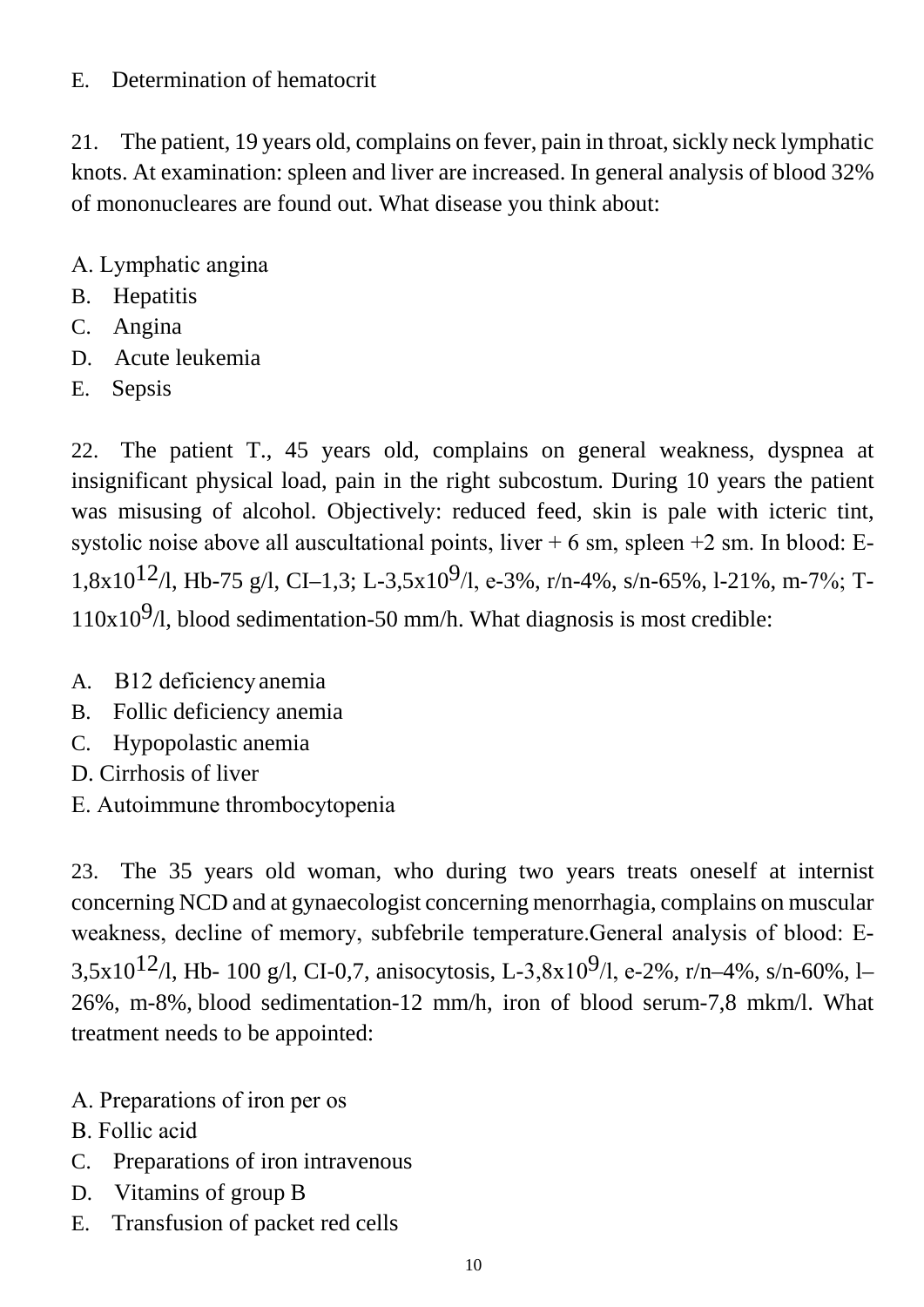24. The patient G., 58 years old, complains on headache, dizziness. Objectively: skin is pletoric, tones of heart are rhythmic, heart rate-82, accent of the second tone above aorta, AP-180/90, spleen is moderately increased. Blood test: E-8,2x10<sup>12</sup>/l, Hb-210 g/l, CI-1,2, L-10,5x10<sup>9</sup>/l, T-560x10<sup>9</sup>/l. What diagnosis is most credible:

- А. Erythremia
- В. Chronic myeloleukemia С. Cerebral insult
- D. Tumor of brain Е. Cirrhosis of liver

25. About what pathology it is possible to think at presence at the sick of ecchymoses, prolonged menstruations, thrombocytopenia in general analysis of blood and raised percent of megakariocytes in bone marrow aspirates:

- A. Aplastic anemia
- B. Acute leukemia
- C. Systemic lupus erythematosus
- D. Idiopathic thrombocytopenic purpura
- E. Chronic hepatitis

26. At the formula of blood: E-1,3x10<sup>12</sup>/l, Hb-58 g/l, CI-1,3, megaloblast-2 on 100, reticulotcyt-0,2%, macrocytosis, L-2,8x10<sup>9</sup>/l, e-3%, r/n-5%, s/n-49%, l-37%, m-6%, T-  $100.0x10<sup>9</sup>/l$ , blood sedimentation-30 mm/h, formulate the previous diagnosis:

- A. Iron deficiency anemia
- B. В12 deficiency anemia
- C. Aplаstic anemia
- D. Acute leukemia
- E. Agranulocytosis
- 27. At the formula of blood: E-3,5x10<sup>12</sup>/l, Hb-110 g/l, L-330x10<sup>9</sup>/l, baz-5%, eozin-9%, promyel-2%, myel-22%, metamyel-21%, r/n-15%, s/n-12%, l-8%, m-6%; thromb-  $200,0x10^9/1$ , blood sedimentation-45 mm/h. Formulate the previous diagnosis:
- А. Acute leukemia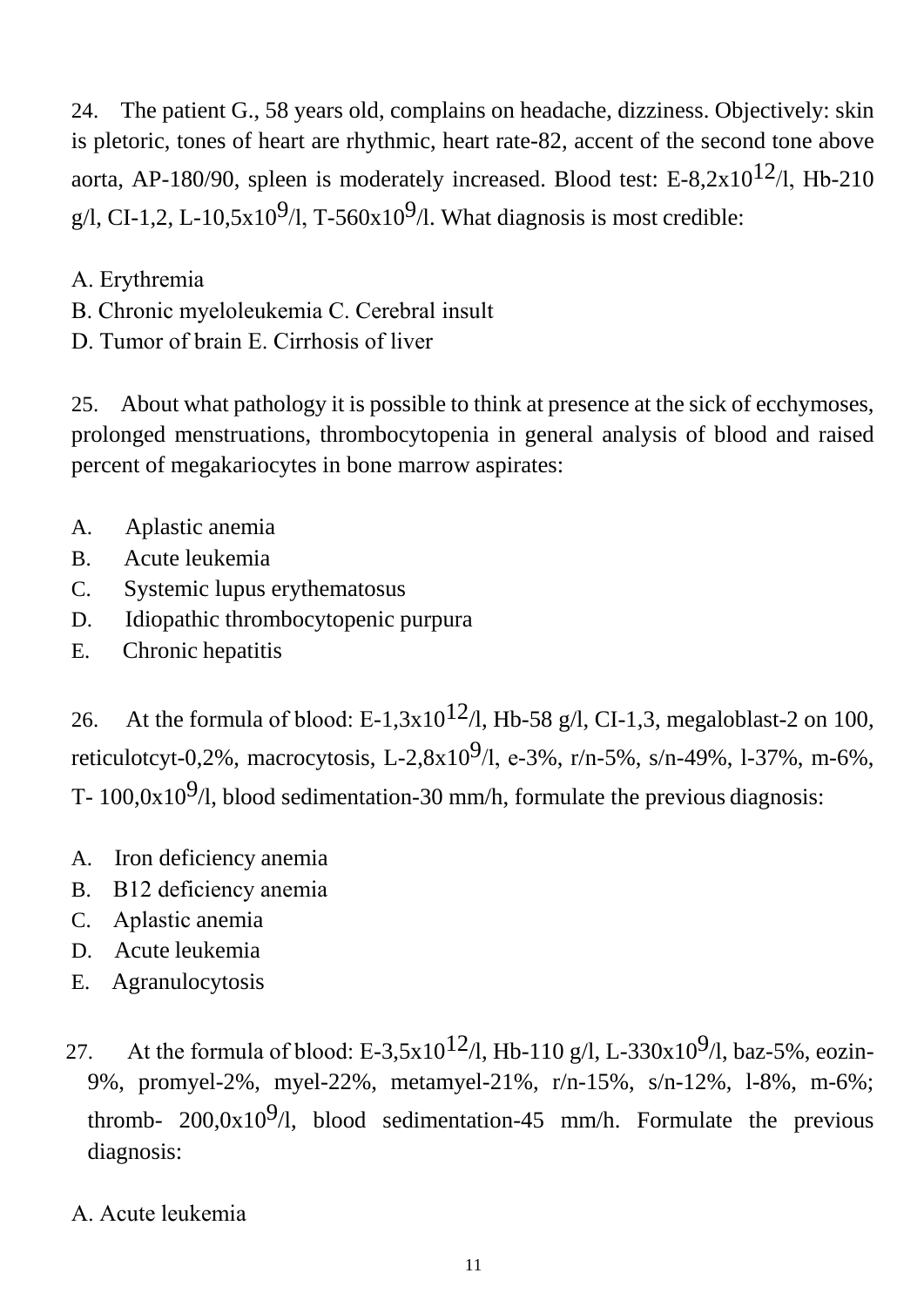В. Chronic lympholeukemia С. Chronic myeloleukemia

D. Erythremia

Е. Multiple myeloma

28. The 23 years old patient on the background of angina noticed increase of lymphatic nodes. At examination phenomena of acute angina, magnification of liver are marked. At research of blood: E-4,1x10<sup>12</sup>/l, Hb-130 g/l, thromb-230,0x10<sup>9</sup>/l, L-6,5x10 $9/1$ , in leukocyte formula there are 45% of lymphomonocytic cells, blood sedimentation-35 mm/h. What diagnosis is most credible:

- А. Lymphatic angina
- В. Chronic lympholeukemia
- С. Infectious lymphadenitis
- D. Acute hepatitis
- Е. Acute monoblastic leukemia

29. The 23 years old patient on the background of angina noticed increase of lymphatic nodes. At examination phenomena of acute angina, magnification of liver are marked. At research of blood: E-4,1x10<sup>12</sup>/l, Hb-130 g/l, T-230,0x10<sup>9</sup>/l, L-6,5x10 $9/1$ , in leukocyte formula there are 45% of lymphomonocytic cells, blood sedimentation-35 mm/h. What additional research must be conducted for confirmation of diagnosis:

- А. Sternal puncture
- В. Biopsy of lymphatic knot
- С. US Investigation of liver and spleen
- D. Smear from fauces
- Е. Roentgenography of lungs

30. At the formula of blood: E-2,5x10<sup>12</sup>/l, Hb-68 g/l, CI-1,5, megaloblast-5 on 100, reticulotcyt-0,2%, L-2,8x10<sup>9</sup>/l, e-3%, r/n-4%, s/n-45%, l-33%, m-5%, thromb- $105x10<sup>9</sup>/l$ , blood sedimentation-30 mm/h. Appoint additional research, which must be conducted for confirmation of diagnosis:

- А. Sternal puncture
- В. US Investigation of liver and spleen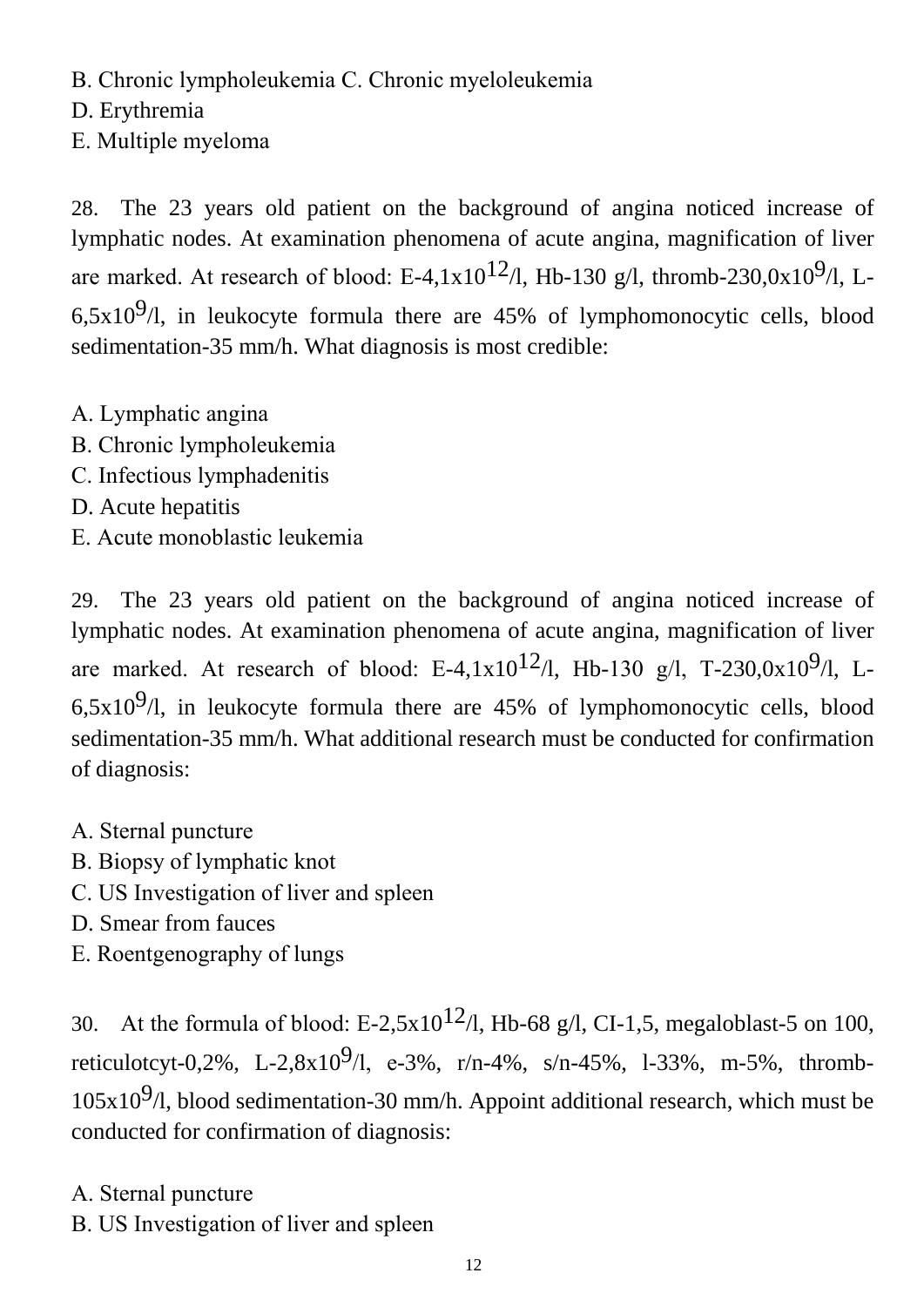- С. Roentgenography of lungs
- D. Definition of maintenance of В12 in blood
- Е. Definition of iron of blood serum

31. At the indicated formula of blood: E-2,8x10<sup>12</sup>/l, Hb-80 g/l, CI-0,8, reticulocyt-20%, L-7,5x10<sup>9</sup>/l, e-2%, r/n-4%, s/n-54%, l-37%, m-3%, T-200x10<sup>9</sup>/l, blood sedimentation- 35 mm/h, microspherocytosis. Appoint additional research, which is necessary for confirmation of diagnosis:

- А. Sternal puncture
- В. Definition of maintenance of В12 in blood
- C. Definition of maintenance of iron of blood serum
- D. US investigation of liver and spleen
- E. Definition of osmotic resistance of erythrocytes

32. At the indicated formula of blood: E-2,8x10<sup>12</sup>/l, Hb-80 g/l, microspherocytosis, CI- 0,8, reticul-20%, L-7,5x10<sup>9</sup>/l, e-2%, r/n-4%, s/n-54%, l-37%, m-3%, T-200x10<sup>9</sup>/l, blood sedimentation-35 mm/h. Define the previous diagnosis:

A. В12 deficiency anemia

- В. Follic deficiency anemia
- С. Inborn hemolytic anemia
- D. Iron deficiency anemia
- Е. Acute leukemia

33. The sick K., 72 years old, complains on aversion to meat, weight loss on 12 kg during 6 months. At examination: skin is pale, above the left collar-bone increased, not mobile, dense lymphatic knot is palpated. Liver is  $+4$  sm, dense, painful. General analysis of blood: E-2,5x10<sup>12</sup>/l, Hb-78 g/l, L-11,8x10<sup>9</sup>/l, T-460x10<sup>9</sup>/l, blood sedimentation-55 mm/h. About what disease it is possible to think:

- А. Acute leukemia.
- B. В12 deficiency anemia
- С. Follic deficiency anemia
- D. Cancer of stomach with metastasis
- Е. Multiple myeloma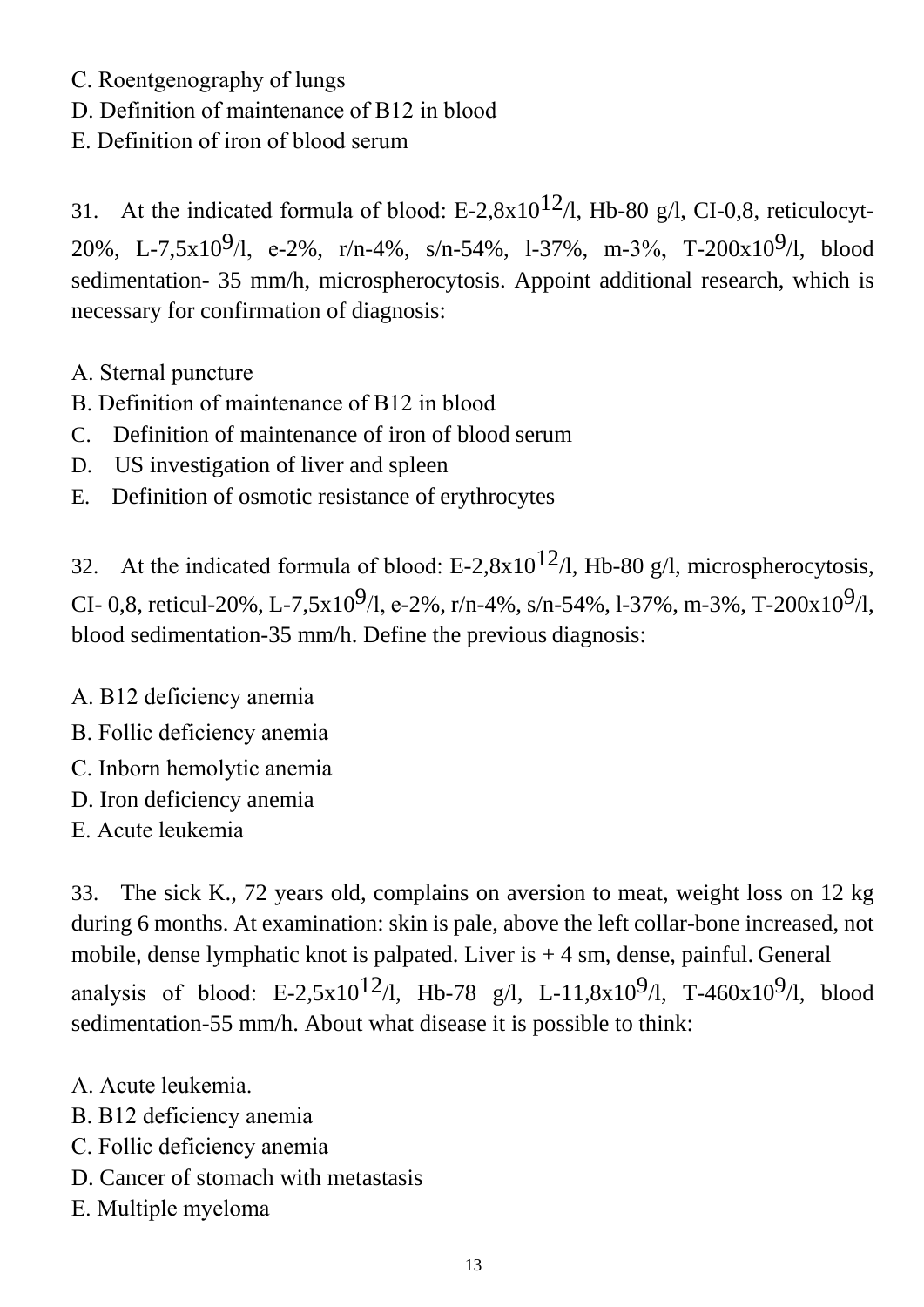34. The sick K., 72 years old, complains on aversion to meat, weight loss on 12 kg during 6 months. At examination: skin is pale, icteric, above the left collar-bone increased, not mobile, dense lymphatic knot is palpated. Liver is  $+4$  sm, dense, painful.General analysis of blood: E-2,5x10<sup>12</sup>/l, Hb-78 g/l, L-12,8x10<sup>9</sup>/l, T-460x10<sup>9</sup>/l, blood sedimentation-55 mm/h. What research needs to be conducted for confirmation of diagnosis:

- А. Sternal puncture.
- В. US investigation of liver
- С. Biopsy of lymphatic knot
- D. FGDS
- E. Ph-metry

35. The patient G., 57 years old, complains on diarrhea, increase of temperature of body to 37,5С, obdormition and tingling in lower extremities. The resection of stomach concerning ulcer was done 4 years ago. At examination: skin is pale, icteric, liver +3 sm, spleen +2 sm. General analysis of blood: E-2,3x10<sup>12</sup>/l, Hb-80 g/l, CI-1,2, L-2,3x10<sup>9</sup>/l, formula is not changed, T-140x10<sup>9</sup>/l, blood sedimentation-45 mm/h, macrocytosis. About what disease it is possible to think:

- А. Iron deficiency anemia
- В. Cancer of stomach
- C. В12 deficiencyanemia
- D. Inborn hemolytic anemia
- E. Е. Follic deficiency anemia

36. At the young woman after viral infection acute belly – ache, diarrhea with the admixtures of blood, pain in knee-joints, increase of temperature of body appeared. Objectively: skin is pale, micropoint eruption on the skin of shins, at palpation thick intestine is painful. In blood: leukocytosis, increased blood sedimentation; in urine: low proteinuria, microhematuria. What additional research must be conducted:

- A. Proteinogram
- B. С-reactive protein
- C. LЕ-cells, antibodies to native DNK
- D. Villebrandts` factor, circulating immune complexes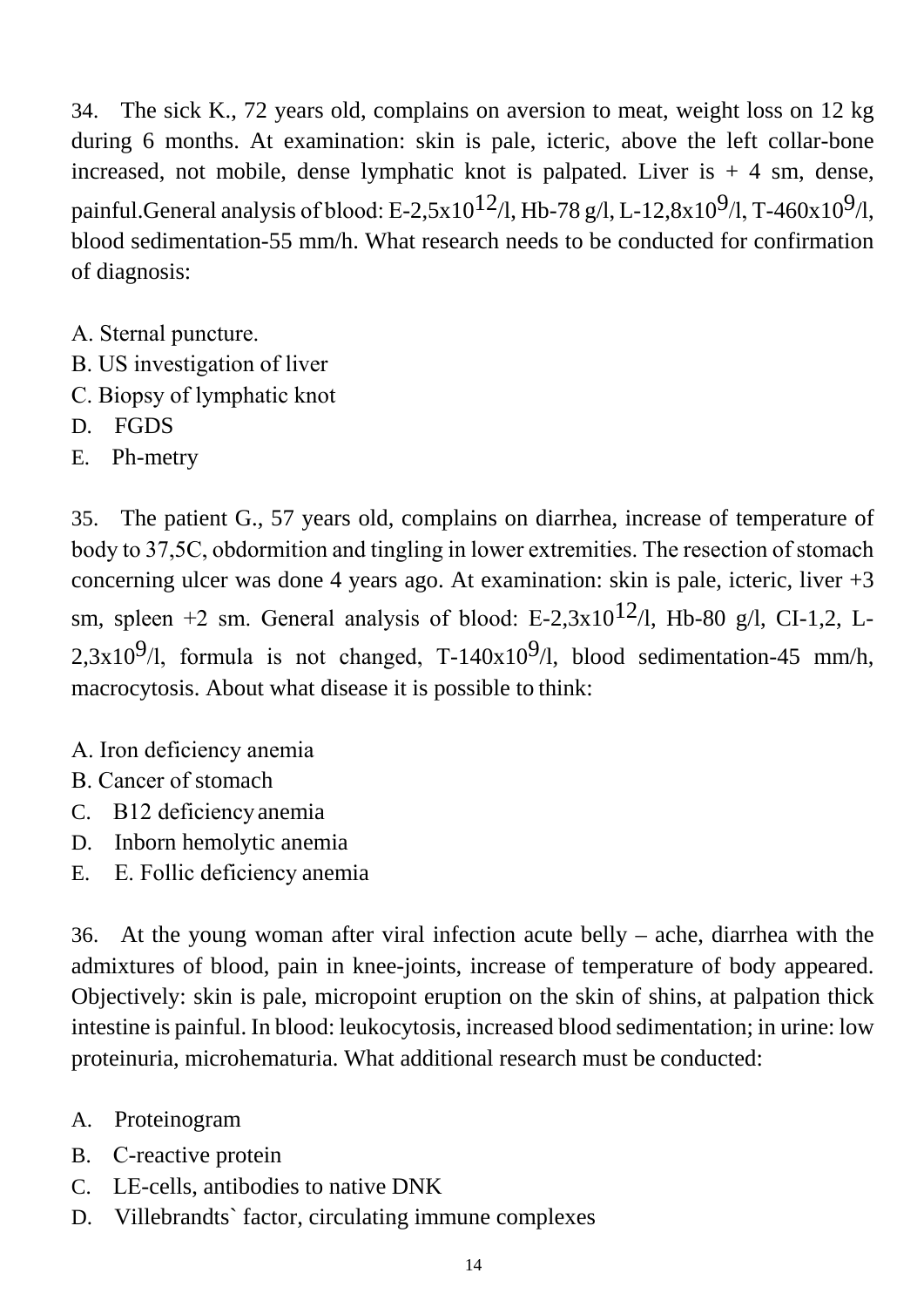#### Е. US investigation of abdominal cavity

37. The sick F., 62 years old, appealed to doctor with complaints on general weakness, headache, itch of skin after contact with water. Objectively: skin of face of redder – bluish color,  $AP-180/90$ , spleen  $+4$  sm. What diagnosis is most credible:

- А. Allergic dermatitis
- B. Dermatomyositis
- C. Erythremia
- D. Hypertonic illness
- E. Е. Cirrhosis of liver

38. The patient G., 57 years old, complains on periodic diarrhea, increase of temperature of body to 37,5С, obdormition and tingling in lower extremities. The resection of stomach concerning ulcer was done 4 years ago At examination: skin is pale, icteric, liver + 3 sm, spleen + 2 sm. General analysis of blood: E-2,3x10<sup>12</sup>/l, Hb-80 g/l, CI-1,3, L-2,3x10<sup>9</sup>/l, formula is not changed, T-140x10<sup>9</sup>/l, blood sedimentation-40 mm/h, macrocytosis. What additional research must be conducted for clarification of diagnosis:

- А. US investigation of liver and spleen
- В. Sternal puncture
- C. FGDS
- D. Research of bilirubin of blood
- Е. Roentgenoscopy of stomach

39. The 19 years old youth complains on acute pain and slight swelling in right kneejoint, limitation of motions in it, which arose up after insignificant trauma. In anamnesis there is hemophilia. At review hemarthrosis of knee-joint is determined. It is necessary to use in treatment:

- A. Cryoprecipitate
- В. Donor blood (at direct transfusion)
- C. Decinon
- D. Donor blood (ampuled)
- Е. Thrombocytic mass

40. The 44 years old man is hospitalized to the infectious separation with the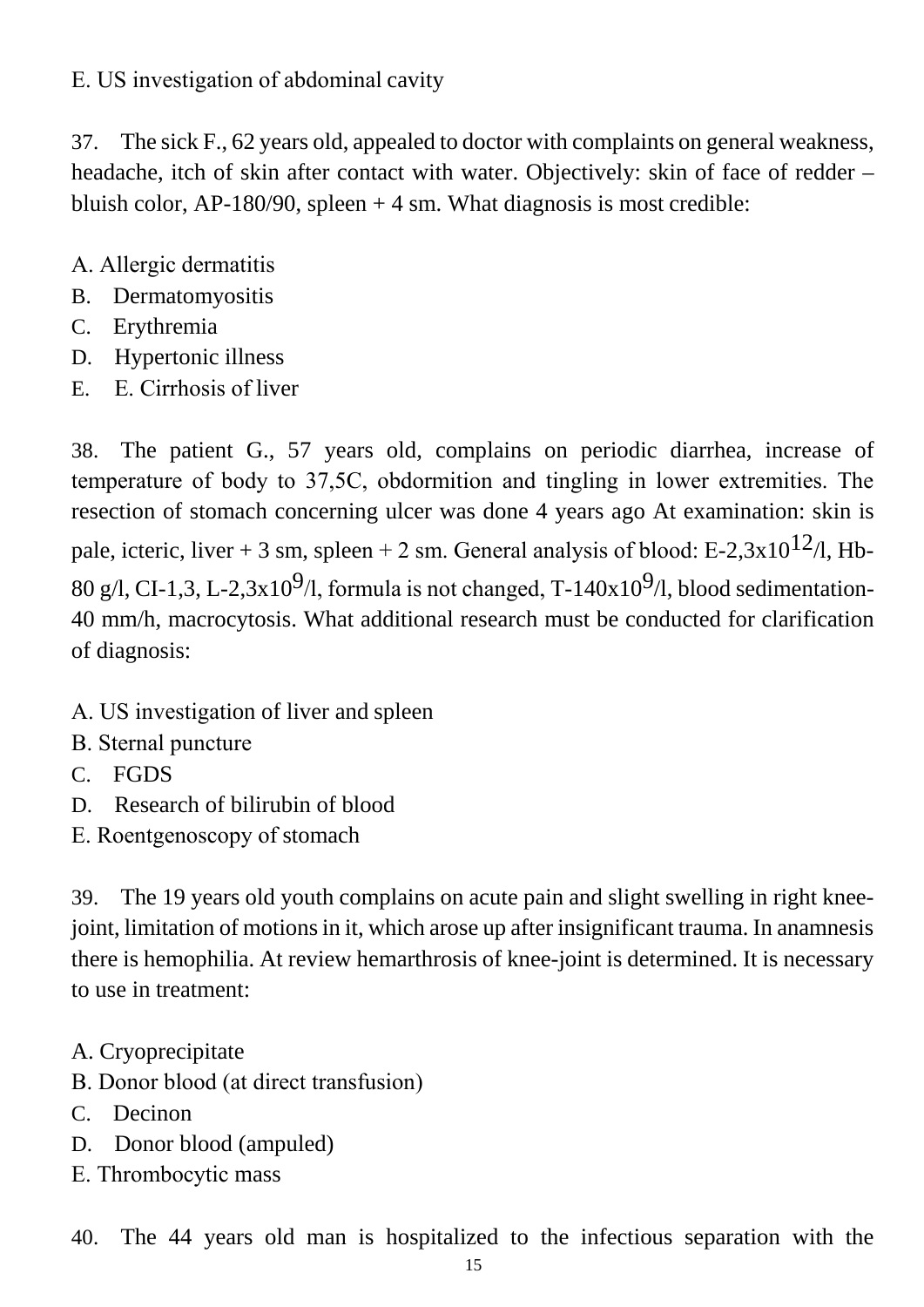diagnosis of follicular angina. At examination: temperature of body 38,6С, skin is pale, pulse – 112, AP-90/60. In blood test: E-2,5x10<sup>12</sup>/l, HB-90 g/l, CI-0,8; L-38,0x10<sup>9</sup>/l, blast-68%, r/n-2%, s/n-5%, l-23%, m-2%, blood sedimentation-46 mm/h. What primary research the patient needs:

- А. US investigation of abdominal cavity
- В. Sternal puncture.
- С. Smear from fauces
- D. Seeding of blood on sterility
- E. Determination of ferritin of blood

41. The 28 year old woman appealed to doctor with complaints on appearance of ecchymoses after insignificant traumas or spontaneously. At examination: skin is pied (fresh and old hemorrhage) on the front surface of trunk and extremities. In blood test: T-20x10 $9/$ l, in bone marrow number of megakaryocytes is increased. What is the most reliable disease:

- А. Hemorrhagic vasculitis
- В. Randyu-Oslers` disease
- C. Hemophilia
- D. Idiopathic thrombocytopenic purpura
- E. Systemic lupus erythematosus

42. At the 55 years old man, patient on В12 deficiency anemia, symptoms of funicular myelosis gradually appeared. In blood: anemia, leukopenia, thrombocytopenia, increase of colour index, blood sedimentation-40 mm/h; hyperbilirubinemia due to indirect. What is the most credible reason of funicular myelosis:

- А. Increased level of bilirubin
- В. Accumulating of propion and metilmalon acids
- С. Long lasting hypoxia of nervous system
- D. Activating of infection as a result of leukopenia
- Е. Deficiency of feed

43. The 44 years old man is hospitalized to the infectious separation with the diagnosis of follicular angina. At examination: temperature of body of 38,6С, skin is pale, pulse 112, AP-100/60. In blood test: E-2,5x10<sup>12</sup>/l, Hb-90 g/l, CI-0,8, L-38x10<sup>9</sup>/l,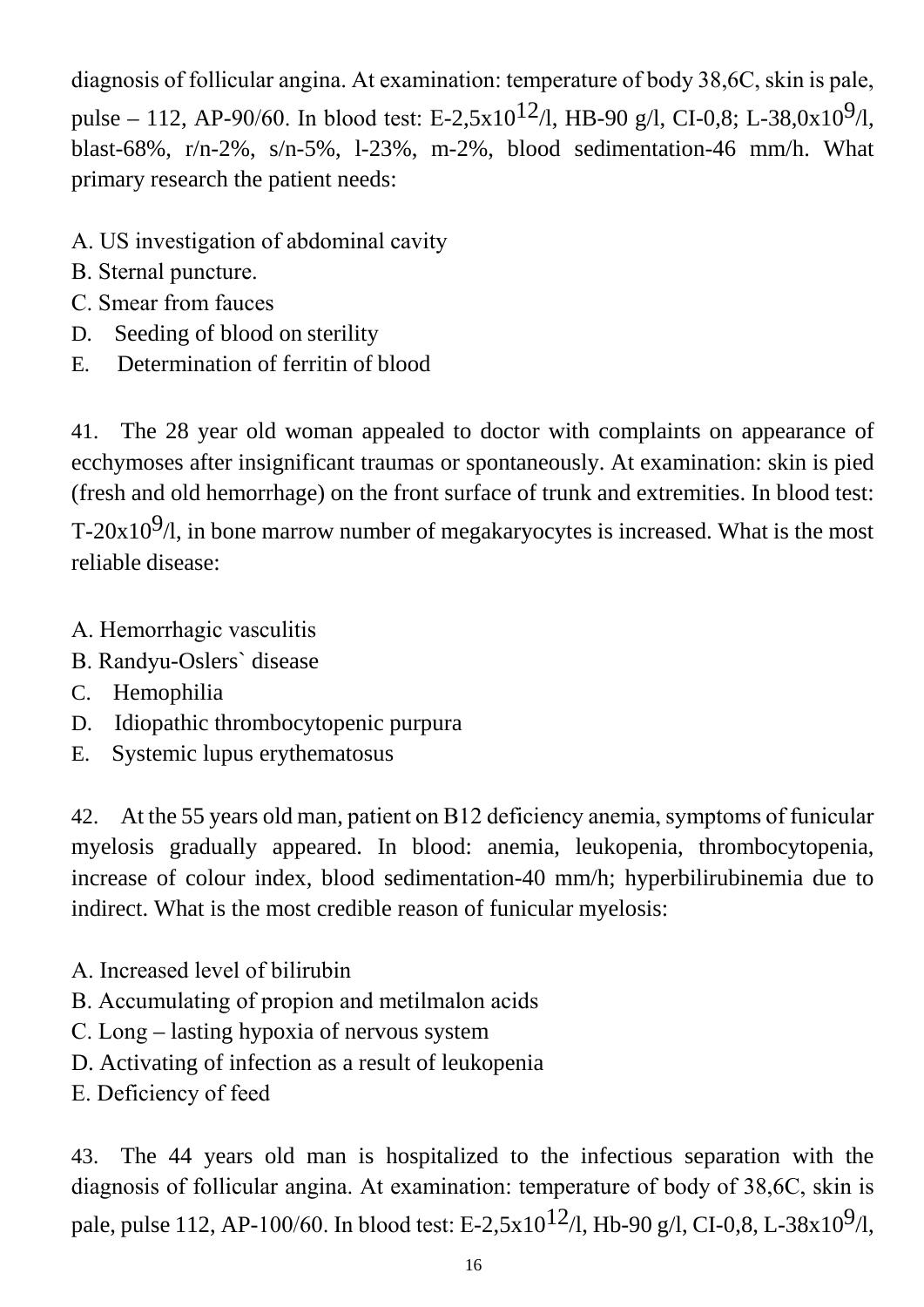blast-68%, r/n-2%, s/n-14%, l-14%, m-2%, blood sedimentation-46 mm/h. What disease it follows to suspect at the patient:

- А. Chronic lympholeukemia
- В. Chronic myeloleukemia
- С. Acute leukemia
- D. Lymphatic angina
- Е. Leukemoid reaction

44. At the young woman after viral infection acute belly – ache, diarrhea with the admixtures of blood, pain in knee-joints, increase of temperature of body appeared. Objectively: skin is pale, micropoint eruption on the skin of shins, at palpation thick intestine is painful. In blood: leukocytosis, increased blood sedimetation; in urine: low proteinuria, microhematuria. What diagnosis is the most reliable:

- А. Crohn`s disease
- В. Hemorrhagic vasculitis
- С. Nodular polyarteriitis
- D. Unspecific ulcerative colitis
- Е. Systemic lupus erythematosus

45. The patient T., 45 years old, complains on general weakness, dyspnea at insignificant physical load, pain in the right subcostum. During 10 years the patientwas misusing of alcohol. Objectively: reduced feed, skin is pale with icteric tint, systolic noise above all auscultational points, liver  $+ 6$  sm, spleen  $+2$  sm. In blood: E-1,8x10<sup>12</sup>/l, Hb-75 g/l, CI-1,3; L-3,5x10<sup>9</sup>/l, e-3%, r/n-4%, s-65%, l-21%, m-7%; T- $110x10<sup>9</sup>/l$ , blood sedimentation-50 mm/h. What laboratory research must be conducted for clarification of diagnosis:

- A. Sternal puncture
- В. Definition of concentration of folates in red corpuscles of blood
- C. Definition of ferritin of blood
- D. Definition of B12 in blood
- Е. Definition of iron of blood serum

46. At the patient, 57 years old, after viral infection subfebrile temperature is saved for a long time, heavy feeling in the left subcostum is marked. At examination: skin is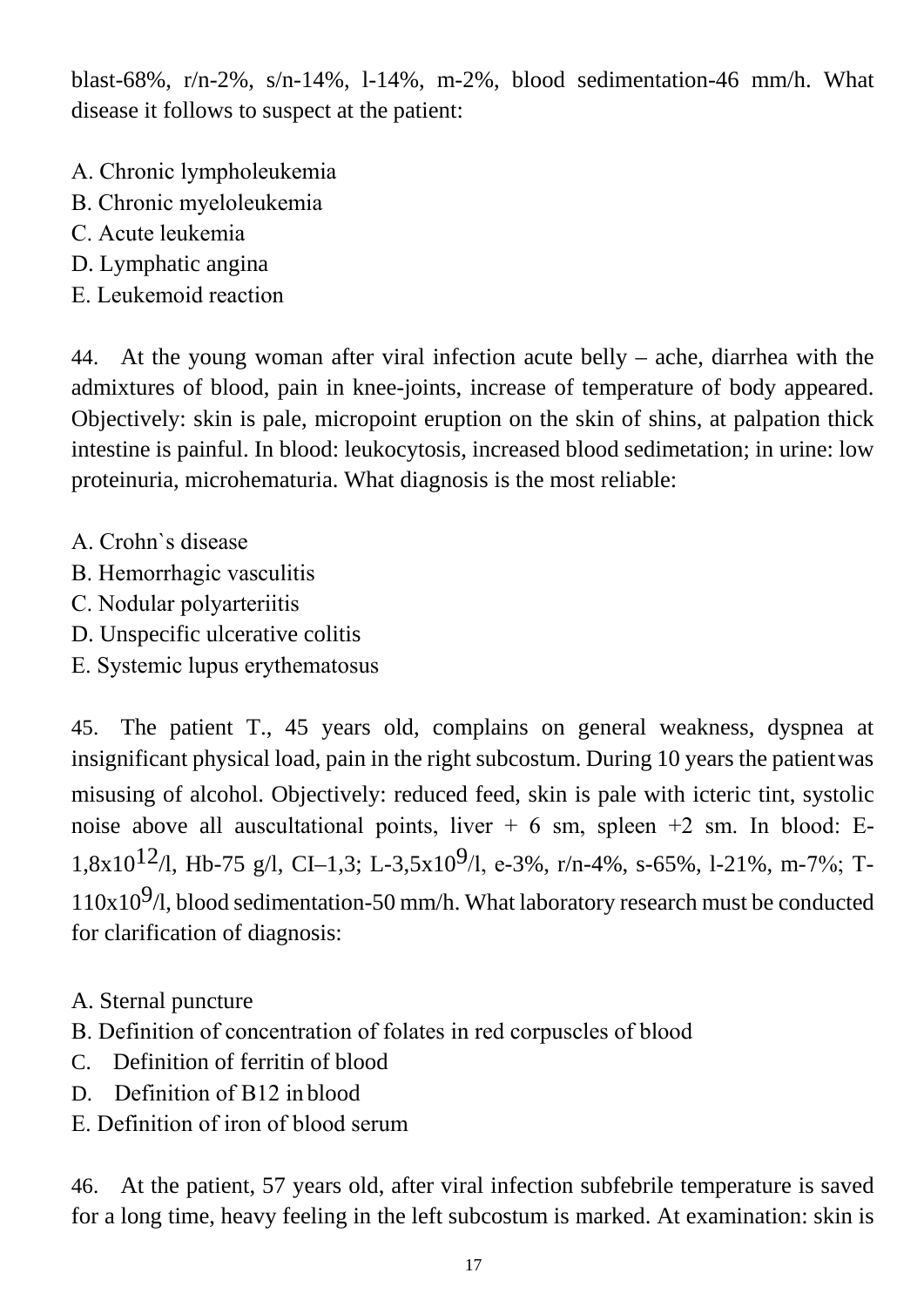pale, spleen +6 sm, liver +3 sm. In blood test: E-2,9x10<sup>12</sup>/l, Hb-90 g/l, CI-1,0; L-540,0x10<sup>9</sup>/l, eozin-4%, baz-3%, blast-34%, myel-2%, metamyel-3%, r/n-5%, s/n-27%, l-18%, m- 4%, T-260x10<sup>9</sup>/l, blood sedimentation-37 mm/h. What disease it follows to suspect at the patient:

- A. Acute myeloblastic leukemia
- B. Chronic myeloleukemia, blastic crisis
- C. Chronic lympholeukemia.
- D. Lymphogranulomatosis
- E. Leukemoid reaction of myeloid type

47. The patient F., 29 years old, who during two years treated oneself at gynaecologist concerning menorrhagia, complains on increased fatigability, palpitation at physical load, unretaining of urine. Has a desire to eat chalk. In blood test: E-3,5x10<sup>12</sup>/l, Hb-95 g/l, L-3,8x10<sup>9</sup>/l, e-3%, r/n-5%, s/n-56%, l-26%, m-6%, blood sedimentation-24 mm/h, hypochromia of red corpuscles, anisocytosis, poikilocytosis, iron of blood serum-5,5 mkm/l. What treatment must be appointed:

- А. Follic acid
- B. Cyancobalamine
- С. Preparations of iron per os
- D. Ascorbic acid
- Е. Transfusion of packet red cells

48. At the patient, who suffers on chronic lympholeukemia, general weakness increased, yellowness of white of the eyes and skin appeared. At examination: Hb-65 g/l, reticul- 5%, general bilirubin-80,3 mkmol/l, indirect-65,3 mkmol/l. Urobilin is increased in analysis of urine. The direct Coombs` test is positive. What pathogenetic mechanism is lying in the root of anemia:

- A. Myelofibrosis
- B. Oppressing of erythroid link of hemopoiesis С. Autoimmune hemolysis
- D. Deficiency of follic acid
- E. Disturbance of porfirin metabolism

49. The pregnant, 18 years old (20 weeks), complains on weakness, dyspnea at physical load. At women`s dispensary she was not observed before. Objectively: skin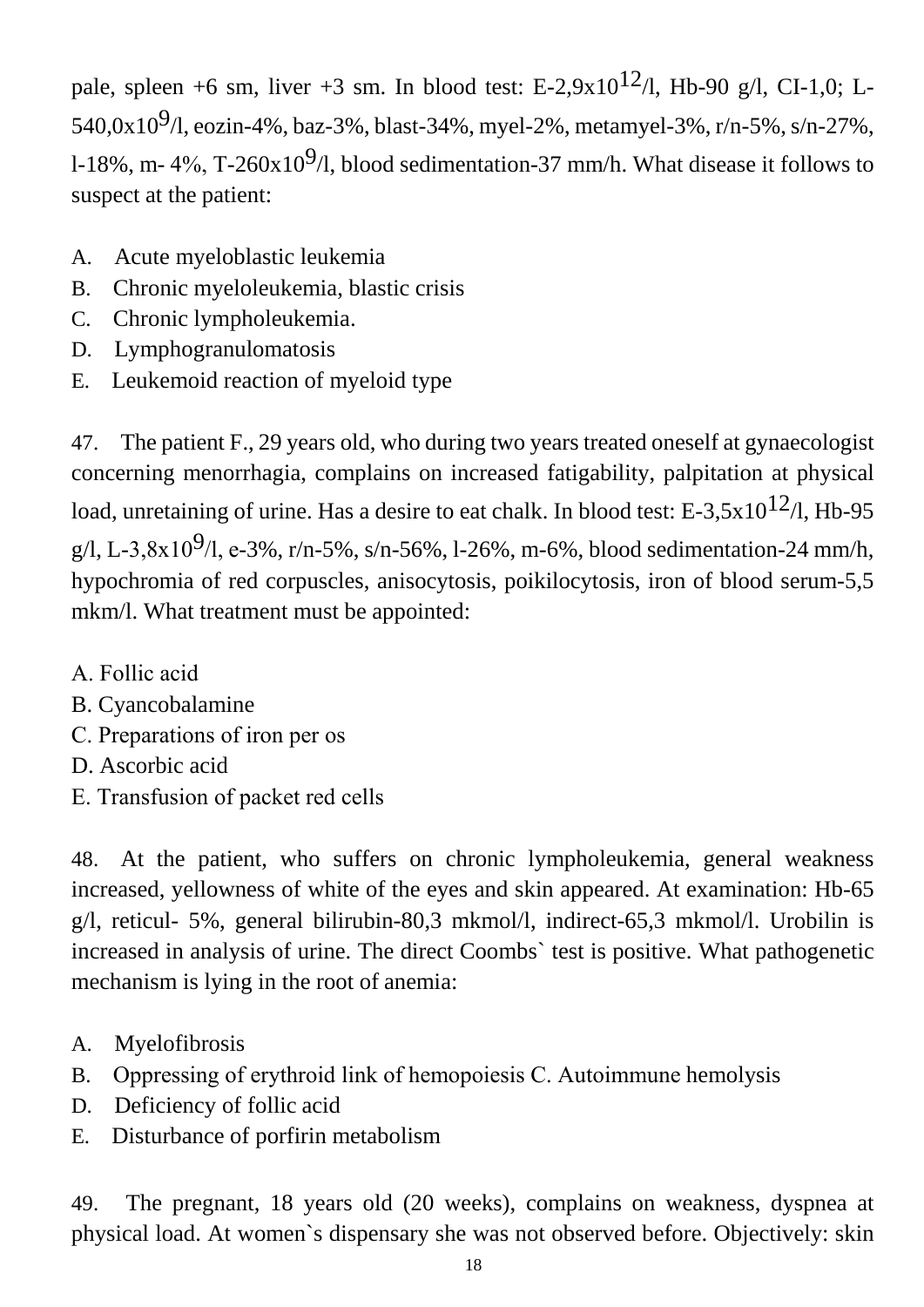is pale with lemon tint; face is puffy, language - bright red, liver  $+3$  sm. In blood test: E- 3,0x10<sup>12</sup>/l, Hb-88 g/l, CI-1,3; L-3,8x10<sup>9</sup>/l, T-130,0x10<sup>9</sup>/l; e-3%; r/n-4%; s/n-52%; l- 36%; m-5%; macrocytosis, blood sedimentation-28 mm/h. What diagnosis is the most reliable:

- A. Iron deficiency anemia
- B. В12 deficiencyanemia
- C. Follic deficiency anemia
- D. Acute leukemia
- E. Hepatitis

50. The patient D., 50 years old, complains on dizziness, blinking of "spots" before eyes. At examination: subicteric skin and mucouses, liver +4 sm, dense, painful, spleen +8 sm, dense. In blood test: E-2,2x10<sup>12</sup>/l, Hb-80 g/l, reticul-30%, L-6,0x10<sup>9</sup>/l, e-3%, r/n- 6%, s/n-62%, l-20%, m-8%; blood sedimentation-30 mm/h; osmotic resistance of red corpuscles 0,52-0,56%; bilirubin of blood is moderately increased due to indirect, reaction on urobilin is Acutely positive, the Coombs` test is positive. What diagnosis is the most credible:

- A. Minkovskiy Shoffars` disease
- B. Agranulocytosis
- С. Night hemoglobinuria
- D. Autoimmune hemolytic anemia Е. Gilber`s disease

51. The patient I., 47 years old, is hospitalized in clinic with complaints on expressed weakness, increase of temperature of body to 39,2°С, pain in throat. At examination: in blood test there are anemia, thrombocytopenia, leukocytosis with "leukemic failure", blast-34%, blood sedimentation-40 mm/h. What research must be conducted for clarification of diagnosis:

- A. Coagulogram
- B. Sciagraphy of bones of skull
- C. Unfolded blood test
- D. Seeding from tonsils
- E. Sternal puncture
- 52. The patient I., 18 years old, was hospitalized with complaints on nose-bleeding,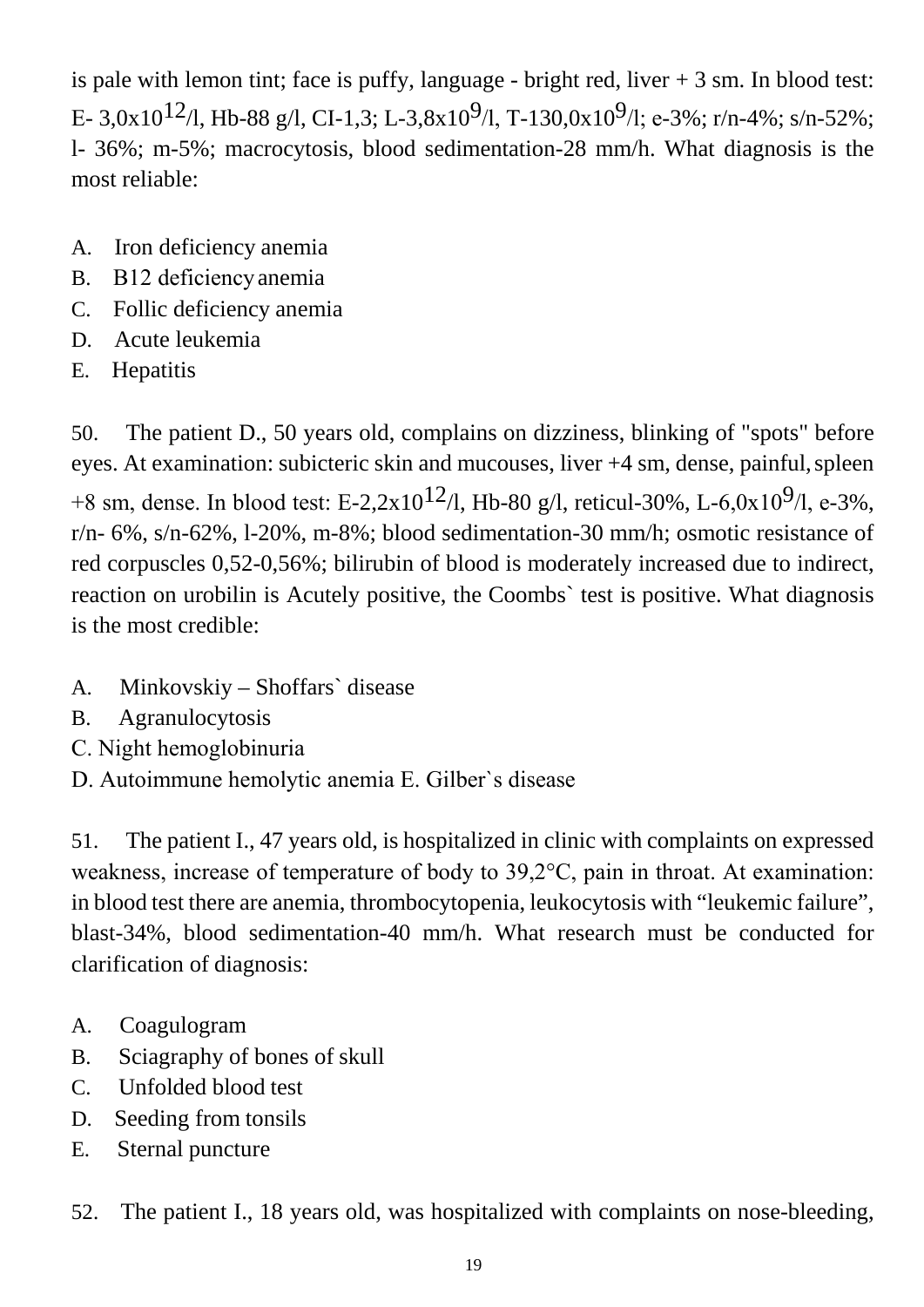hemorrhagic rash as petechias on the skin of lower extremities. Vaccination against flu was done two weeks ago. In blood test: E-4,0x10<sup>12</sup>/l, L-6,7x10<sup>9</sup>/l, T-30,0x10<sup>9</sup>/l, e-2%, r/n-4%, s/n-54%, l-32%, m-8%, blood sedimentation-2 mm/h. Your previous diagnosis:

- A. Hemorrhagic vasculitis
- B. Acute leukemia
- С. Аutoimmune thrombocytopenia
- D. Randyu-Oslers` disease
- E. Systemic lupus erythematosus

53. The patient, 68 years old, complains on general weakness, pain in ribs, lumbar area. At examination: moderate normochromic anemia, general albumen-107 g/l, diurnal proteinuria-5,0 g/day. On the sciagrams of bones of skull a lot of shallow rounded hearths of destruction were discovered by diameter from 0,8 to 2,0 sm. What diagnosis can be suspected at this patient:

- А. Multiple myeloma
- B. Osteolytic metastases in bones
- C. Amyloidosis of kidneys with nephrotic syndrome
- D. Hyperparathyroidic osteodystrophy
- E. Chronic glomerulonephritis with nephrotic syndrome

54. The patient S., 64 years old, at examination in policlinic increased lymphatic knots of neck, arm-pits, groin and liver (+3 sm) were found out. In blood test: Е-3,1x10<sup>12</sup>/l, Hb-98 g/l, L-500,0x10<sup>9</sup>/l, e-2%, r/n-1%, s/n-13%, l-80%, m-4%, blood sedimentation- 40 mm/h. What reliable diagnosis the patient has:

- A. Chronic myeloleukemia
- B. Cancer of liver
- С. Chronic lympholeukemia
- D. Tubercular lymphadenitis
- E. Lymphogranulomatsis

55. The patient G., 37 years old, during three months marks frequent nose-bleedings and menorrhagia, appearance of bruises on skin. Three days ago after considerable nose-bleeding, dizziness, palpitation appeared. At examination: on the skin of front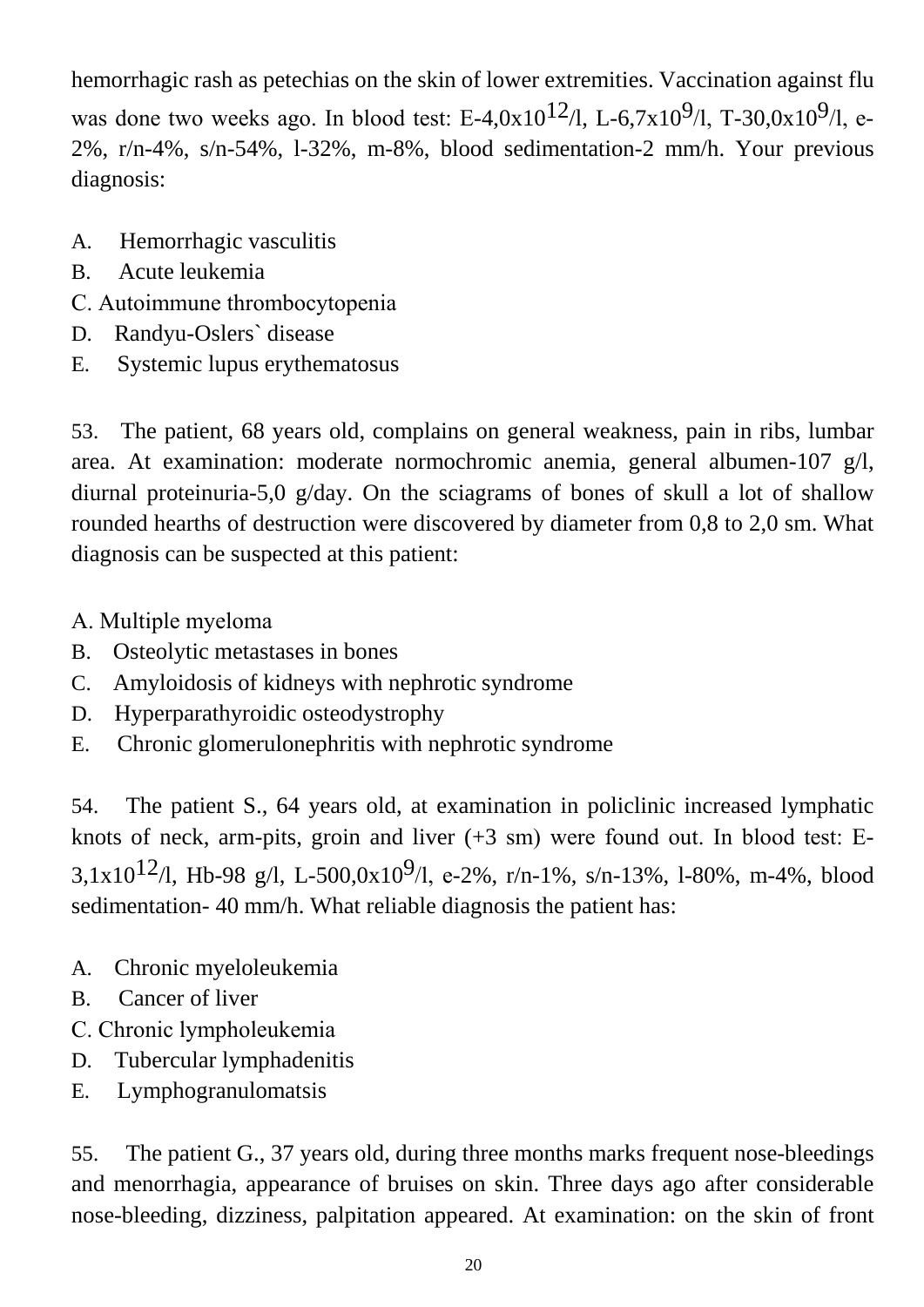surface of trunk and feet - plural petechias, single ecchymoses. In blood test: Е-3,0x10<sup>12</sup>/l, Hb-100 g/l, CI-0,7; L-5,3x10<sup>9</sup>/l, T-40,0x10<sup>9</sup>/l, blood sedimentation-19 mm/h. What diagnosis can be suspected at this patient:

- A. Aplastic anemia
- B. Hemophilia
- C. Hemorrhagic vasculitis
- D. Iron deficiency anemia
- Е. Autoimmune thrombocytopenic purpura

56. The patient A., 42 years old, complains on dizziness, appearance of bruises on skin, nose-bleedings, and weight loss. He is ill for 3 months. At examination: reduced feed, skin is pale with presence on the front surface of hands, feet and trunk of different remoteness of plural bruises by diameter from 0,2 to 3,0 sm. What type of hemorrhage takes place at the patient:

- A. Angiomatosal
- B. Hematomal
- C. Mixed
- D. Vasculit-purpural
- E. Petechia-macular

57. At the 26 years old patient yellowness of skin, dizziness, palpitation, spleen +2,5 sm determined. Urine is dark, feces of umber color. In blood test there are normochromic anemia, reticul-4%. Reaction on urobilin is Acutely positive. What research must be conducted for establishment of diagnosis:

- A. Definition of vitamin В12
- B. Definition of iron of blood serum
- С. Definition of osmotic resistance of erythrocytes
- D. Electrophoresis of proteins of blood serum
- E. Sternal puncture

58. The patient A., 20 years old, delivered to inpatient facility concerning pit bleeding after extraction of tooth. In blood test: E-2,80x10<sup>12</sup>/l, Hb-80 g/l, L-4,0x10<sup>9</sup>/l, e-2%, r/n- 3%, s/n-62%, l-28%, m-5%; T-24,0x10<sup>9</sup>/l: blood sedimentation-25 mm/h. What disease can be assumed at the patient: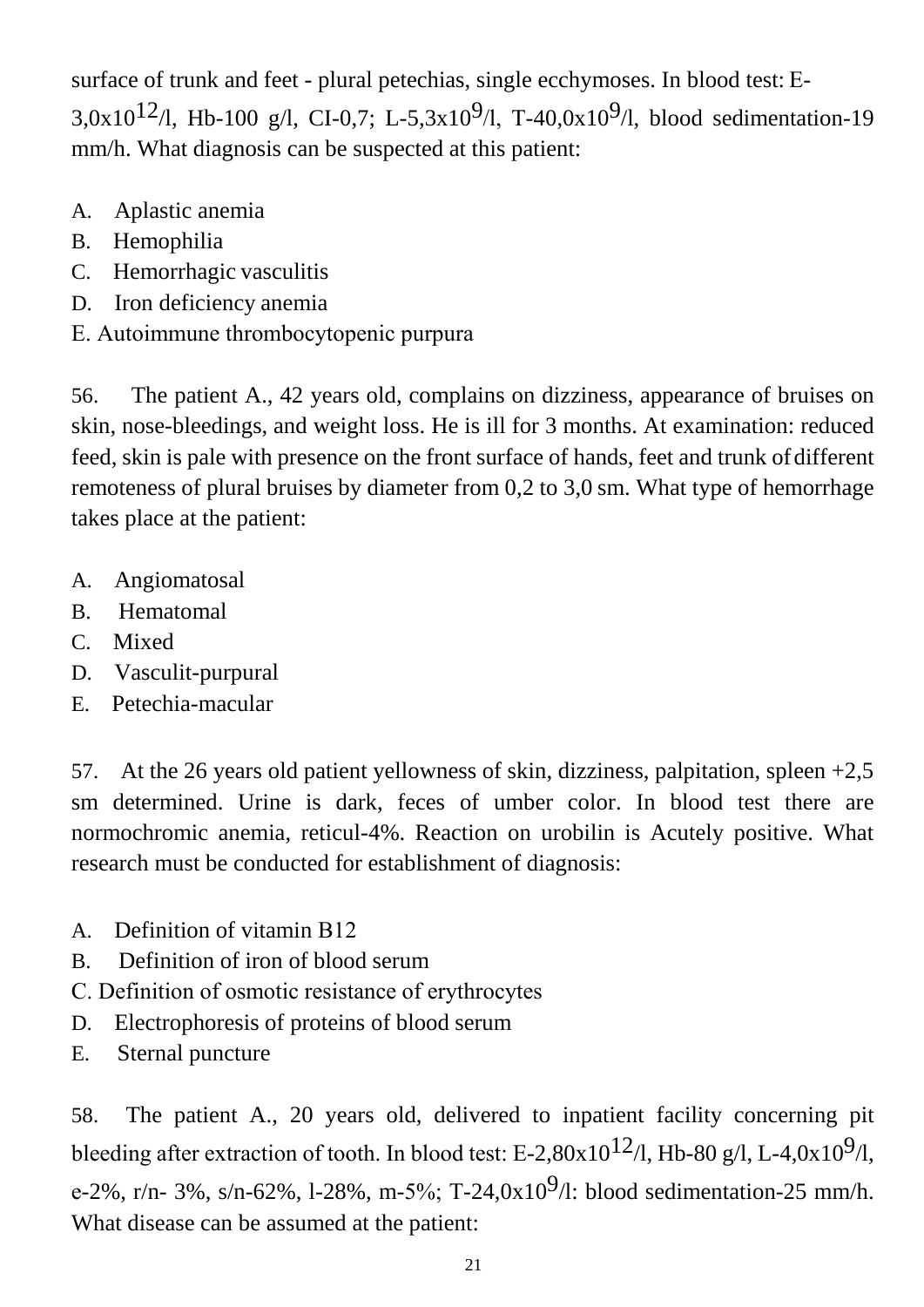- A. Autoimmune thrombocytopenic purpura.
- B. Acute leukemia
- C. Hemophilia B
- D. Agranulocytosis
- E. Aplastic anemia

59. The patient S, 21 years old, after radial irradiation complains on palpitation, dyspnea, frequent nose-bleedings, bruises on body. The patient marks frequent acute respiratory diseases. In blood test: E-2,0x10<sup>12</sup>/l, Hb-54 g/l, L-1,7x10<sup>9</sup>/l, e-0%, r/n-0%, s/n-32%, l-62%, m-6%; T-30,0x10<sup>9</sup>/l, blood sedimentation-52 mm/h. What treatment is most expedient in this case:

- А. Transfusion of thrombocytic mass В. Bone marrow transplantation
- C. Transfusion of packet red cells
- D. Transfusion of whole blood
- E. Introduction of antilymphocytic immunoglobulin

60. The patient E., 57 years old, complains on pain in lumbar area, bones of pelvis, increase of temperature to 37,3С, weight loss. At examination: anemia, blood sedimentation-70 mm/h, general protein-110 g/l, moderate proteinuria, sediment is without pathology. At roentgenologic inspection there are destructive changes in the bones of skull. What is the most credible diagnosis:

- A. Multiple myeloma
- B. Cancer of stomach
- C. Bechterew`s disease
- D. Metastases of tumor in bones
- E. Chronic glomerulonephritis

61. The patient M., 52 years old, appealed to doctor with complaints on itch of skin after washing, heavy feeling in head, dizziness. Objectively: face, neck, extremities are of crimson color, AP-180/100, spleen +4 sm. What is the most reliable diagnosis:

- A. Allergic dermatitis
- B. Hypertonic illness
- C. Chronic myeloleukemia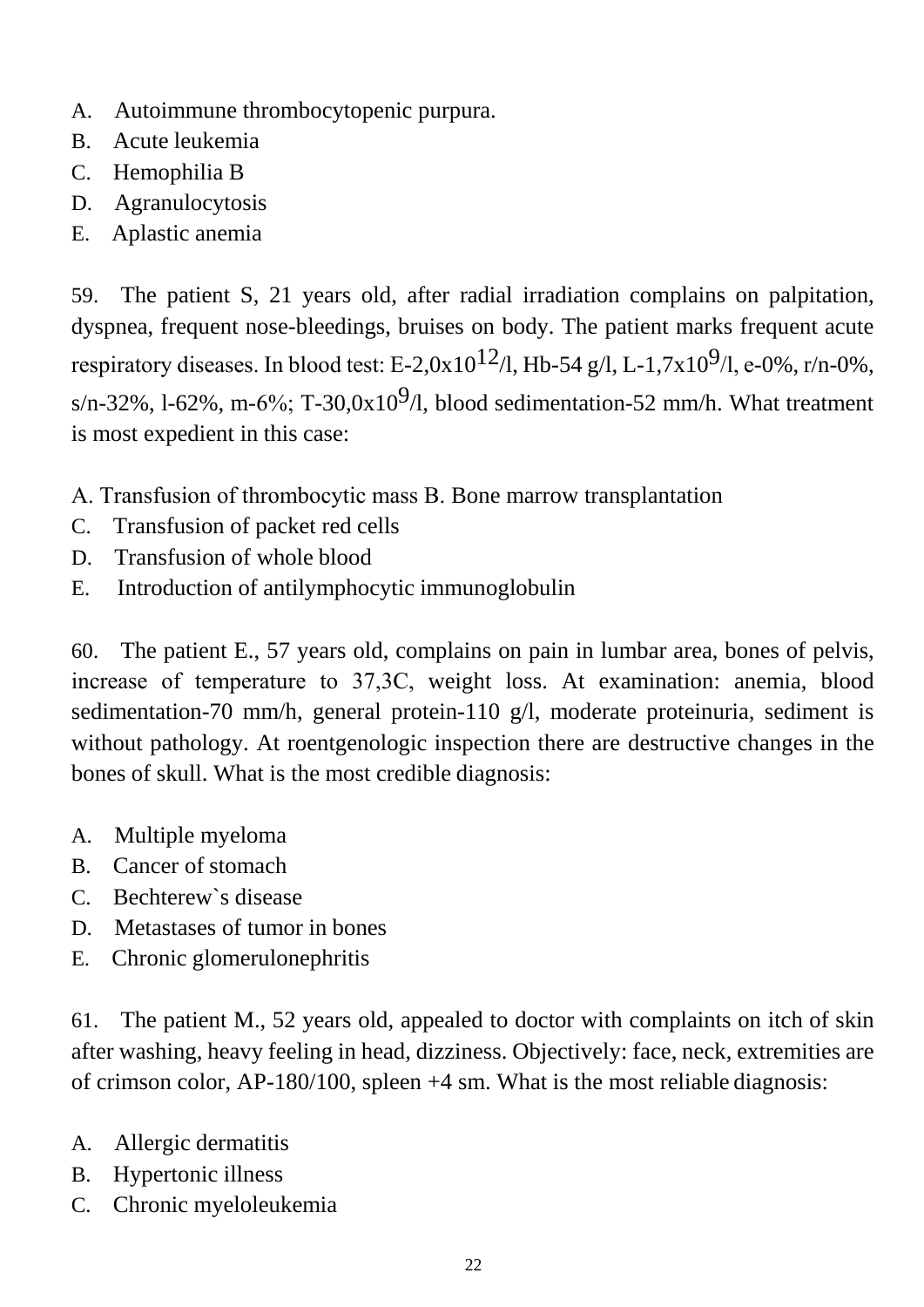## D. Erythremia

E. Cirrhosis of liver

62. The patient C., 60 years old, complains on dyspnea. During many years he is suffering on chronic obstructive pulmonary disease. Objectively: diffuse cyanosis, obesity is expressed, AP-180/110, dry rales, liver and spleen are increased. In blood test: E-6,6x10<sup>12</sup>/l, Hb-190 g/l, L-15x10<sup>9</sup>/l, T-529,0x10<sup>9</sup>/l, blood sedimentation-2 mm/h. What research can help to set the diagnosis:

- A. Research of function of external breathing
- B. US investigation of abdominal cavity
- C. Sternal puncture
- D. Sciagraphy of thorax
- E. Puncture of liver

63. The pregnant, 18 years old (20 weeks), complains on weakness, dyspnea at physical load. At women`s dispensary she was not observed before. Objectively: skin is pale with lemon tint; face is puffy, language - bright red, liver +3 sm. In blood test: E- 3,0x10<sup>12</sup>/l, Hb-88 g/l, CI-1,4; L-3,8x10<sup>9</sup>/l, T-130,0x10<sup>9</sup>/l; e-3%; r/n-4%; s/n-52%; l- 36%; m-5%; macrocytosis, blood sedimentation-38 mm/h. What research can help to set the diagnosis:

- А. Sternal puncture.
- В. Definition of concentration of folates in red corpuscles of blood
- C. Definition of ferritin of blood
- D. Definition of В12 in blood
- Е. Definition of iron of blood serum

64. At the 65 years old man В12 deficiency anemia is diagnosed. In a week after the appointed treatment control inspection of peripheral blood is conducted. What index will be the early criterion for estimation of efficiency of the conducted therapy:

- A. Increase of amount of reticulotcytes
- B. Increase of level of hemoglobin
- C. Decline of colour index of blood
- D. Normoblastic blood formation
- E. Increase of number of leukocytes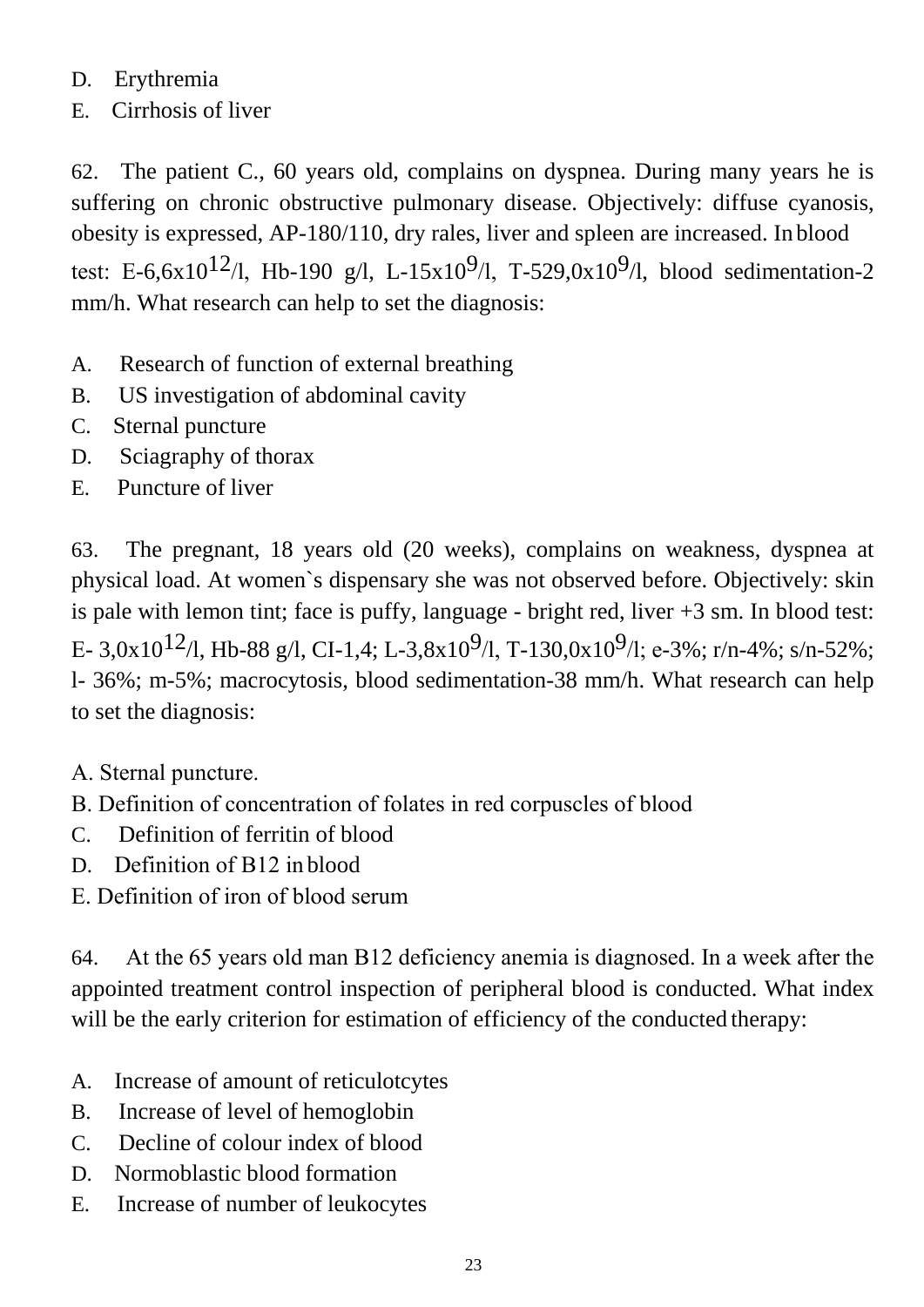65. The patient, 20 years old, passed regular course of polychemotherapy by the scheme of "VAMP" concerning acute lymphoblastic leukemia. He has complaints on weakness, hair fall. In blood test: E-3,5x10<sup>12</sup>/l, Hb-105 g/l, CI-0,9; L-4,2x10<sup>9</sup>/l, T- $120.0x10<sup>9</sup>/l$ . What picture of bone marrow can testify about remission:

- А. Content of blastic cells to 5 %
- B. Content of blastic cells to 15 %
- C. Content of blastic cells to 10 %
- D. Content of blastic cells to 1 %
- E. Absence of blastic cells

66. The patient O., 62 years old, with increased feed, complains on headache, dizziness, pressing pain in the area of heart at moderate physical load. Objectively: face and hands with hyperemia, accent of the second tone above aorta, AP-170/104, liver +3 sm, spleen +2 sm. In blood test: E-6,2x10<sup>12</sup>/l, Hb-I86 g/l, L-11,2x10<sup>9</sup>/l, blood sedimentation-1 mm/h. On ECG there is flatten wave T in  $V_1$ -V<sub>4</sub>. What previous diagnosis can be put in this case:

- A. Cushing`s disease
- B. Hypertonic illness of II stage
- C. Erythremia
- D. Secondary erythrocytosis on background of obesity
- E. Cirrhosis of liver

67. At the 62 years old woman, who used butadion in connection with pain in joints, pain in throat, dry cough, and febrile temperature appeared. What changes it is possible to assume in general analysis of blood:

- А. Increase of number of mature granulotcytes
- В. Decrease of number or absence of granulotcytes
- C. Increase of number of ripening granulotcytes
- D. Increase of number of lymphocytes
- E. Decrease of number or absence of lymphocytes

68. The youth of 18 years old is hospitalized with complaints on nose bleeding, which doesn`t succeed to be stopped, and hard pain in right elbow joint. He is ill from babyhood. Objectively: elbow joint is increased, perceptible hot, knee-joints are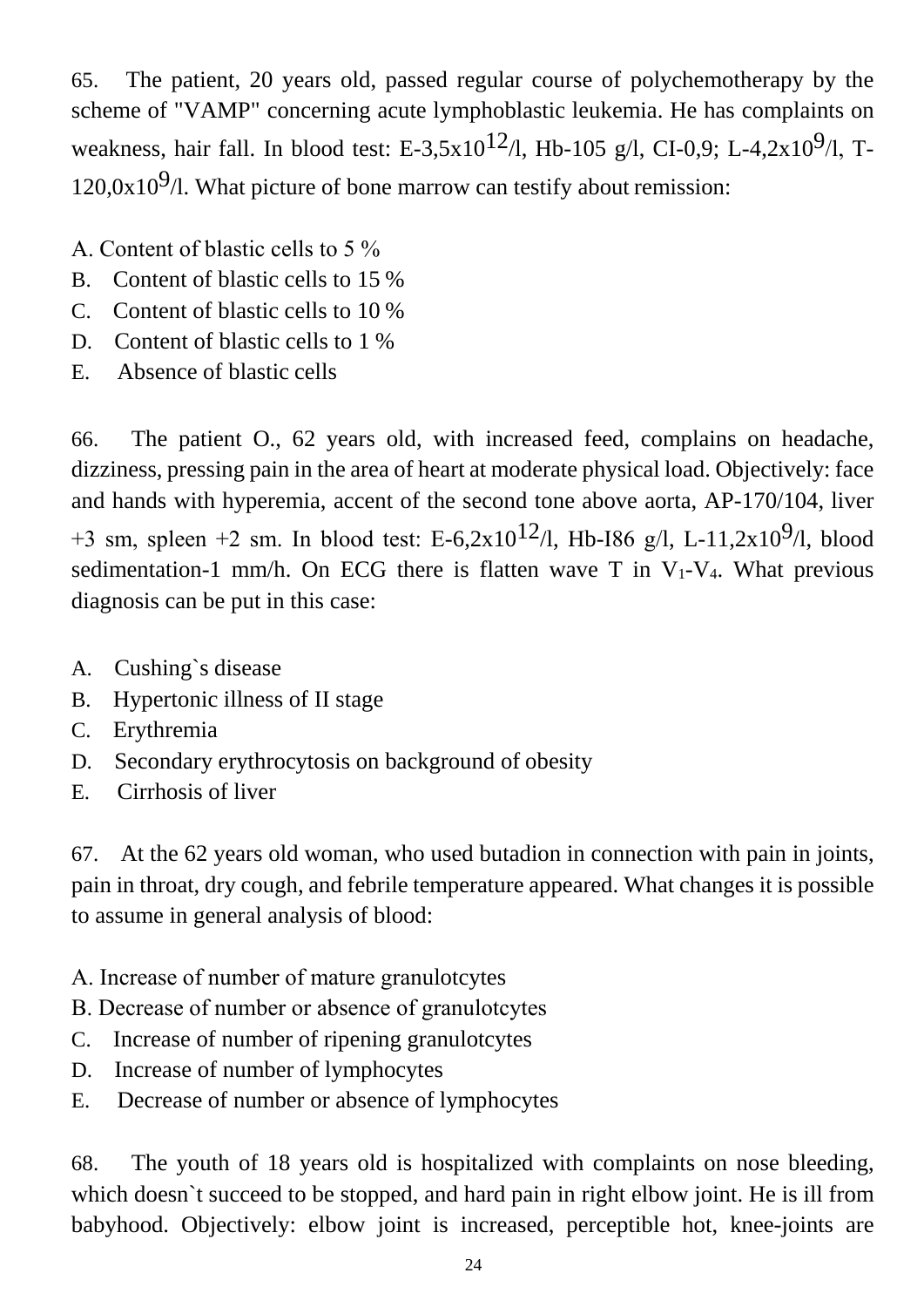deformed, motions in them are limited, heart rate-90, AP-105/70. In blood test: Е-3,2x10<sup>12</sup>/l, Hb-110 g/l, CI-0,7, L-5,6x10<sup>9</sup>/l, T-220,0x10<sup>9</sup>/l, blood sedimentation-14 mm/h. What preparation it is necessary to use in treatment:

- A. Packet red cells
- B. Calcii chloridi
- C. Codginate
- D. Aminocapron acid
- E. Vikasol

69. At the 65 years old woman, who used butadion in connection with pain in joints, pain in throat, febrile temperature, chill appeared. Doctor suspected agranulocytosis. Agranulocytosis is:

А. Decrease of maintenance of granulocytes in blood

В. Increase of maintenance of agranulocytes in blood

С. Decrease of number of neutrophilic granules with the simultaneous increase of their size

D. Loss of granules in granulocytes

Е. Appearance of granules in agranulocytes

70. The 42 years old man complains on palpitation, nose-bleeding. Objectively: on the skin of extremities and trunk petechia-spotal hemorrhages, lymphatic knots are not palpated, pulse-116, liver is not increased, spleen is not palpated. In blood analysis there is pancyitopenia.About what disease it is possible to think:

- A. Verlgoph`s disease
- B. Acute leukemia
- C. Aplastic anemia
- D. Hemorrhagic vasculitis
- E. Acute agranulocytosis

71. The 63 years old woman is hospitalized in the hematological separation with complaints on pressing retrosternal pain, dyspnea, paresthesia of feet. Objectively: temperature of body 37,6 $\degree$ C, yellowness of white of the eyes, liver +2 sm. In blood test: E-1,5x10<sup>12</sup>/l, Hb-70 g/l, CI-1,3, L-2,6x10<sup>9</sup>/l, T-132,0x10<sup>9</sup>/l, reticul-0,6%, bilirubin is moderately increased due to indirect. In myelogram: megaloblastic type of blood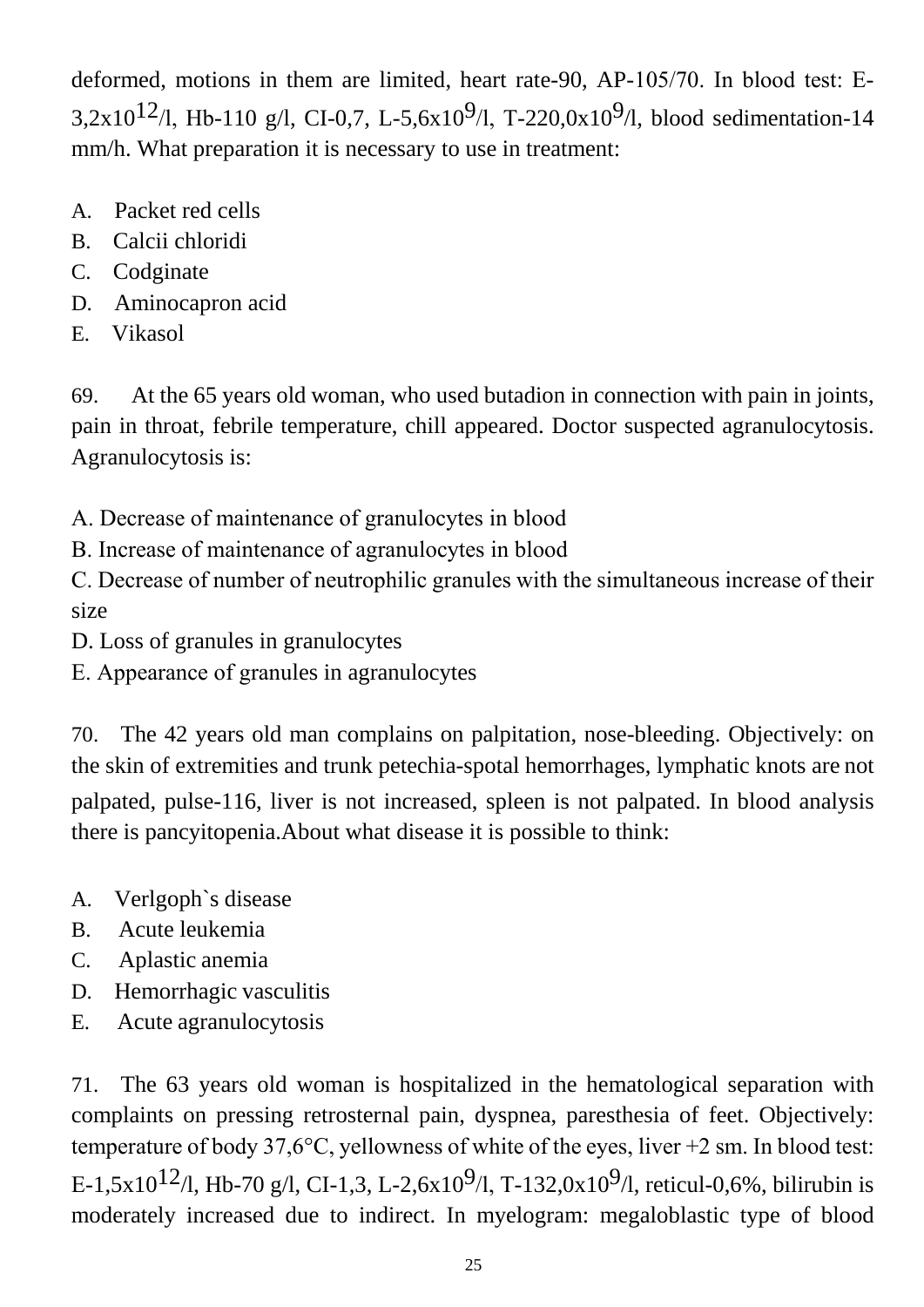formation.What is the most credible diagnosis:

- А. Follic deficiency anemia
- B. В12 deficiencyanemia
- C. Inborn hemolytic anemia
- D. Gained hemolytic anemia
- E. Iron deficiency anemia

72. The sick T., 24 years old, is hospitalized in the hematological separation with complaints on pain in lumbar area and right subcostum, acute weakness. In the anamnesis there was flu a week ago. Objectively: skin is pale-icteric, liver  $+2 \text{ sm}$ ,

sensible. In blood: E-2,0x10<sup>12</sup>/l, Hb-64 g/l, CI-0,9, L-12,0x10<sup>9</sup>/l; reticul-8%, bilirubin- 38 mkml/l, mainly due to indirect, the direct Coombs` test is positive. What is the previous diagnosis:

- A. Hypoplastic anemia
- B. Markiafav Mikelli`s disease
- C. Inborn hemolytic anemia
- D. Adison Biermer disease
- E. Gained immune hemolytic anemia

73. The patient T., 34 years old, complains on chill, osalgia, nose-bleeding. Objectively: temperature of body-38,6°С, skin is pale, pulse-120, AP-100/70. In blood test: E-2,7x10<sup>12</sup>/l, Hb-90 g/l, CI-0,9; L-38,0x10<sup>9</sup>/l, blast-68%, r/n-2 %, s/n-8%, l-20%, m-2%, T-25x10<sup>9</sup>/l, blood sedimentation-46 mm/h. What disease it follows to suspect at the patient:

- А. Acute leukemia.
- B. Leukemoid reaction
- C. Chronic lympholeukemia
- D. Chronic myeloleukemia
- E. Acute agranulocytosis

74. The 63 years old man appealed with complaints on acute general weakness, bad appetite, weight loss, heavy feeling in the left subcostum. In blood test: E-3,4x10<sup>12</sup>/l, Hb-102 g/l, CI-0,9; L-190x10<sup>9</sup>/l, bas-3%, eozin-8%, blast-1%, promyel-2%, myel-2%,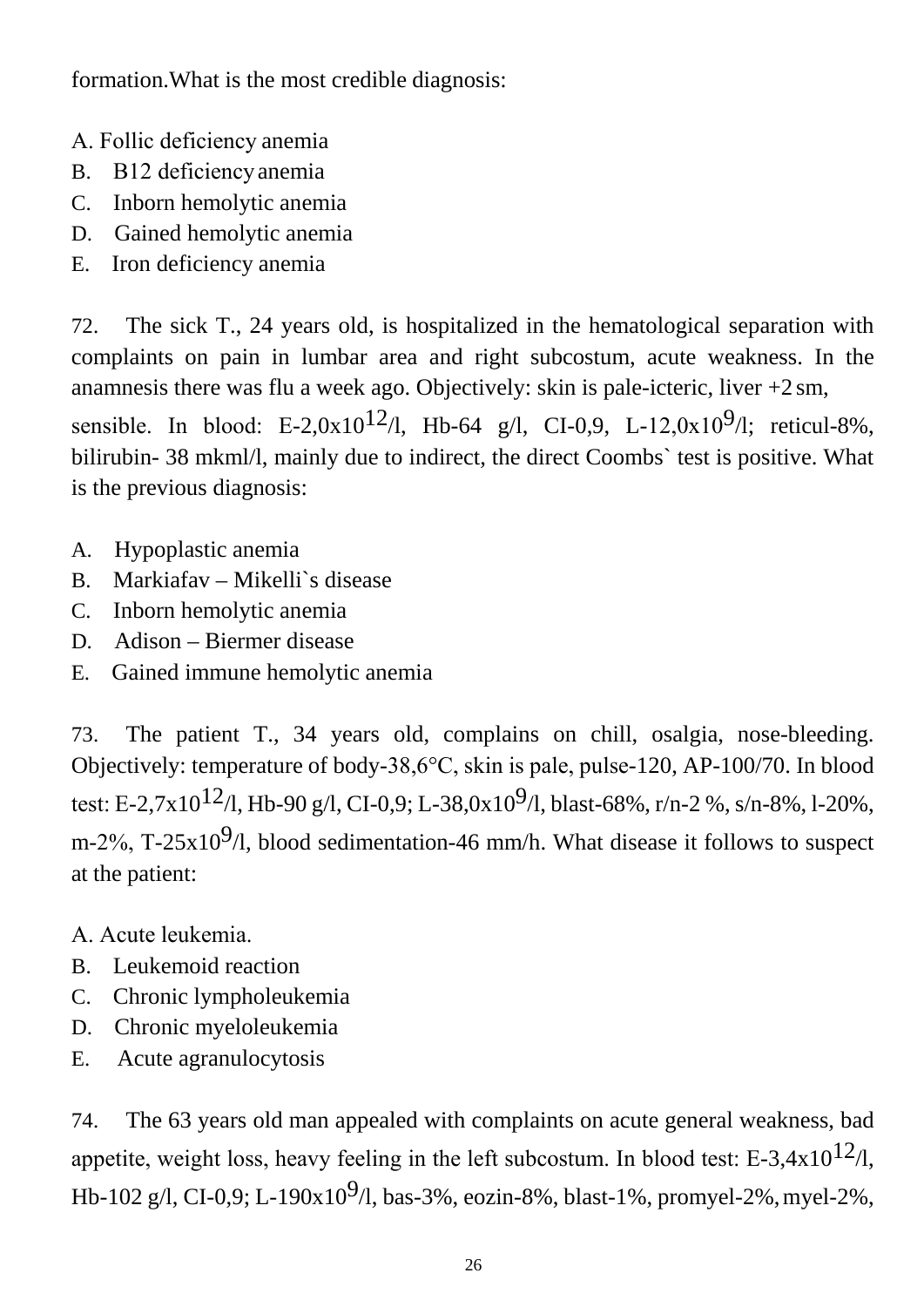metamyel-13%, youn-12%, r/n-16%, s/n-31%, l-9%, m-9%, T-240,0x10<sup>9</sup>/l, blood sedimentation-30 mm/h. What is the previous diagnosis:

- A. Leukemoid reaction of myeloid type
- B. Acute leukemia
- С. Chronic myeloleukemia
- D. Erythromyelosis
- E. Chronic lympholeukemia

75. The 65 years old man complains on weakness, dyspnea, numbness of lower extremities. Objectively: skin is pale with subicteric tint, language is bright red, liver +3 sm. At FGDS there is atrophy of mucous membrane. In blood test: E-2,4x10<sup>12</sup>/l, Hb-66 g/l, CI-1,4, L-2,8x10<sup>9</sup>/l, e-2%, r/n-4%, s/n-50%, l-42%, m-5%, reticul-0,5%, T-120,0x10 $9/$ l, macrocytosis, blood sedimentation-26 mm/h. What disease it follows to suspect at the patient:

- A. Hemolytic anemia
- B. Iron deficiency anemia
- C. Hypoplastic anemia
- D. В12 deficiencyanemia
- E. Follic deficiency anemia

76. The 35 years old woman, is delivered in clinic after loss of consciousness on the street, complains on acute weakness, dizziness. Objectively: pallor of skin, there are hemorrhages on the skin of forearms and thighs, lymphatic knots are not increased, pulse-100, AP-90/60, liver and spleen are not increased. In blood test: E-1,5x10<sup>12</sup>/l, Hb- 42 g/l, CI-0,8, reticul-0,1%, L-1,0x10<sup>9</sup>/l, e-1%, r/n-1%, s/n-45%, l-51%, m-2%, T-  $50.0x10<sup>9</sup>/l$ , blood sedimentation-45 mm/h. What is the most reliable diagnosis:

- A. Verlgoph`s disease
- B. Aplastic anemia
- C. Iron deficiency anemia
- D. Hemorrhagic vasculitis
- E. Posthemorrhagic anemia
- 77. The 37 years old man complains on weakness, periodic attacks of pain in the right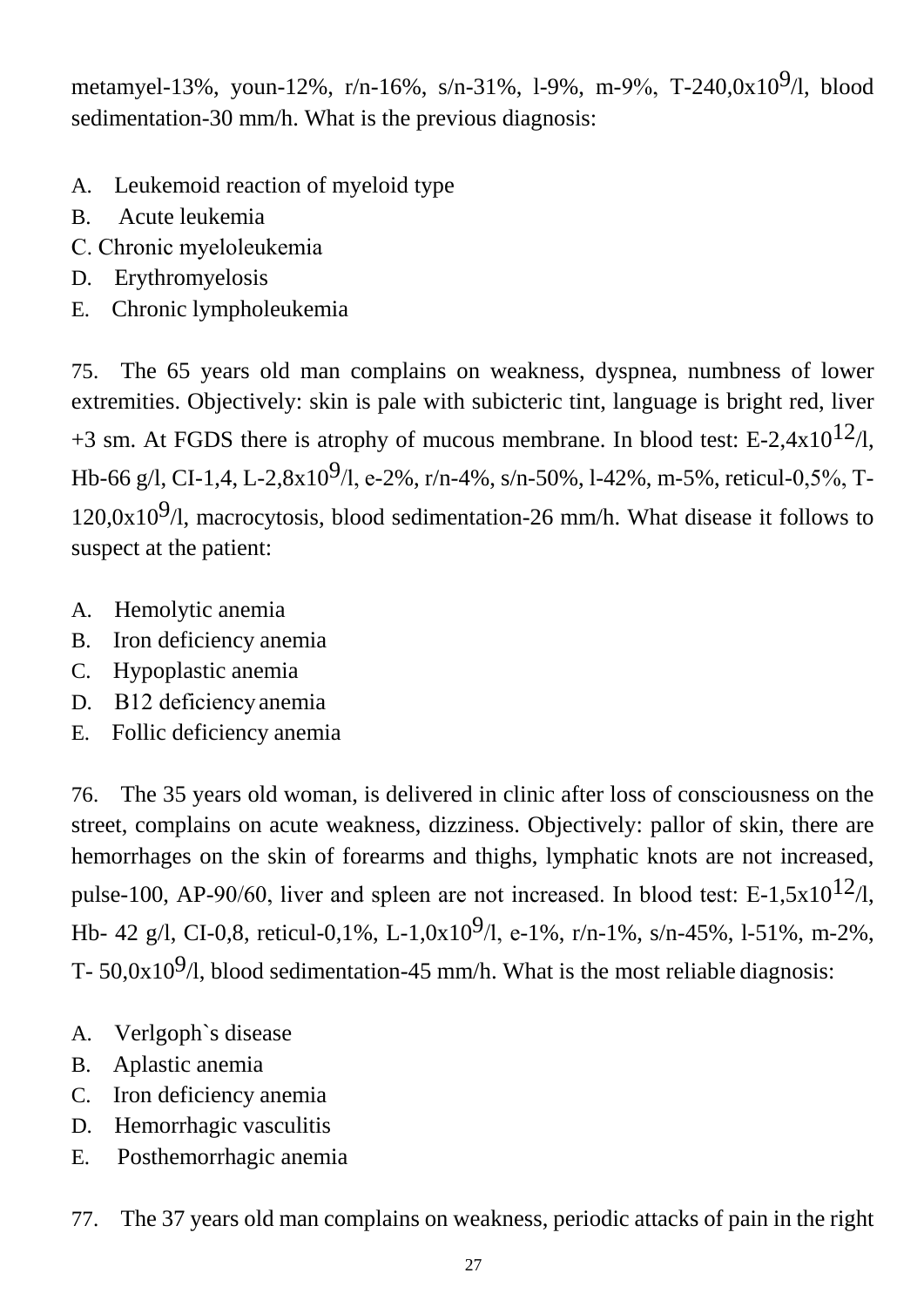subcostum, which appeared 2 years ago. In the anamnesis: from 16 years periodically icteric colour of skin is marked. Objectively: skin and mucouses are icteric, hepatosplenomegaly. In blood test: E-2,4x10<sup>12</sup>/l, H-84 g/l, CI-1,0, reticul-4%, blood sedimentation-22 mm/h, osmotic resistance of erythrocytes is reduced, microspherocytosis, indirect bilirubin-56 mkmol/l, direct-8,2 mkmol/l.What pathogenesis of anemia the patient has:

- А. Genetic defect of membrane of erythrocytes
- B. Disturbance of structure of molecule of hemoglobin
- C. Disturbance of structure or synthesis of chains of globin
- D. Influence of antibodies on erythrocytes
- E. Toxic hemolysis

78. The 48 years old man was ill on flu 2 weeks ago, now he complains on dyspnea, palpitation. Objectively: skin and mucouses are icteric, temperature of body-37,8°C, pulse-120, AP-105/70, spleen is palpated. In blood test: E-2,0x10<sup>12</sup>/l, Hb-70 g/l, CI-1,0, reticul-18%, osmotic resistance and middle diameter of erythrocytes are norm, general bilirubin-76 mkmol/l, indirect-63 mkmol/l. What is the most reliable diagnosis:

- A. Markiafav Mikelli`s disease
- B. Hereditary microspherocytosis
- C. Benign hyperbilirubinemia
- D. Autoimmune hemolytic anemia
- Е. Cholecystolithiasis

79. The patient P., 58 years old, complains on causeless appearance of bruises on skin, hemorrhage of gums, dizziness. Objectively: the mucouses and skin are pale, with numerous hemorrhages of different remoteness, lymphatic knots are not increased, pulse-100, AP-110/70. In blood test: E-3,0x10<sup>12</sup>/l, Hb-92 g/l, CI-0,7, anisocytosis, poikilocytosis, L-10,0x10<sup>9</sup>/l, e-2%, r/n-12%, s/n-68%, l-11%, m-7%, blood sedimentation-12 mm/h. What laboratory index it is expedient to define for clarification of diagnosis:

- A. Osmotic resistance of erythrocytes
- B. Content of reticulocytes
- C. Clotting time of blood
- D. Content of thrombocytes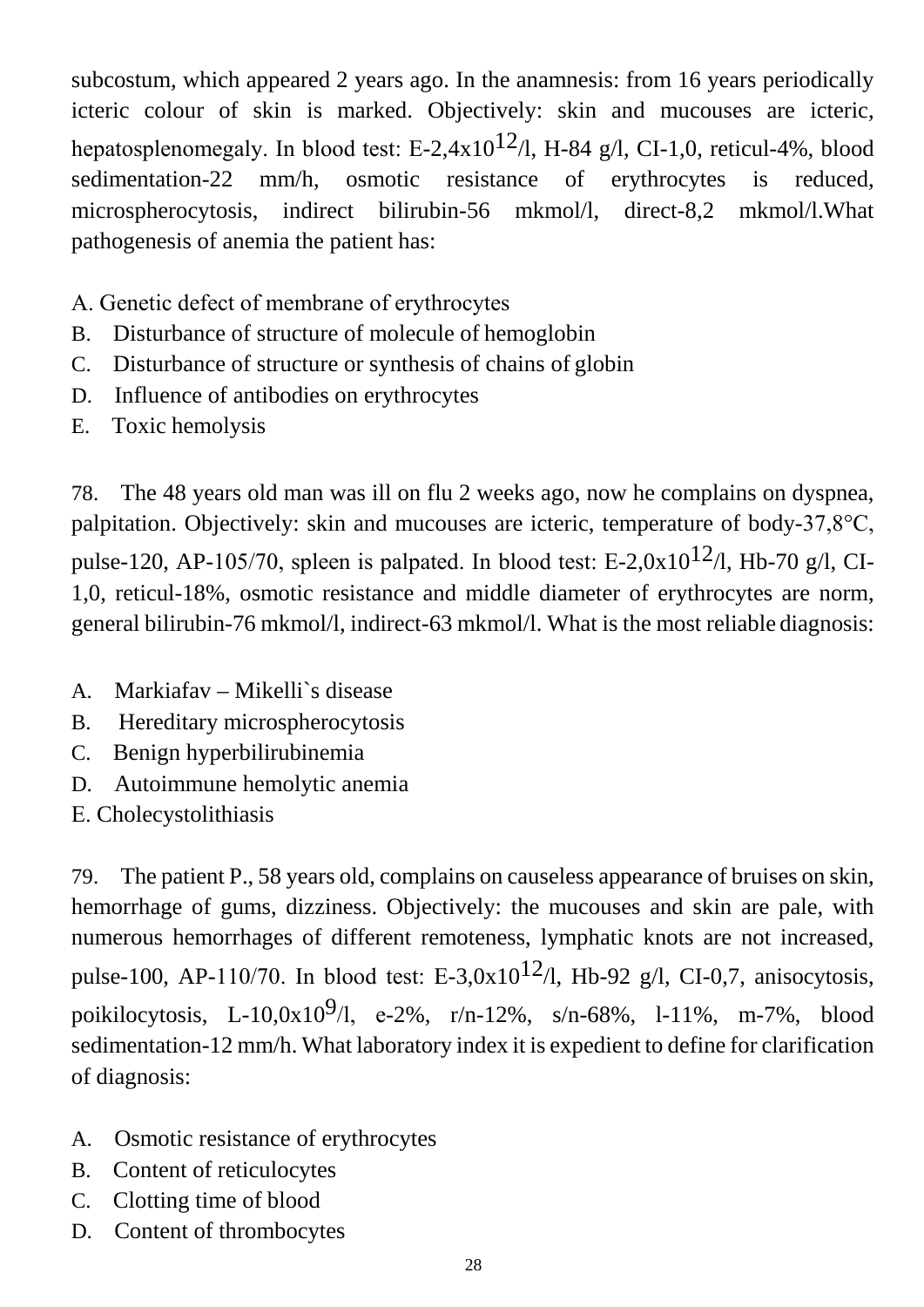#### E. Fibrinogen

80. The 30 years old woman first appealed to doctor with complaints on frequent nose- bleedings, appearance of bruises on body. She is ill for half a year. After examination the diagnosis of idiopathic thrombocytopenic purpura is set. From what it is necessary to begin treatment of the sick:

- A. Transfusion of thrombocyte concentrate
- B. Cytostatic preparations
- C. Immunoglobulin
- D. Splenectomy
- E. Glucocorticoids

81. The 60 years old woman during 4 years is under surveillance of doctorhematologist concerning chronic lympholeukemia. During last 6 months she had pneumonia twice. In blood test: E-3,1x10<sup>12</sup>/l, Hb-90 g/l, CI-0,9, L-160,0x10<sup>9</sup>/l, e-1%,  $r/n-2\%$ , s/n-21%, l-74%, m-2%, blood sedimentation-20 mm/h, general protein-60 g/l, gamma-globulin- 14%. What changes in blood are more credible to assist development of complications at the sick:

- А. Decrease of hemoglobin
- B. Hypogammaglobulinemia
- C. Increase of leucocytes
- D. Increase of lymphocytes
- E. Hypergammaglobulinemia

82. The 72 years old man complains on rapid fatigability, perspiration, which appeared two months ago. Objectively: t-37,7 $\degree$ C, liver +2 sm, spleen +8 sm, dense, sensible. In blood test: E-3,2x10<sup>12</sup>/l, Hb-110 g/l, CI-1,1; L-255x10<sup>9</sup>/l, bas-7%, e-9%, promyel-2%, myel-22%, metamyel-20%, r/-17%, s/n-15%, l-8%, blood sedimentation-15 mm/h, T- 250,0x10 $9/$ l. What disease is more reliable stipulated such changes in blood:

- A. Erythremia
- B. Acute myeloblastic leukemia
- C. Non Hodgkin`s lymphoma
- D. Chronic myeloleukemia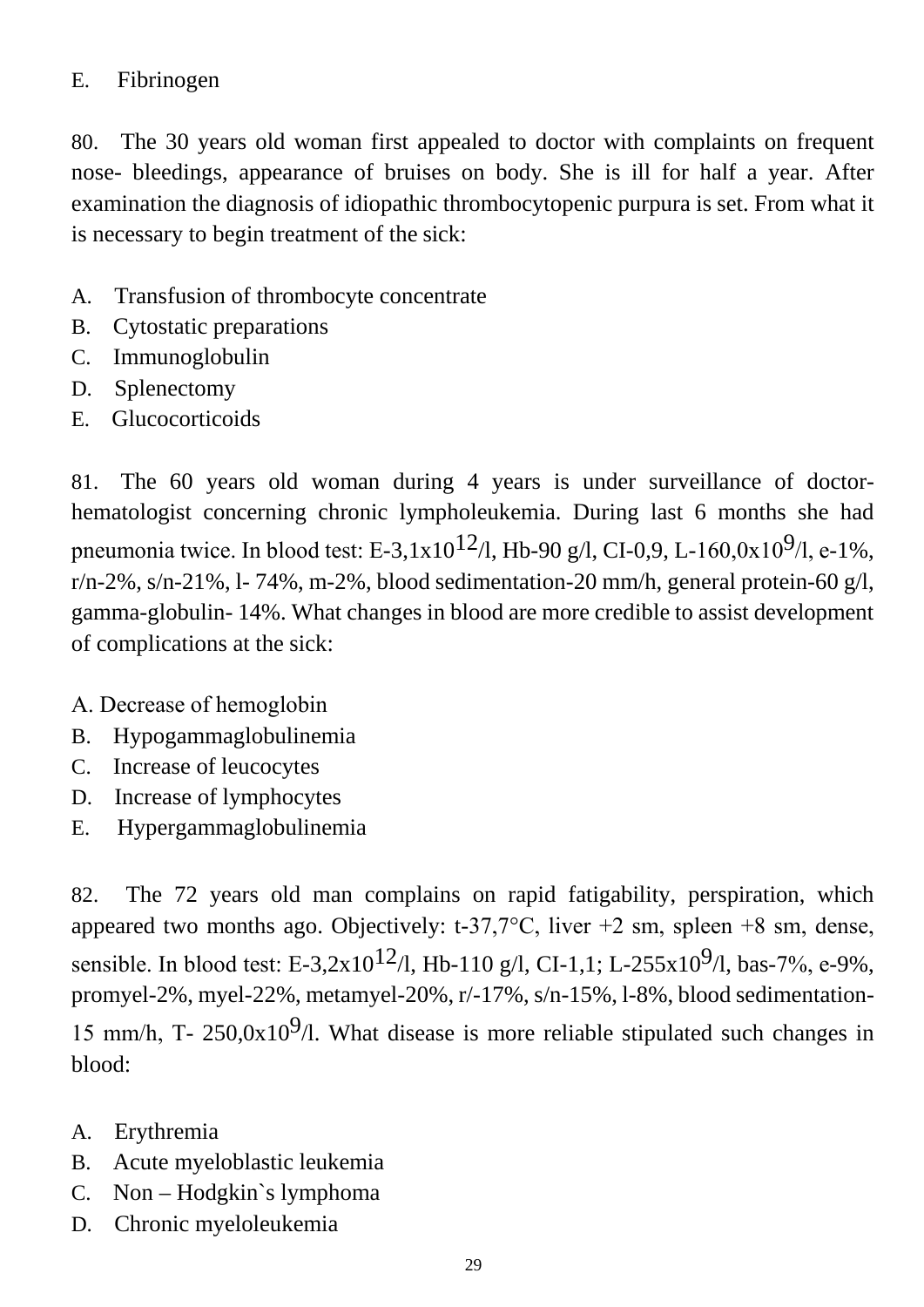## E. Leukemoid reaction of myeloid type

83. The 60 years old woman complains on weakness, rapid fatigability for a year. Heavy feeling in the left subcostum, subfebrile temperature, weight loss joined a month ago. Objectively: skin is pallor, liver  $+2$  sm, spleen  $+7$  sm, dense, moderately painful. In blood test: E-3,0x10<sup>12</sup>/l, Hb-110 g/l, CI-1,1, L-280,0x10<sup>9</sup>/l, blast cells-23%, bas-6%, e- 6%, myel-10%, r/n-19%, s/n-7%, l-19%, T-180x10<sup>9</sup>/l, blood sedimentation-32 mm/h. What is the most reliable diagnosis:

А. Chronic myeloleukemia, blastic crisis

- B. Acute myeloblastic leukemia
- C. Acute lymphoblastic leukemia
- D. Chronic lympholeukemia
- E. Leukemoid reaction of myeloid type

84. The 28 years old woman complains on weakness, periodic increase of temperature of body to 39,0°С, perspiration at night-time, weight loss. Objectively: skin is pale, increased cervical, supraclavicular and inguinal lymphatic knots, which are palpated by size to1,5-2 sm, dense, unpainful. In blood test: E-3,0x10<sup>12</sup>/l, Hb-90 g/l, CI-0,8, L-13,0x10<sup>9</sup>/l, e-3%, r/n-9%, s/n-78%, l-7%, m-3%, blood sedimentation-48 mm/h. Suspicion about lymphogranulomatosis appeared, biopsy of lymphatic knot is appointed to.The presence of what changes is reliable at the research:

- A. Proliferation of prolymphocytes and lymphoblasts
- B. Proliferation of lymphocytes, lymphoblasts
- С. Berezovsky Shternberg cells
- D. Proliferation of prolymphocytes and lymphocytes
- E. Proliferation of lymphocytes and plasmocytes

85. At the 68 years old woman in blood test anemia and increase of blood sedimentation were discovered. In the anamnesis: during last 1,5 years there were fractures of bones twice. Objectively: pallor of skin, painful senses at percussion of ribs. In blood test: E- 2,4x10<sup>12</sup>/l, Hb-76 g/l, CI-0,9, L-4,8x10<sup>9</sup>/l, e-1%, r/n-4%, s/n-60%, l-28%, m-7%, blood sedimentation-76 mm/h, T-140x10<sup>9</sup>/l. In analysis of urine: protein-3,3 g/l, L-6-8, Е-8- 10. Conducting of what research is more expedient for confirmation of diagnosis: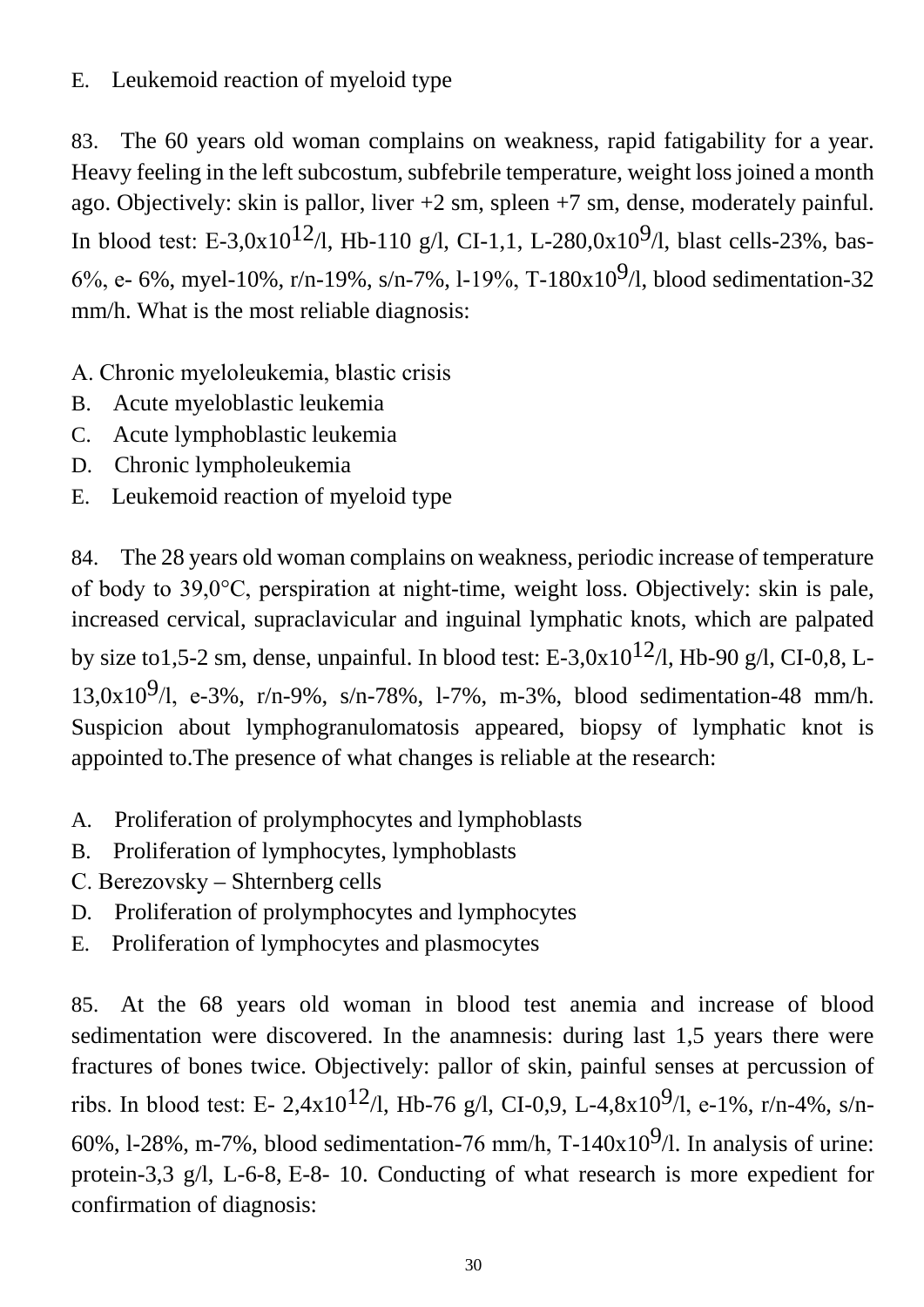- A. Bense-Jones protein of urine
- B. Biopsy of kidneys
- C. Urgent urography
- D. Sternal puncture
- E. Immunoglobulins of blood

86. The 28 years old woman appealed to doctor with complaints on hemorrhages on the front surface of trunk and extremities, bleeding from gums. In blood test: Т- $20,0x10<sup>9</sup>/l$ ; in bone marrow number of megakaryocytes is increased. Treatment with glucocorticoids was conducted and gave positive effect. What disease was diagnosed at the woman:

- A. Hemorrhagic vasculitis
- B. Hemophilia
- C. Randyu-Osler`s disease
- D. DIC syndrome
- E. Idiopathic thrombocytopenic purpura

87. The 28 years old sick appealed to internist with complaints on weakness, dizziness, nose-bleedings. She is ill for 4 months. Objectively: there are hemorrhages in the area of stomach and thighs by size 1-2 sm of different color. Liver and spleen are not increased. In blood test: E-2,6x10<sup>12</sup>/l, Hb-90 g/l, CI-0,8, iron of blood serum-8,0 mkml/l, L-4,2x10<sup>9</sup>/l, e-2%, r/n-7%, s/n-40%, m-6%, l-45%, T-47,1x10<sup>9</sup>/l, blood sedimentation-27 mm/h. Your previous diagnosis:

- А. Idiopathic thrombocytopenic purpura
- B. Hemolytic anemia
- C. Chronic iron deficiency anemia
- D. Chronic lympholeukemia
- E. Aplastic anemia

88. The patient P., 50 years old, complains on weakness, dizziness, heavy feeling in the upper half of stomach, paresthesias in finger-tips of hands and feet. Objectively: yellowness of skin, language of raspberry color, hepatomegaly. At blood: Е-2,3x10<sup>12</sup>/l, Hb-90 g/l, reticul-0,2%, CI-1,3, macrocytosis, Jolly's bodies. Specify, what is not characteristic for this anemia: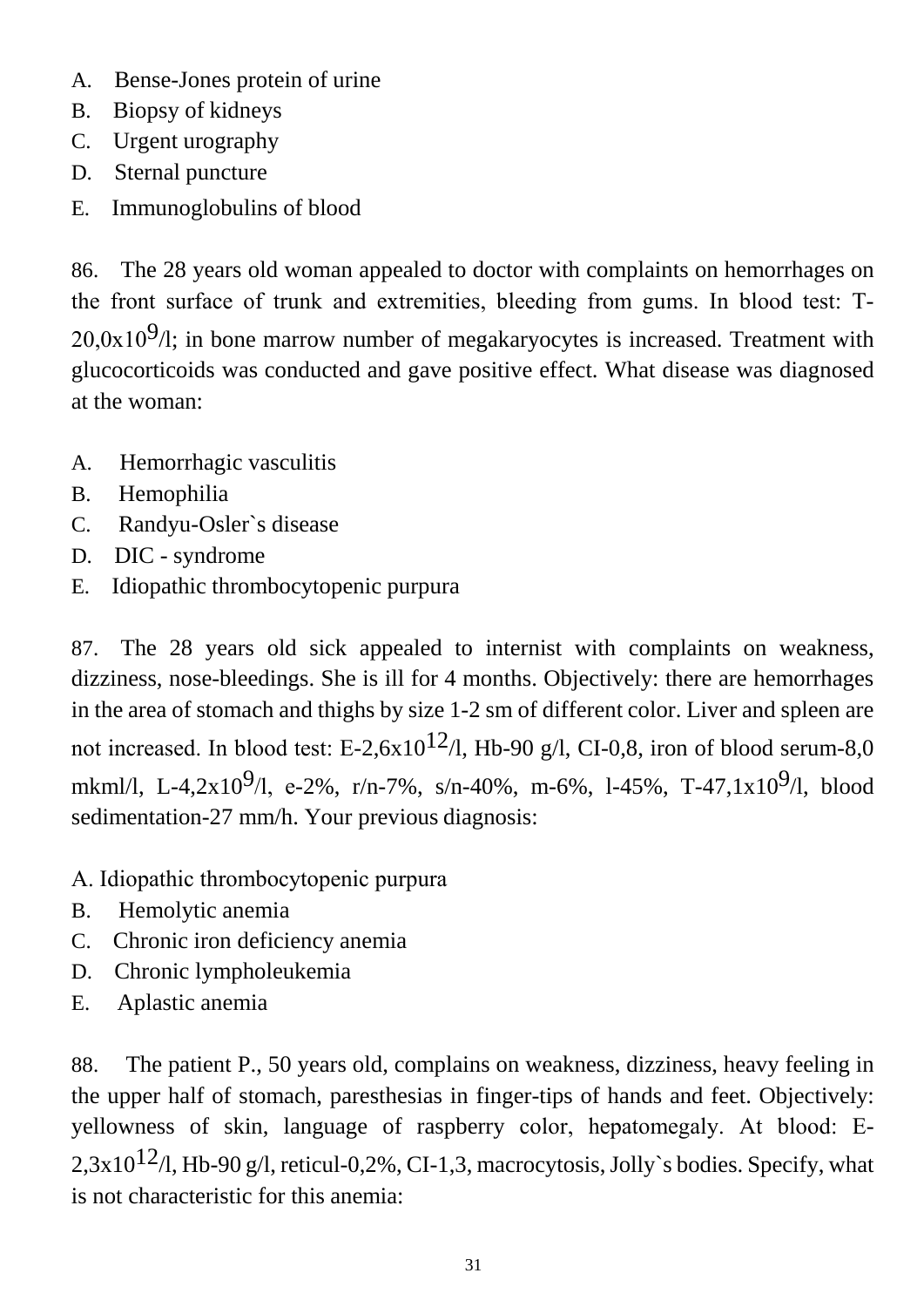- A. Paresthesia
- B. Ataxia
- C. Muscular atrophy
- D. Delirium, hallucinations Е. Decrease of intellect

89. Patient A., 26 years old, complains on fever, itch of skin, perspiration at night. Objectively: temperature of body-38,6C, right supraclavicular lymphatic knot is palpated, it is increased, mobile. What research is the most informative for confirmation of diagnosis:

- A. Albuminous fractions of blood
- B. General analysis of blood
- C. Survey sciagraphy of pectoral cavity
- D. Immunogram
- E. Puncture of lymphatic knot

90. At the 28 years old sick expressed icterus appeared after self-treatment of flu with unsteroid anti-inflammatory preparations and antibiotics. At examination increased liver, oliguria, dark colouring of urine are discovered. Laboratory researches: Е-2,0x10<sup>12</sup>/l, Hb-60 g/l, CI-0,9, L-12x10<sup>9</sup>/l with change of formula to the left, reticul-14%. The increase of indirect fraction of bilirubin is determined in serum of blood. The Coombs` test is positive. About what disease it is possible to think:

- A. Acute glomerulonephritis
- B. Aplastic anemia
- C. Toxic hepatitis
- D. Acute leukemia
- E. Autoimmune hemolytic anemia

91. The patient S., 73 years old, appealed to neurologist with complaints on pain in lumbar area. The doctor diagnosed radiculitis. After the conducted physical therapy condition of patient was not improved. After additional research on R-grams of bones of spine and pelvis osteoporosis and defects of bones were found out. In blood test: moderate normochromic anemia, in urine - proteinuria, general protein of blood serum - 97 g/l. About what disease it follows to think:

A. Osteochondrosis with radicular syndrome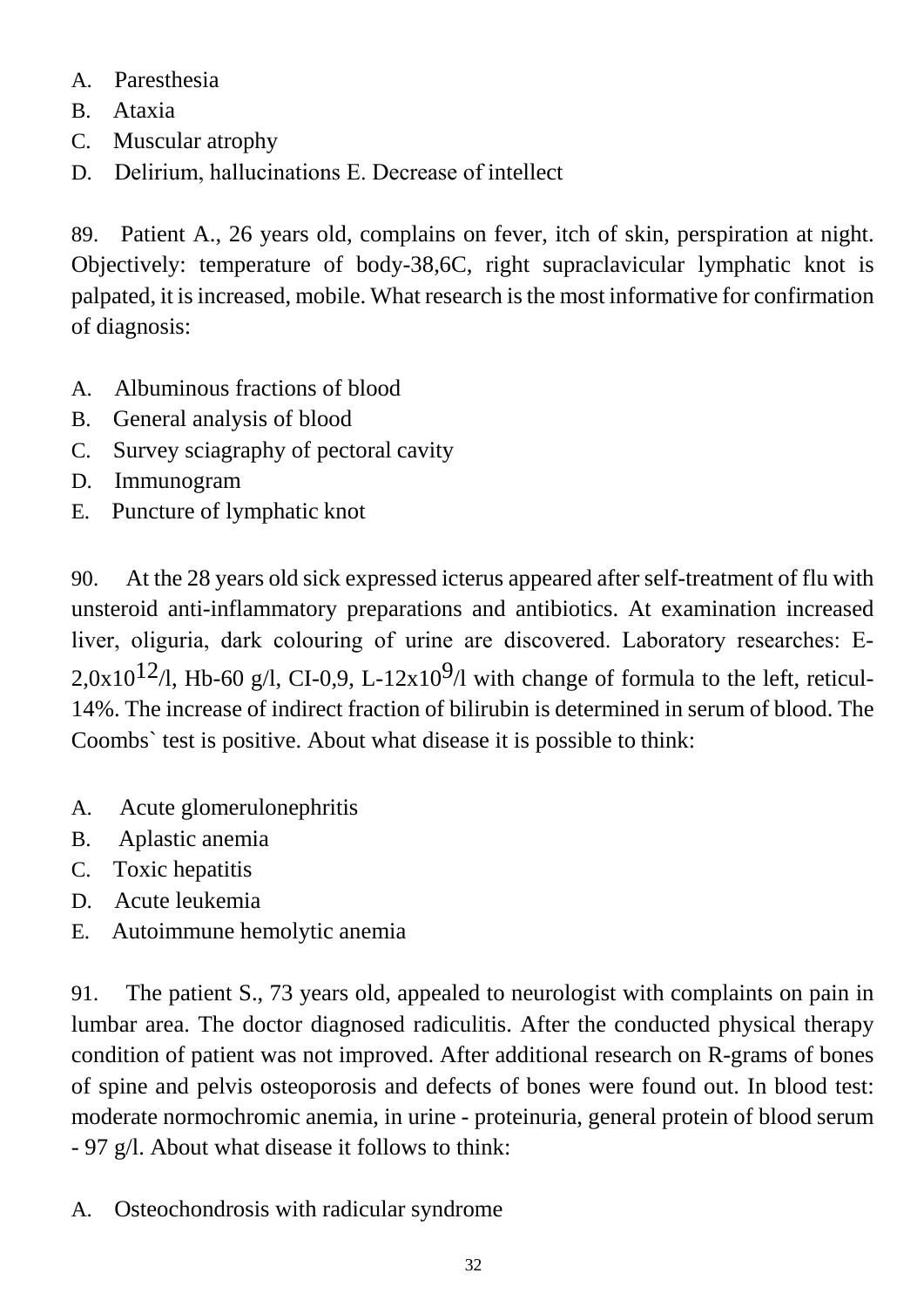- B. Senil osteoporosis
- C. Multiple myeloma
- D. Metastases in bones
- E. Lymphogranulomatosis

92. The patient O., 31 years old, appealed to doctor with complaints on fever, weight loss, itch of skin. At objective inspection increased unpainful lymphatic knot in the left supraclavicular area is discovered. Liver and spleen are not increased. In blood test: Hb- 80 g/l, L-16,6x10<sup>9</sup>/l, e-2%, r/n-8% s/n-60%, l-24%, m-6 %, blood sedimentation-55 mm/h, T-190x10<sup>9</sup>/l. What is the most expedient research for confirmation of diagnosis:

- A. FGDS
- B. Trepanobiopsy
- C. Sternal puncture
- D. Bens-Jones protein of urine
- Е. Biopsy of lymphatic knot

93. The patient Y., 18 years old, is hospitalized with bleeding from incised wound of palm, which lasted 2 days. Considerable bleeding at wounds was observed from childhood.The similar phenomena are marked at cousin for the line of mother. Skin is pale, knee and ankle joints are increased, deformed, motions in them are limited. Laboratory researches: number of thrombocytes-320,0x10<sup>9</sup>/l, bleeding time by Dyuke-3 minutes.What preparations it is necessary to enter the patient:

- A. Cryoprecipitate
- B. Heparin
- C. Prednizolon
- D. Thrombocytaric mass
- E. Calcii gluconati

94. The sick, 30 years old, complains on weakness, hemorrhage of gums, increase of temperature of body, pain in throat. There was contact with aniline dyes during 8 years. At examination: skin is pale, with numerous petechias and ecchymoses, liver and spleen are not palpated.In blood test: E-2,5x10<sup>12</sup>/l, Hb-80 g/l, CI-0,9, L-2,4x10<sup>9</sup>/l, Thr- 50,0x10<sup>9</sup>/l, blood sedimentation-40 mm/h. In myelogram: bone marrow is with acutely reduced number of cells. What diagnosis can be suspected at the patient: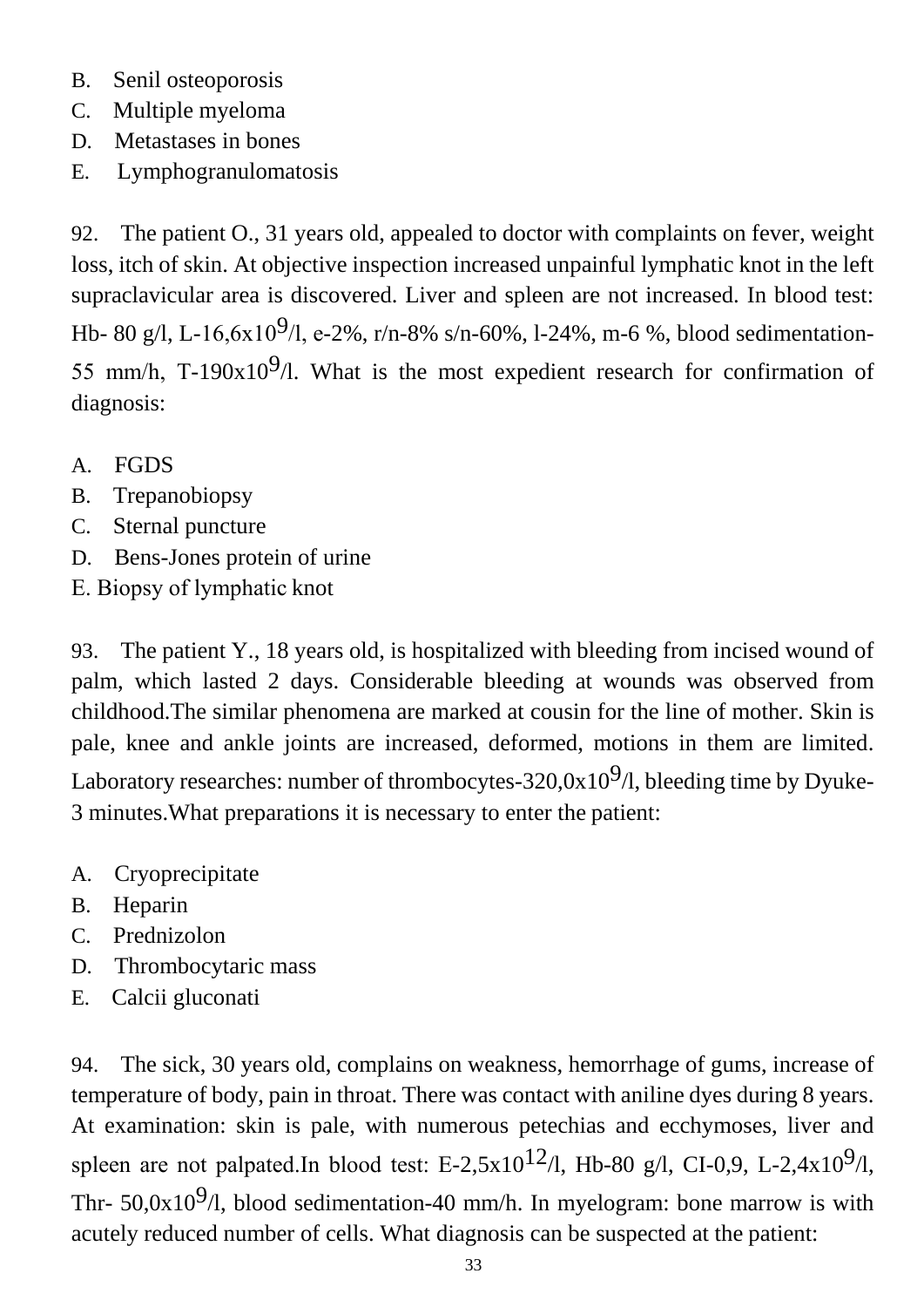- A. Acute leukemia
- B. Hypoplastic anemia
- C. В12 deficiencyanemia
- D. Verlgoph`s disease
- E. Agranulotcytosis

95. The sick I., 41 years old, complains on pain in throat, ribs and breastbone. At examination: t of body - 38,0°С, skin is pale, with presence of petechias and bruises, pulse 100, insignificant hepatosplenomegaly, there are numerous ulcers with necrotic edges on the mucous of mouth. In blood test: E-2,5x10<sup>12</sup>/l, Hb-70 g/l, CI-0,9, L-28,0x10<sup>9</sup>/l, blast-78%, s-4%, l-13%, m-5 %, T-17,5x10<sup>9</sup>/l. blood sedimentation-60 mm/h. What is the most reliable diagnosis:

- A. Acute leukemia.
- B. Diphtheria
- C. Hemorrhagic vasculitis
- D. Chronic hepatitis
- E. Stomatitis

96. The patient T., 62 years old, complains on permanent pain in breastbone and loin, general weakness, stuffiness. On the sciagram of spine: clinoid deformation of Thx, diffuse osteoporosis of almost every vertebra. In blood test: Hb-90 g/l, E-2,1x10<sup>12</sup>/l, L- 3,8x10<sup>9</sup>/l, Thr-170,0x10<sup>9</sup>/l, blood sedimentation-78 mm/h. General protein of blood-110 g/l. In urine: protein-2,9 g/l, L-2-4, E-4-6, are changed, hyalin cylinders-2- 4.In myelogram-18% of plasma cells. What is the most reliable diagnosis:

- A. Compressional break of vertebra
- B. Metastases of tumor in spine
- C. Amyloidosis of kidneys
- D. Multiple myeloma
- E. Acute leukemia

97. The 38 years old woman, who suffers on menorrhagias, complains on twinkling of "spots" before eyes, dizziness, fragility of nails, hair fall. At examination: skin is pale and dry, pulse – 100, rhythmic. In blood test: E-3,3x10<sup>12</sup>/l, Hb-90 g/l, CI-0,7, reticul- 0,8%, L-4,8x10<sup>9</sup>/l, e-2%, r/n-3%, s/n-62%, l-25%, m-10%, hypochromia of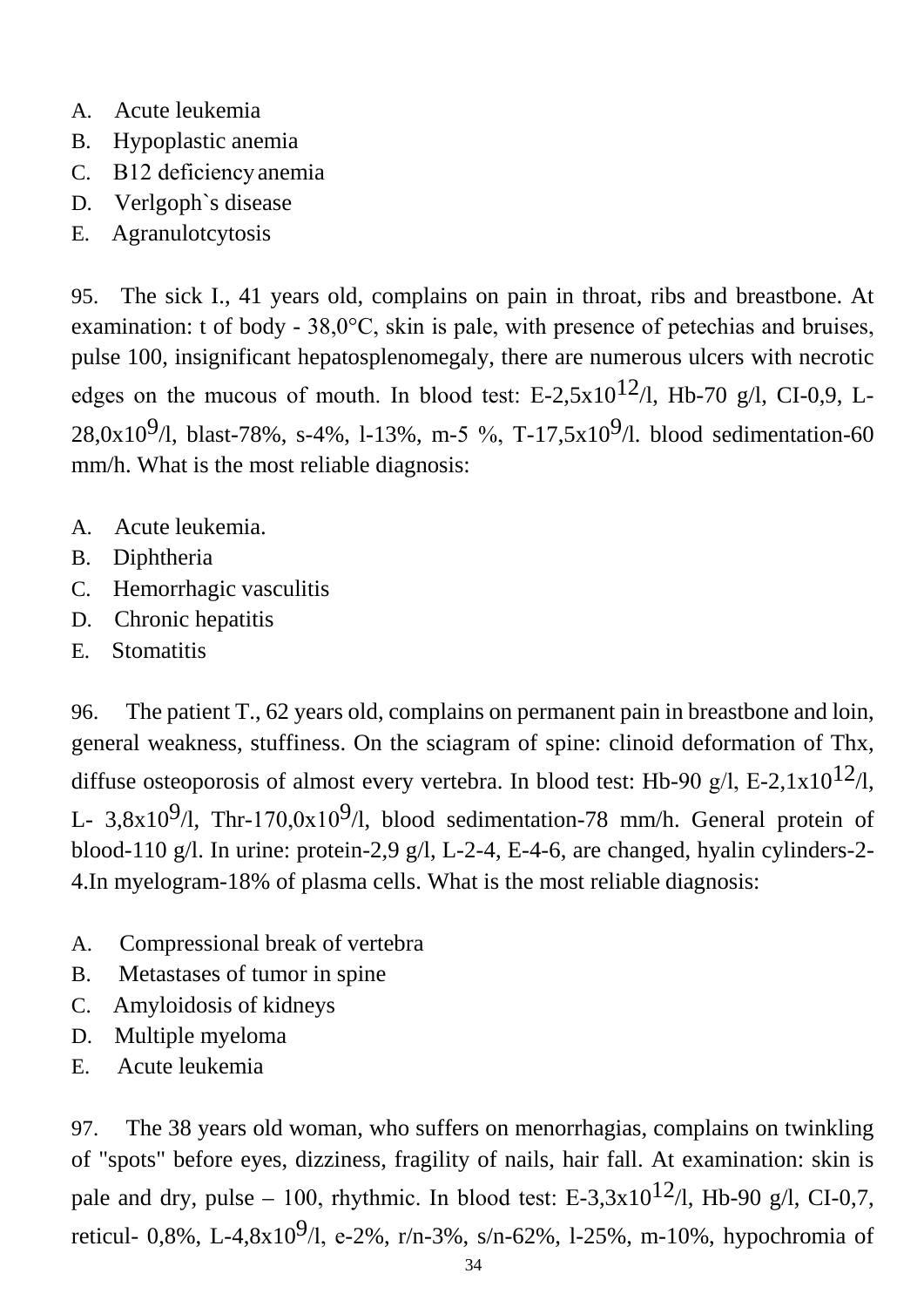erythrocytes, microcytosis, iron of blood serum - 4,2 mkmol/l. What is the most reliable diagnosis:

- A. Hypoplastic anemia
- B. Hemolytic anemia
- C. В12 deficiencyanemia
- D. Thalassemia
- E. Iron deficiency anemia

98. The sick F., 49 years old, complains on pain in the left subcostum, general weakness, rapid fatigability, weight loss. Objectively: skin and mucouses are moderately pale, pulse-92, rhythmic, liver +4 sm, painless, dense, lower edge of spleen is at the level of umbilicus.In blood test: E-3,0x10<sup>12</sup>/l, Hb-90 g/l, CI-0,9, L-540,0x10<sup>9</sup>/l, promyel-10%, myel-13%, youn-11%, r/n-28%, s/n-22%, e-5%, bas-4%, l-4%, m-3%, T- 345,0x10<sup>9</sup>/l, blood sedimentation-38 mm/h. What is the most reliable diagnosis:

- А. Leukemoid reaction of myeloid type
- В. Chronic myeloleukemia
- C. Budd Chiari syndrome
- D. Cirrhosis of liver
- E. Chronic lympholeukemia

99. The 45 years old man complains on general weakness, dizziness. During 15 years there is ulcer of duodenum. Objectively: skin is pale, pulse-100, AP-100/70. At subsequent inspection anemia, low colour index in blood test are discovered. Colour index - is:

А. Ratio of the volume of form elements of blood to the volume of blood

- В. Degree of admission of every eruthrocyte with hemoglobin
- С. Increase of number of erythroblasts in bone marrow
- D. Percent correlation of separate forms of leukocytes of blood
- E. Blood sedimentation

100. The 60 years old woman complains on general weakness, sense of overfill in epigastrium, nausea, belch after meal. She is ill over 10 years. Objectively: skin and mucouses are pale, pulse-98, AP-115/75. In blood test: E-2,0x10<sup>12</sup>/l, Hb-100 g/l.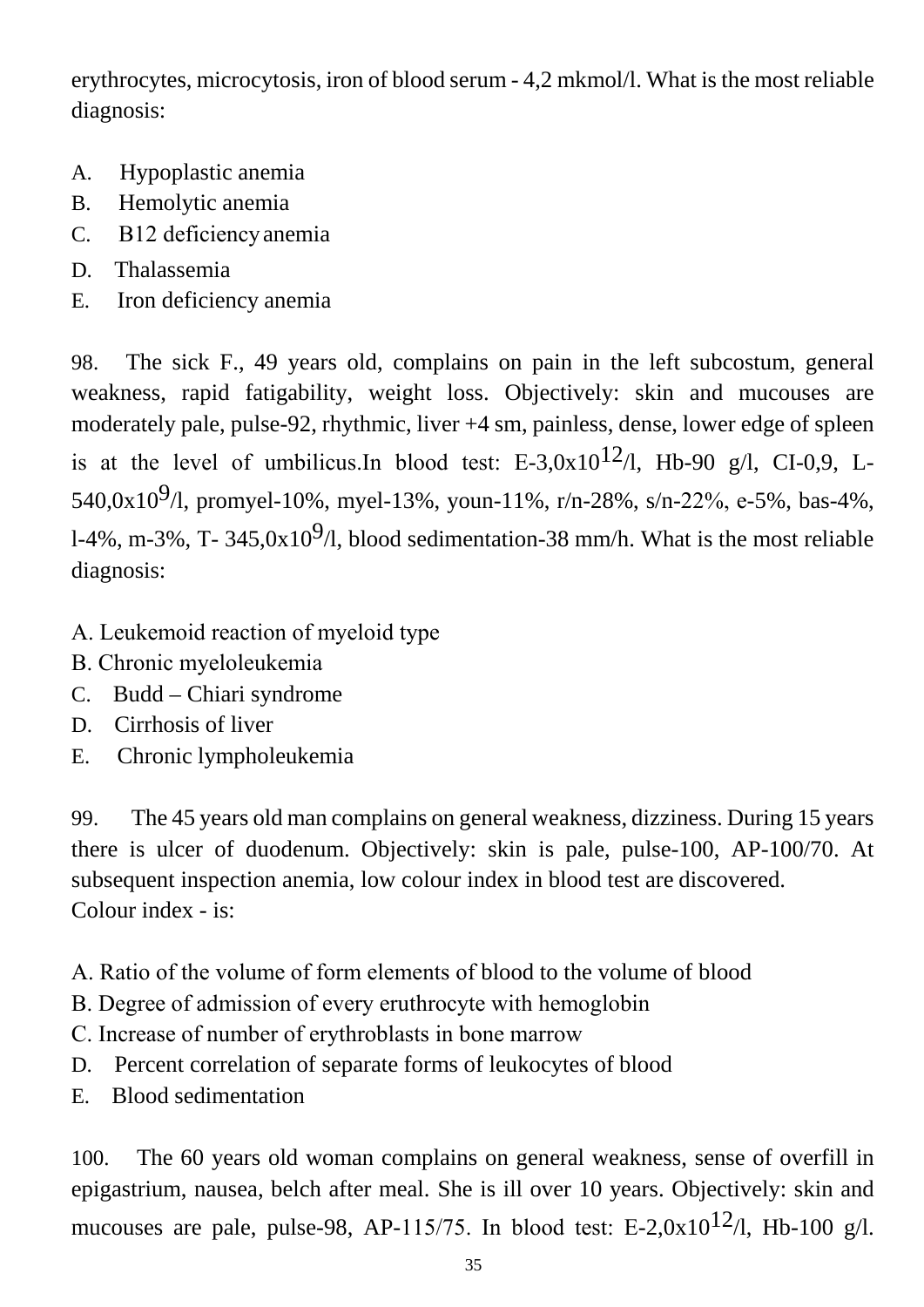Antibodies to oxyntic cells of stomach are found out. What is the most credible reason of development of anemic syndrome at the sick:

- A. Production of antibodies to gastromucoprotein
- B. Disturbance of synthesis of hemoglobin
- C. Disturbance of synthesis of erythropoetin
- D. Disturbance of suction of iron
- E. Increase of charge of iron

101. The patient P., 60 years old, complains on general weakness, feeling of weight in epigastrium and belch after meal. Objectively: skin and of mucouses are pale, pulse-110, AP-115/70. In blood test: E-2,0x10<sup>12</sup>/l; Hb-100 g/l; CI-1,5, blood sedimentation-28 mm/h. Antibodies to oxyntic cells of stomach are found out. What is the best tactic of treatment of anemic syndrome at the sick:

- A. Preparations of hydrochloric acid
- B. Vitamin В12 intramuscular
- C. Preparations of iron per os
- D. Preparations of iron parenteral
- E. Transfusion of packet red cells

102. The 45 years old man complains on general weakness, dizziness. During 15 years there is ulcer of duodenum. Objectively: skin is pale, pulse-100, AP-90/70. What primary inspection must be conducted at the patient:

- А. General blood test, maintenance of ferritin of blood
- В. General blood test, FGDS
- C. Content of iron of blood
- D. Content of ferritin of blood
- E. General analysis of blood, maintenance of iron of blood

103. The 54 years old woman complains on weakness, numbness of finger-tips, shaky step, heartburn in language. Objectively: skin is pale, pulse-110, systolic noise above the apex of heart, language of bright red. In blood test: E-2,3x10<sup>12</sup>/l, Hb-58 g/l, reticul- 0,2%, CI-1,3, macrotcytosis, L-2,8x10<sup>9</sup>/l, blood sedimentation-40 mm/h., T- $120,0x10<sup>9</sup>/l$ . What pathogenetic factor conducts in development of anemia: A. Tumor oppression of normal blood formation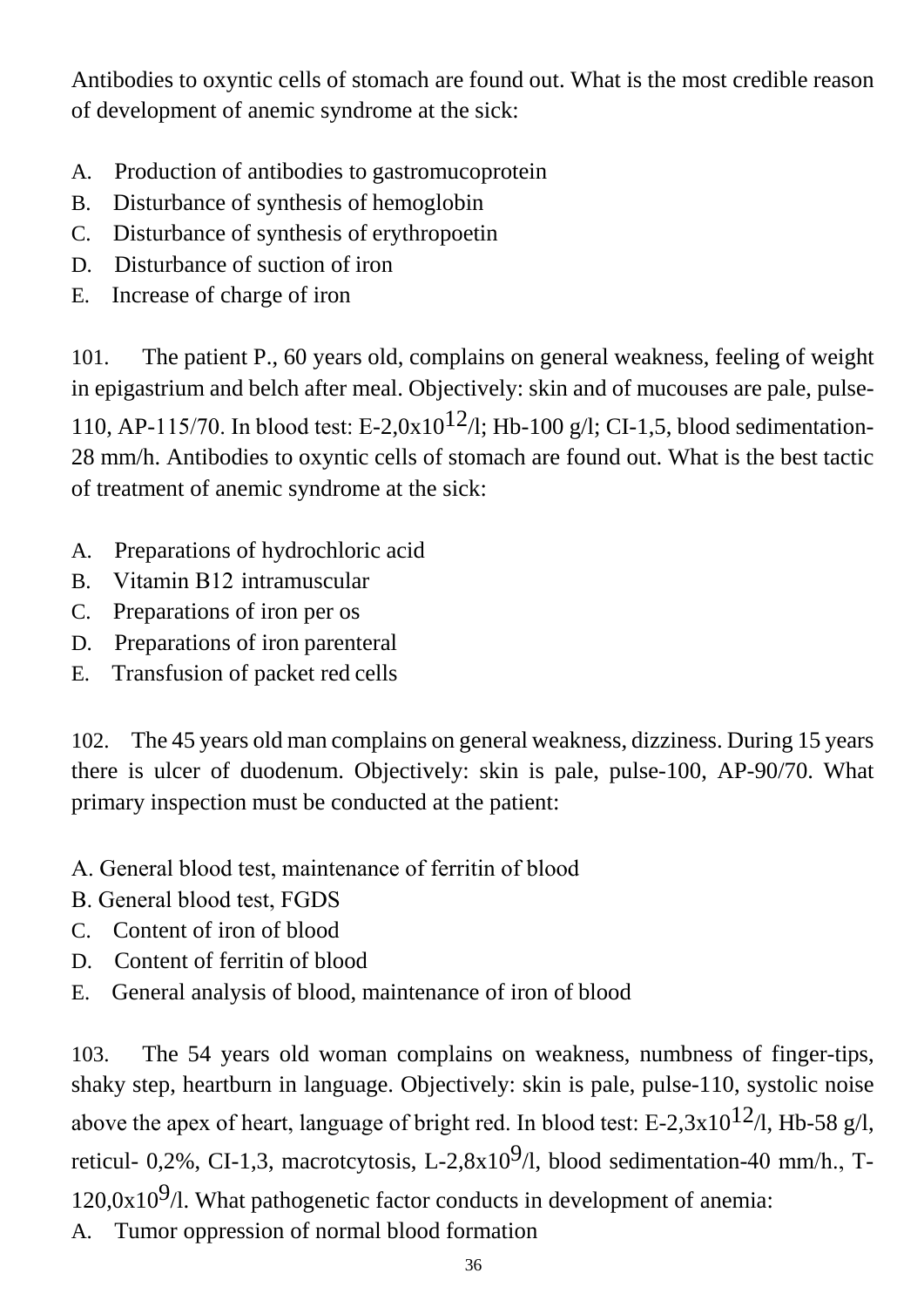- B. Intravessal hemolysis
- C. Disturbance of synthesis of hemoglobin
- D. Disturbance of transport of iron from reticuloendothelial depot
- Е. Disturbance of differentiation of erythroid cells

104. At the sick, 42 years old, after acute respiratory disease, fever is saved. At examination: on the skin of trunk and extremities - petechia-macular rash, lymphatic knots of arm-pits are increased, soft, painless, tachycardia, systolic noise above all auscultative points, liver and spleen are increased. In blood test: Hb-100 g/l, Е-3,1x10<sup>12</sup>/l, CI-1,0, L-3,5x10<sup>9</sup>/l, blast-33%, r/n-3%, s/n-35%, e-1%, l-20%, m-8%, blood sedimentation-20 mm/h.,  $T-55,0x10^9/1$ . What diagnosis is most credible:

- A. Chronic myeloleukemia
- B. Infectious endocarditis
- C. Acute leukemia
- D. Verlgoph`s disease
- E. Lymphogranulomatosis

105. The patient T., 19 years old, marked growing weakness, skin hemorrhages, nosebleedings, subfebrile temperature during last 2 months. Lymphatic knots, liver, spleen, are not increased. In blood test: E-1,5x10<sup>12</sup>/l, Hb-50 g/l, reticul-0,1%, CI-0,9, L-1,8x10<sup>9</sup>/l, e-1%, r/n-3%, s/n-58%, l-33%, m-5%, T-30,0x10<sup>9</sup>/l, blood sedimentation-60 mm/h., iron of blood serum -15 mkmol/l. What is the most credible diagnosis:

- A. Hemolytic anemia
- B. Acute leukemia
- С. Aplastic anemia
- D. В12 deficiencyanemia
- E. Iron deficiency anemia

106. The 37 years old woman complains on muscular weakness, palpitation, hard swallowing of meal, has a desire to eat chalk. Objectively: satisfactory feed, skin is

pale, pulse-116, AP-90/70. In blood test: E-3,1x10<sup>12</sup>/l, Hb-80 g/l, CI-0,7, reticul-0,8%, L-4,7x10<sup>9</sup>/l, e-2%, r/n-3%, s/n-64%, l-26%, m-5%, blood sedimentation-15 mm/h. Iron of blood serum-4,3 mkmol/l, general protein-70 g/l. The deficit of what element stipulated the origin of the disease: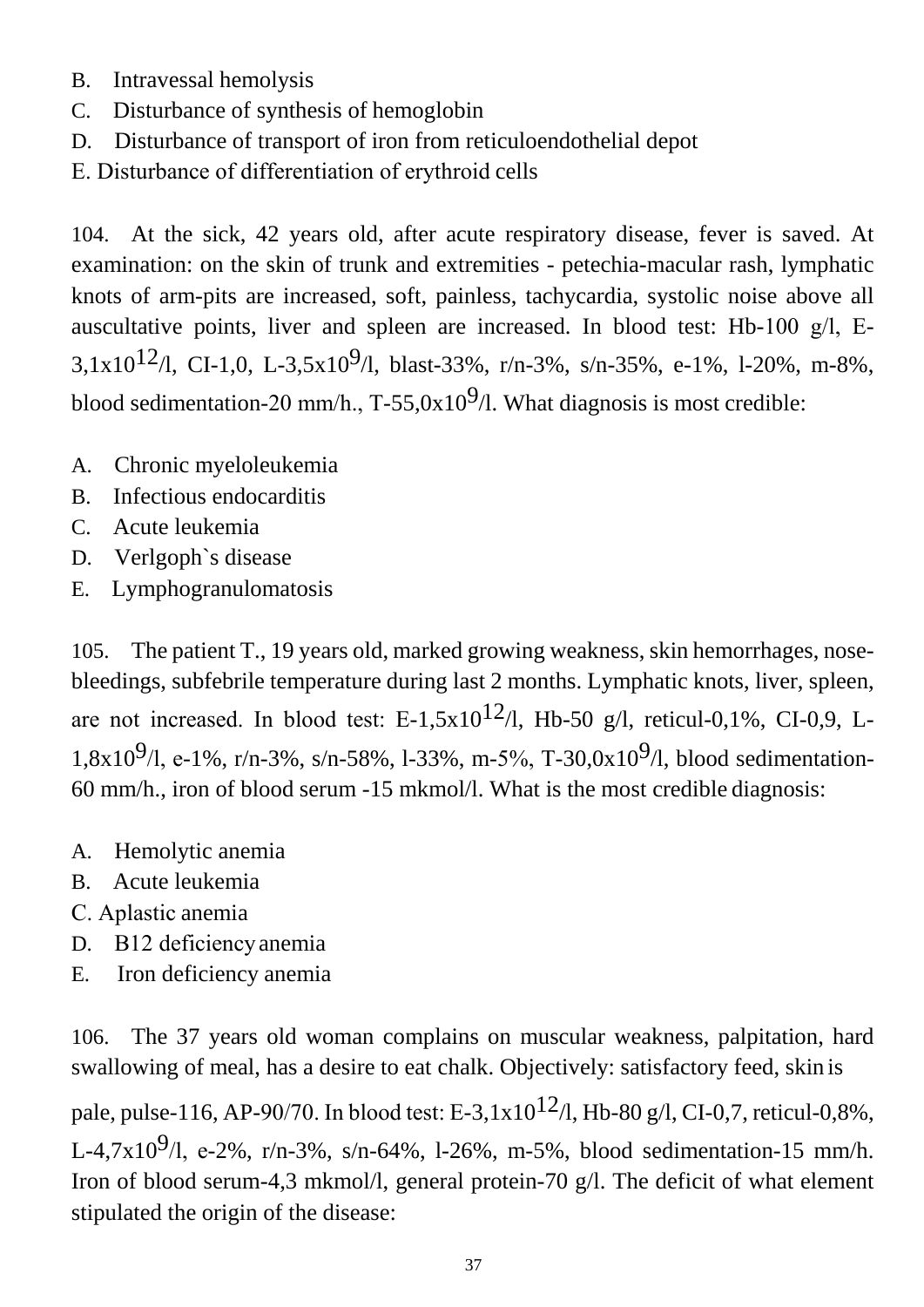- A. Protein
- B. Vitamin B<sub>6</sub>
- C. Vitamin В12
- D. Iron  $(Fe++)$
- E. Follic acid

107. The 23 years old student complains on pain in knee-joints, increase of temperature of body. In the anamnesis: there was angina 10 days ago. Objectively: t-37,8°С, heart rate-120, AP-105/70, knee joints, slightly swollen, there are symmetric hemorrhagic rash on the skin of shins. In blood test: L-8,4x10 $9/1$ , blood sedimentation-22 mm/h., T- 190,0x10<sup>9</sup>/l, prothrombin index-90%. Diurnal proteinuria-0,66 g/l., in analysis of urine by Nechiporenko: L-2000, Е-9000 in 1mkl. What is the most credible diagnosis:

- A. Verlgoph`s disease
- B. Hemorrhagic vasculitis
- C. Acute rheumatic fever
- D. Systemic lupus erythematosus
- E. Nodular periarteriitis

108. The 38 years old man, who is suffering on hemorrhoid, complains on twinkling of "spots" before eyes, dizziness. At examination: pallor of skin, pulse-100, AP-90/60, systolic noise above the apex of heart.In blood test: Hb-95 g/l, E-3,3x10<sup>12</sup>/l, CI-0,7, L-9,8x10<sup>9</sup>/l, e-2%, r/n-3%, s/n-70%, l-24%, m-1 %, blood sedimentation-25 mm/h., hypochromia of erythrocytes, iron of blood serum-5,2 mkmol/l. What is the most reliable reason of sistolic noise:

- A. Narrowing of main vessels
- B. Myocarditis
- C. Tachycardia
- D. Low AP
- Е. Acceleration of blood flow

109. The sick C., 39 years old, marks weakness, dizziness, dyspnea, muscular weakness during 4 months. In the anamnesis: fibromyoma of uterus, uterine bleeding. In blood test: Hb-80 g/l, E-2,2x10<sup>12</sup>/l, CI-0,7, blood sedimentation-28 mm/h.,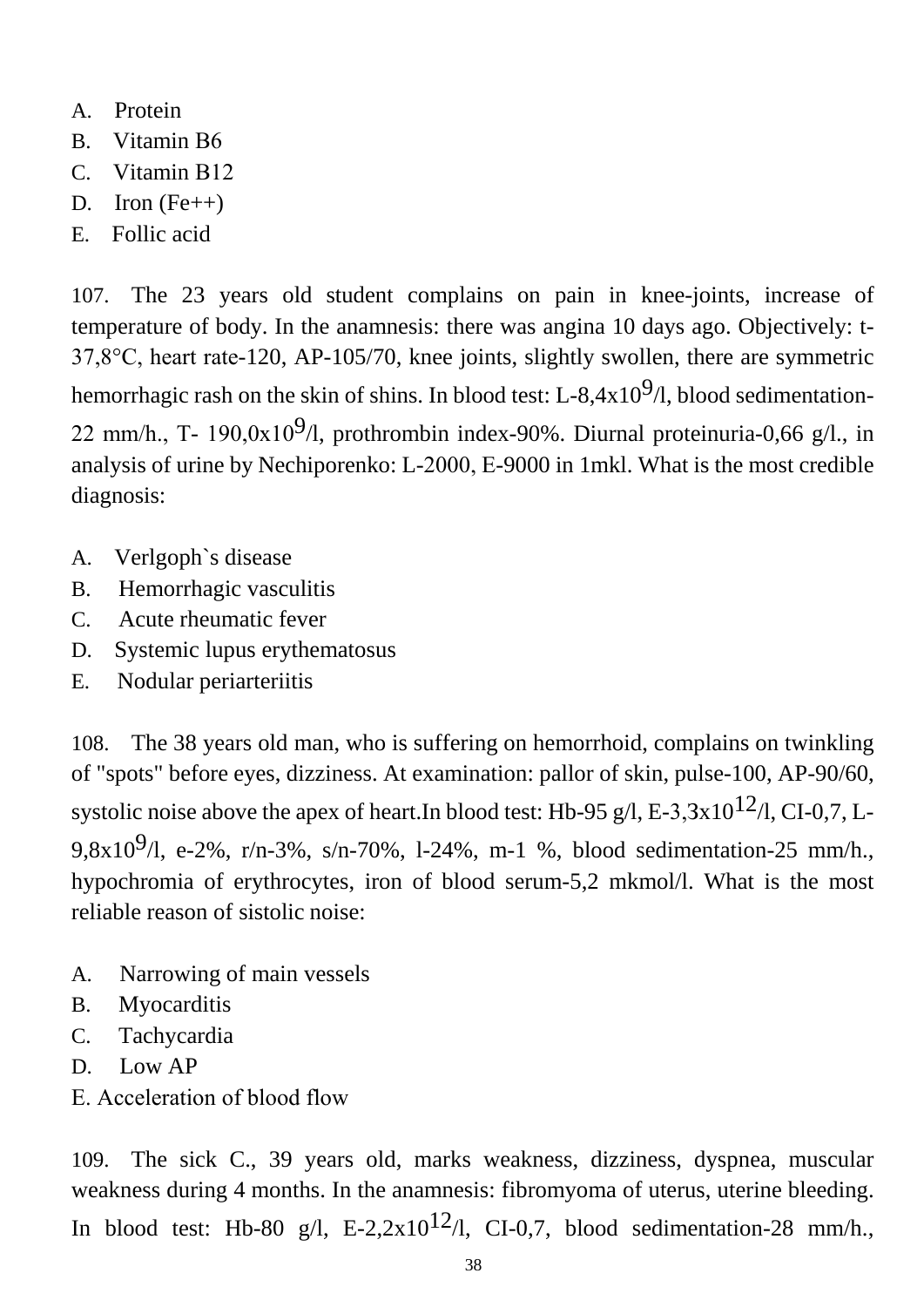anisocytosis, poikilotcytosis, iron of blood serum-5,3 mkmol/l.Tactic of conducting of the sick:

- A. Dietary nutrition
- B. Complex of vitamins
- C. Permanent reception of preparations of iron
- D. Dietary nutrition, course reception of preparations of iron
- E. Dietary nutrition, complex of vitamins

110. The patient, 19 years old, complains on general weakness, pain in bones, fever. At examination systematic increase of lymphatic knots, hepatolienal syndrome are found out. In blood test: E-2,2x10<sup>12</sup>/l, Hb-67 g/l, L-20x10<sup>9</sup>/l, blast-45%, r/n-3%, s/n-7%, l- 40%, m-5%, T-45,  $0x10<sup>9</sup>/l$ , blood sedimentation-55 mm/h. What diagnosis can be set at the patient:

- А.Acute leukemia
- B. Chronic myeloid leukemia
- C. Chronic lympholeukemia
- D. Hypoplastic anemia
- E. Agranulotcytosis

111. At the patient T., 68 years old, systematic increase of lymphatic knots, hepatosplenomegaly, icterus are found out. In blood test: E-2,4x10<sup>12</sup>/l, Hb-65 g/l, reticul-10%, T-190x10<sup>9</sup>/l, L-250x10<sup>9</sup>/l, r/n-1%, s/n-7%, l-87%, m-5%, blood sedimentation-55 mm/h. What complication of basic disease can be suspected on clinic- laboratory indexes:

- A. Toxic neutropenia
- B. Aplastic anemia
- C. Autoimmune hemolysis
- D. Agranulocytosis
- E. Hepatitis

112. The patient with chronic myeloleukemia complains on acute pain in the left subcostum. Objectively: protective tension of muscles is discovered at palpation in the projection of the left part of stomach, the pole of spleen is palpated. At auckultation of subcostum noise of friction is marked. What complication does it follow to suspect: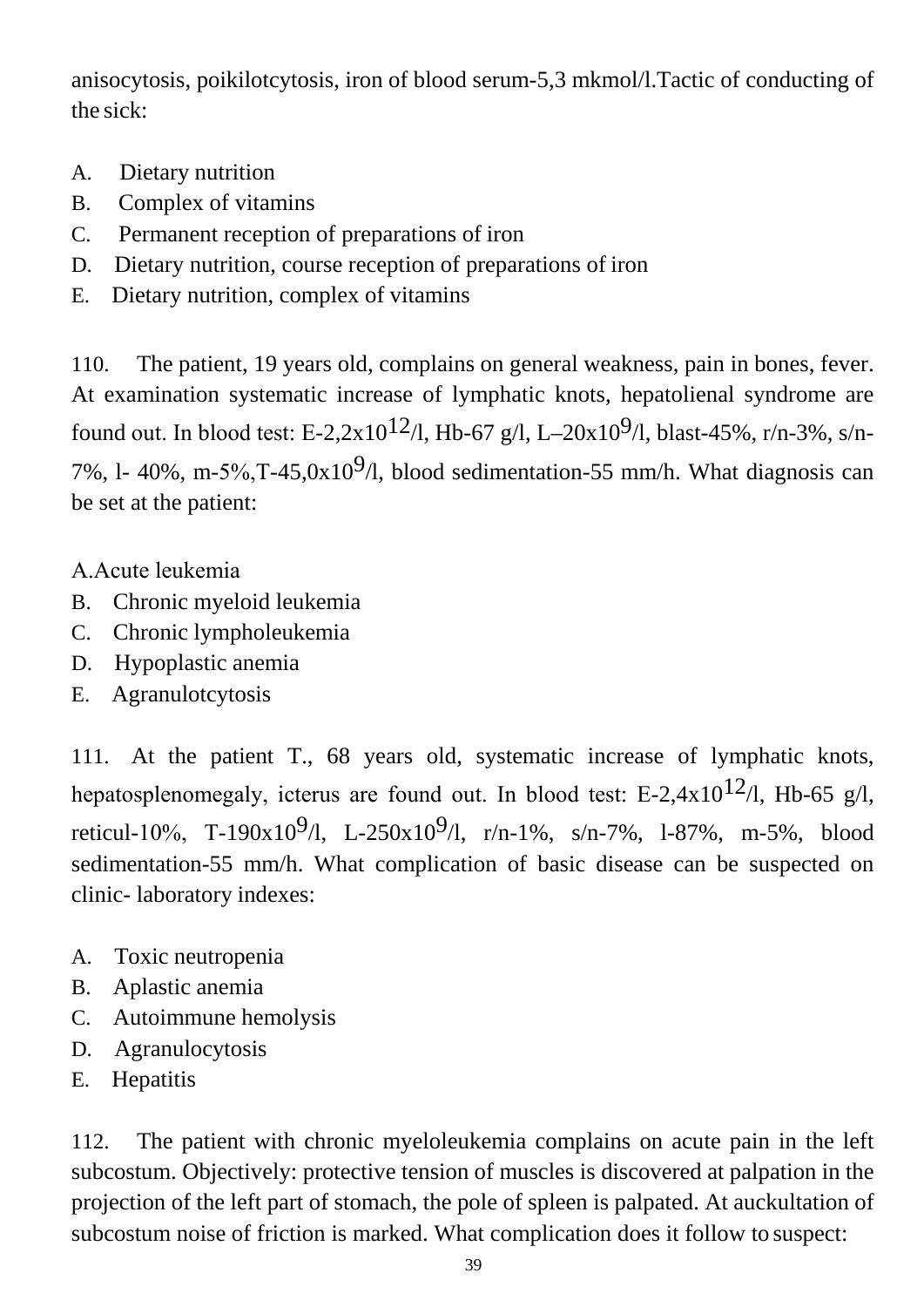- A. Renal colic
- B. Strangulation of diaphragmatic hernia
- C. Acute pancreatitis
- D. Infarct of spleen
- E. Torsion of colon

113. The patient S., 57 years old, at examination widespread osteoporosis of vertebra is found out. In blood test: E-3,4x10<sup>12</sup>/l, Hb-80 g/l, T-145,0x10<sup>9</sup>/l, L-5,6x10<sup>9</sup>/l, e-3%,  $r/n-5\%$ , s/n-57%, l-29%, m-6%, blood sedimentation-55 mm/h. In analysis of urine: protein-0,264 g/l.General protein of blood is 108 g/l. What research must be done for confirmation of diagnosis:

- A. Definition of circulating immune complexes
- B. Definition of level of parathyroid hormone
- C. Sternal puncture
- D. Densytometry
- Е. Biopsy of kidneys

114. The sick L., 18 years, is hospitalized with bleeding from incised wound of palm, which lasted 2 days. Skin is pale, knee and ankle joints are increased, deformed, motions in them are limited. Laboratory researches: number of thrombocytes -  $420,0x10<sup>9</sup>/l$ , bleeding time by Dyuke-3 minutes, clotting time by Li-Uayt-27 min., prothrombin index-100%, fibrinogen-4 g/l. The prophylaxis of what complication needs to be conducted at the patient:

- A. Pathological fractures
- B. Posthemorrhagic anemia
- C. Thrombosis
- D. Aplastic anemia
- E. Infecting of hematoma

115. The 63 years old man marks headache during few years, periodic pressing pain in the area of heart. In the anamnesis: smoking more than 40 years; two packs of cigarettes a day. Objectively: face of red color, there are dry, whistling rales above lungs, AP- 185/95. In peripheral blood: E-6,5x10<sup>12</sup>/l, Hb-185 g/l, L-6,0x10<sup>9</sup>/l, blood sedimentation- 5 mm/h. T-190x10<sup>9</sup>/l. What primary research needs to be conducted for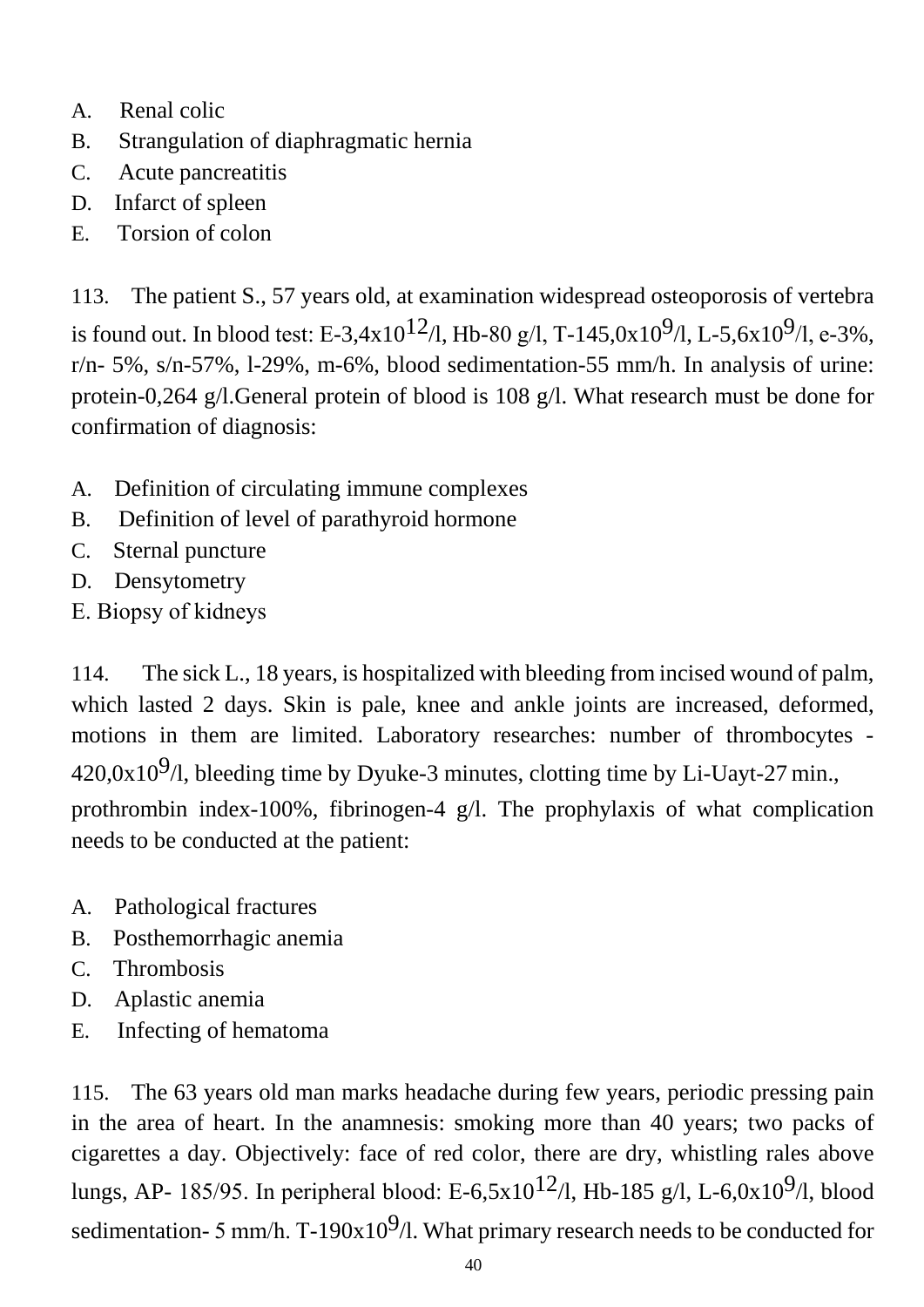clarification of diagnosis:

- A. US investigation of abdominal cavity, research of function of external breathing
- B. ECG, ECHOCS
- C. Sternal puncture
- D. Consultation of oculist
- E. US investigation of abdominal cavity

116. At the 23 years old man has fever, perspiration, dizziness, nasal and gingival bleeding, hemorrhages on the skin of trunk during a week. In blood test: Hb-72 g/l, Е-2,3x10<sup>12</sup>/, L-7,6x10<sup>9</sup>/l, blast-86%, s-5%, l-9%, blood sedimentation-23 mm/h. This state is characterized with all resulted syndromes, except:

- A. Anemic
- B. Hemorrhagic
- C. Ulcerous-necrotic
- D. Infectious
- E. Bronchospastic

117. The sick D., 56 years old, marks weakness, pain in bones, decline of appetite, headache during 4 months. Treated oneself at neurologist, passed completed course of manual therapy. Laboratory researches: anemia, general protein-112 g/l, blood sedimentation-68 mm/h, moderate proteinuria. On the sciagram of pelvis there are defects of bone fabric of the rounded form. What diagnosis can be set at the patient:

- А. Multiple myeloma
- B. Metastases of tumor in bones
- C. Systematic osteoporosis
- D. Amyloidosis of kidneys
- E. Chronic glomerulonephritis

118. The patient T., 62 years old, is hospitalized in comma. In blood test: Hb-38 g/l, E- 0,7x10<sup>12</sup>/l, CI-1,2, macrocytosis, reticul-0,2 %, leukopenia, thrombotcyopenia. In bone marrow: megaloblastic type of blood formation. Name the preparation for effective treatment of the sick:

## А. Preparations of iron intravenous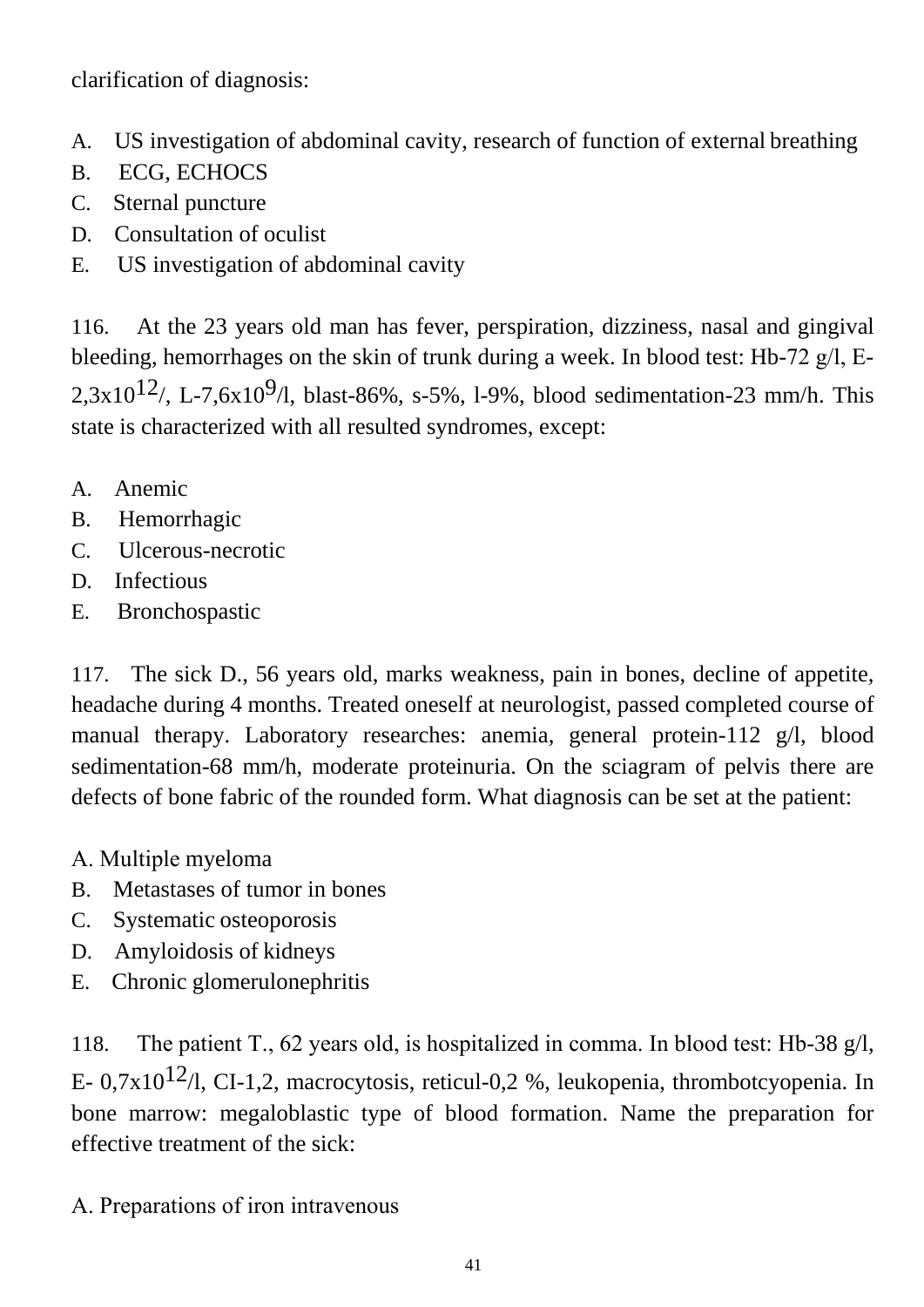- B. Packet red cells intravenous drop
- C. Cyancobalamin intramuscular, packet red cells intravenous drop
- D. Preparations of iron intravenous, packet red cells intravenous drop
- E. Cyancobalamin intramuscular

119. The sick S., 50 years old, complains on general weakness, dizziness. Objectively: pallor of skin, language is as raspberry, at FGDS: atrophy gastritis, Рhmetry: achilia. In blood test: E-2,3x10<sup>12</sup>/l, Hb-90 g/l, CI-1,2, macrotcytosis, Jolly's bodies, Cebot`s rings. For this condition is characteristic all signs, except:

- A. Pallor of skin with lemon tint
- B. Ataxia
- C. Paresthesia
- D. Exhaustion
- E. Subicteric colour of white of the eyes

120. The sick K., 60 years old, appealed with complaints on increased crabbiness, feeling of "wadding" feet, numbness of tiptoes.Objectively: skin is pale, white of the eyes are subicteric, liver +2 sm, spleen +2 sm, moderately painful. In blood test: Е-1,3x10<sup>12</sup>/l, Hb-58 g/l, CI-1,3, reticul-0,2%, blood sedimentation-30 mm/h., macrocytosis. What is needed to conduct for confirmation of diagnosis:

- A. Roentgenologic research of stomach
- B. Endoskopic research of stomach
- С. Sternal puncture
- D. Definition of osmotic resistance of erythrocytes
- E. Definition of iron of blood serum

121. The patient T., 20 years old, is hospitalized in clinic with complaints on pain in throat, bleeding from gums, increase of temperature to 38,5°С, osalgia.In blood test: E- 2,2x10<sup>12</sup>/l, Hb-60 g/l, L-16,0x10<sup>9</sup>/l, blast-50%, r/n-1%, s/n-12%, l-32%, m -5%, CI-0,8, T-76,0x10<sup>9</sup>/l, blood sedimentation-38 mm/h. Name the characteristic changes of blood at this condition:

- A. Anemia
- B. Leukotcytosis
- C. Reticulocytopenia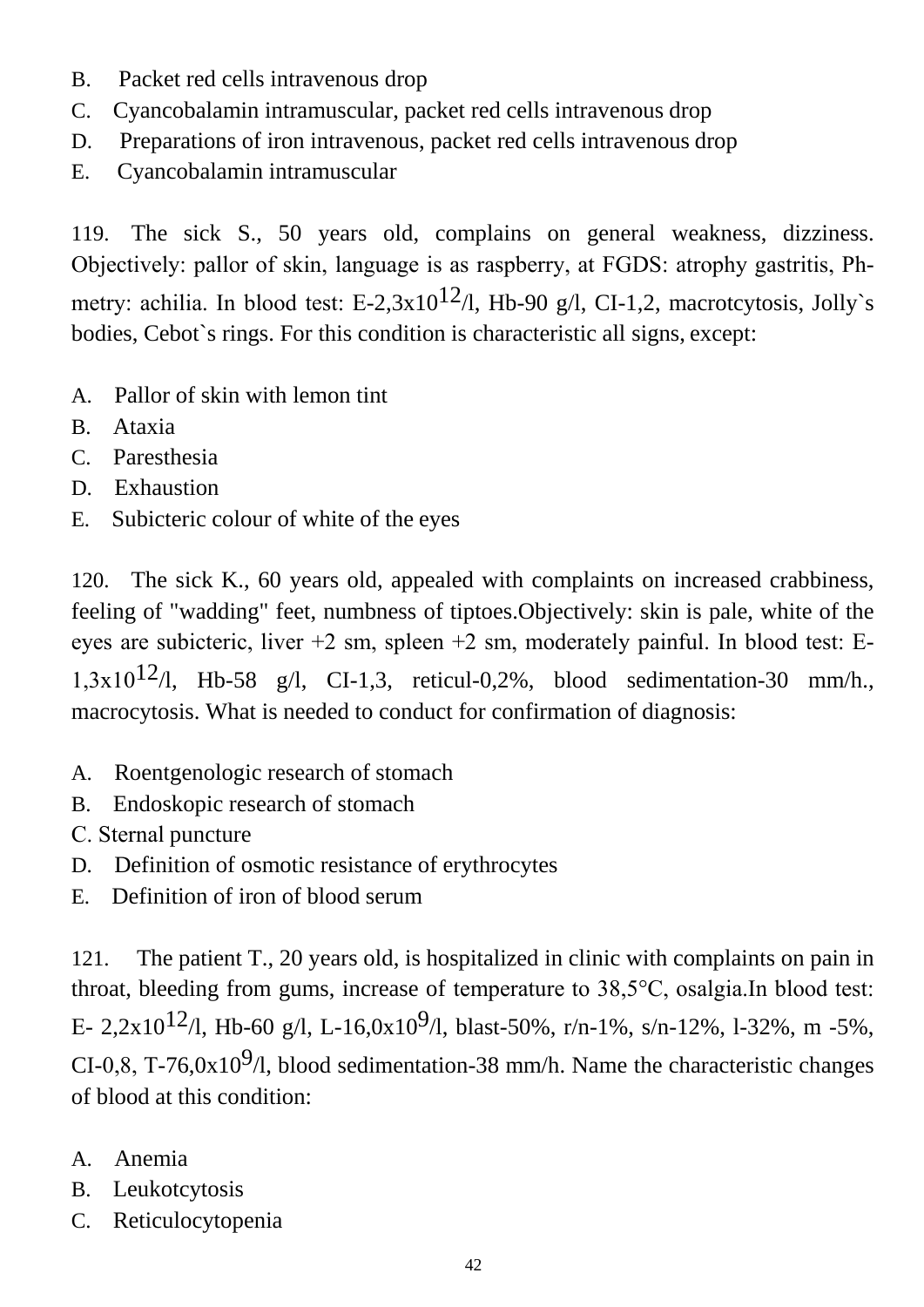#### D. Appearance of blastic cells

Е. All answers are true

122. The sick N., 54 years old, complains on weakness, palpitation at step, dyspnea. In blood test: E-1,8x10<sup>12</sup>/l; Hb-81g/l; CI-1,3; L-3,2x10<sup>9</sup>/l, macrocytosis, T- $140.0x10<sup>9</sup>/l$ . General bilirubin-47,6 mkmol/l, mainly due to indirect. Doctor suspected В12 deficiency anemia.What disease can not result the increased loss of vitamin В12:

- A. Intestinal vermins
- B. Dysbiosis
- C. Ulcer of duodenum
- D. Disease of liver
- E. Leukemia

123. At the patient C., 52, splenomegaly is found out without special subjective complaints. In blood test: Hb-132 g/l; L-52,0x10<sup>9</sup>/l, e-5%, bas-2%, myeloblast-6%, promyel-5%, myel-6%, youn-8%, r/n-4%, s/n-4 %, l-12%, m-6%; blood sedimentation- 19 mm/h. It is expedient to use at treatment:

- A. Scheme "5+2"
- B. Cyclophosphan
- С. Hydrxiourea (hydrea)
- D. Prednizolon
- E. Treatment is not necessary

124. The sick M., 40 years old, entered clinic with complaints on nasal and uterine bleeding, presence of bruises on skin. In the anamnesis: viral infection 2 weeks ago. On the skin of trunk and extremities there are bruises. In blood test: E-2,6x10<sup>12</sup>/l, Hb-80 g/l, thrombocytes-25,0x10<sup>9</sup>/l, L-6,8x10<sup>9</sup>/l, leukocytar formula is without changes. Blood sedimentation-30 mm/h. Bleeding time by Dyuke is 13 minutes. Appoint treatment:

- A. Preparations of vitamin K
- B. Transfusion of packet red cells
- C. Transplantation of bone marrow
- D. Antihemophyl immunoglobulin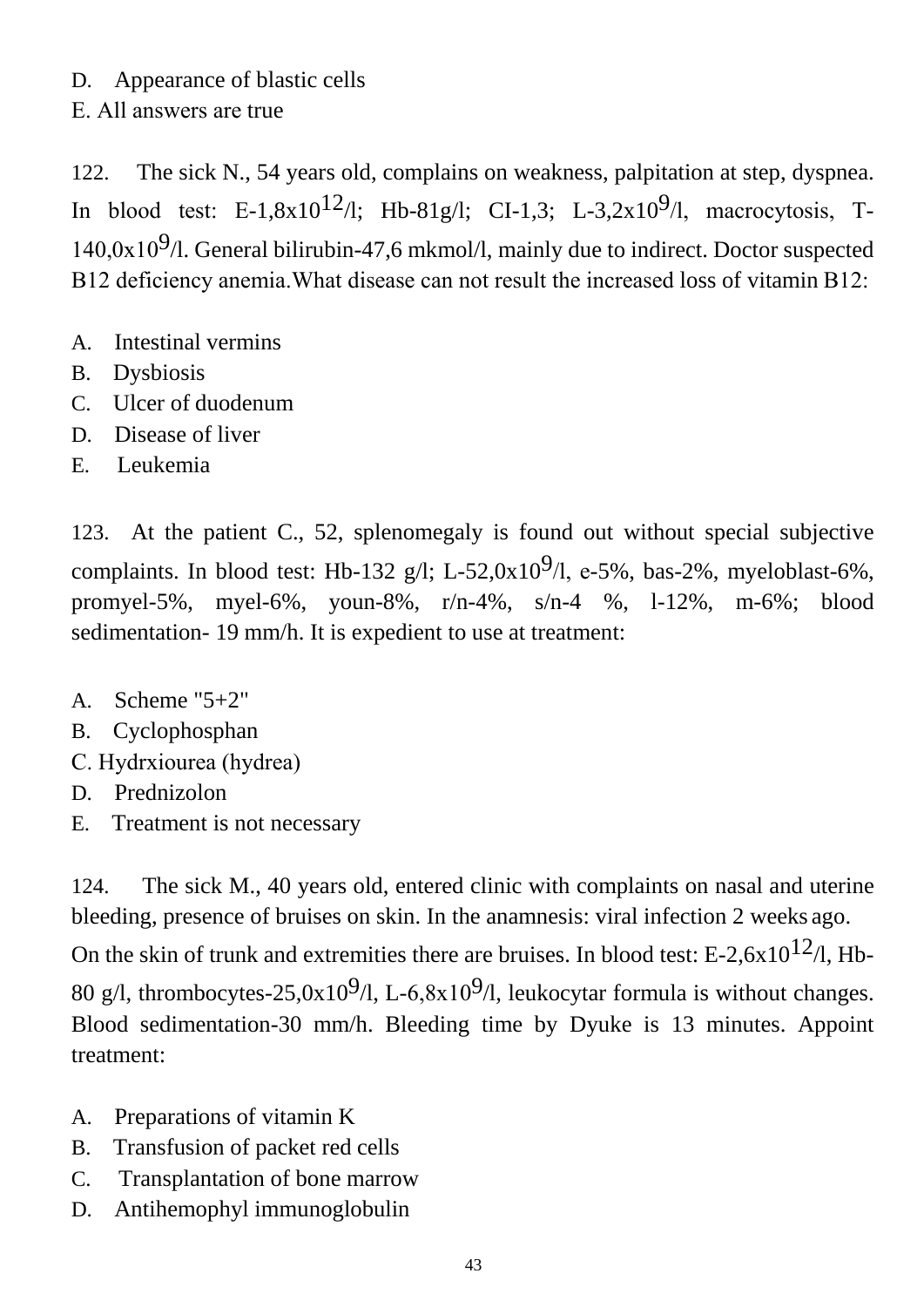## E. Glucocorticoids

125. The girl, 18 years old, complains on acute pain in throat, increase of temperature of body to 40,0°С. In the anamnesis: acute respiratory infection a week ago, treated with analgin and biseptol; condition was improved briefly. At examination: there are necrotic ulcers on mucous of mouth cavity. In blood test: E-3,8x10<sup>12</sup>/l, Hb-115 g/l, T-100,0x10<sup>9</sup>/l, L-0,8x10<sup>9</sup>/l, e-1%, r/n-1%, s/n-4%, l-77%, m-15%, plasma cells-2%. Blood sedimentation-46 mm/h. What treatment must be appointed:

- A. Antiseptic preparations locally
- B. Cytostatic preparations
- C. Antihistaminic preparations
- D. Stimulators of erythrocytopoiesis
- E. Glucocorticoids

126. The 49 years old man marks weakness, palpitation, icterus. Objectively: t of body - 37,8 °C, skin and white of the eyes are subicteric, liver  $+2$  sm, spleen  $+3$  sm. In blood test: E-3,0x10<sup>12</sup>/l, Hb-90 g/l, CI-0,9, reticul-18%, maximal osmotic resistance of erythrocytes -0,48, general bilirubin-76 mkmol/l, indirect-63 mkmol/l. What additional research it is expedient to appoint for clarification of diagnosis:

- А. Activity of glyco-6-phosphat-dehydrogenase
- B. Definition of transaminases
- C. Bilious pigments of urine
- D. The Coombs` test
- Е. Markers of viruses of hepatitis

127. The patient B., 48 years old, complains on weakness, palpitation and dyspnea at the insignificant physical load. There are swelling of stomach, diarrhea, especially after milk products after toxicoinfection.Objectively: skin and mucouses are pale, at palpation painful thick intestine.In blood test: E-3,1x10<sup>12</sup>/l, Hb-70 g/l, CI-0,65, L- $4.0x10<sup>9</sup>/l$ , blood sedimentation-22 mm/h. What additional research it is expedient to conduct:

- A. Puncture of bone marrow
- B. Definition of vitamin B12 in blood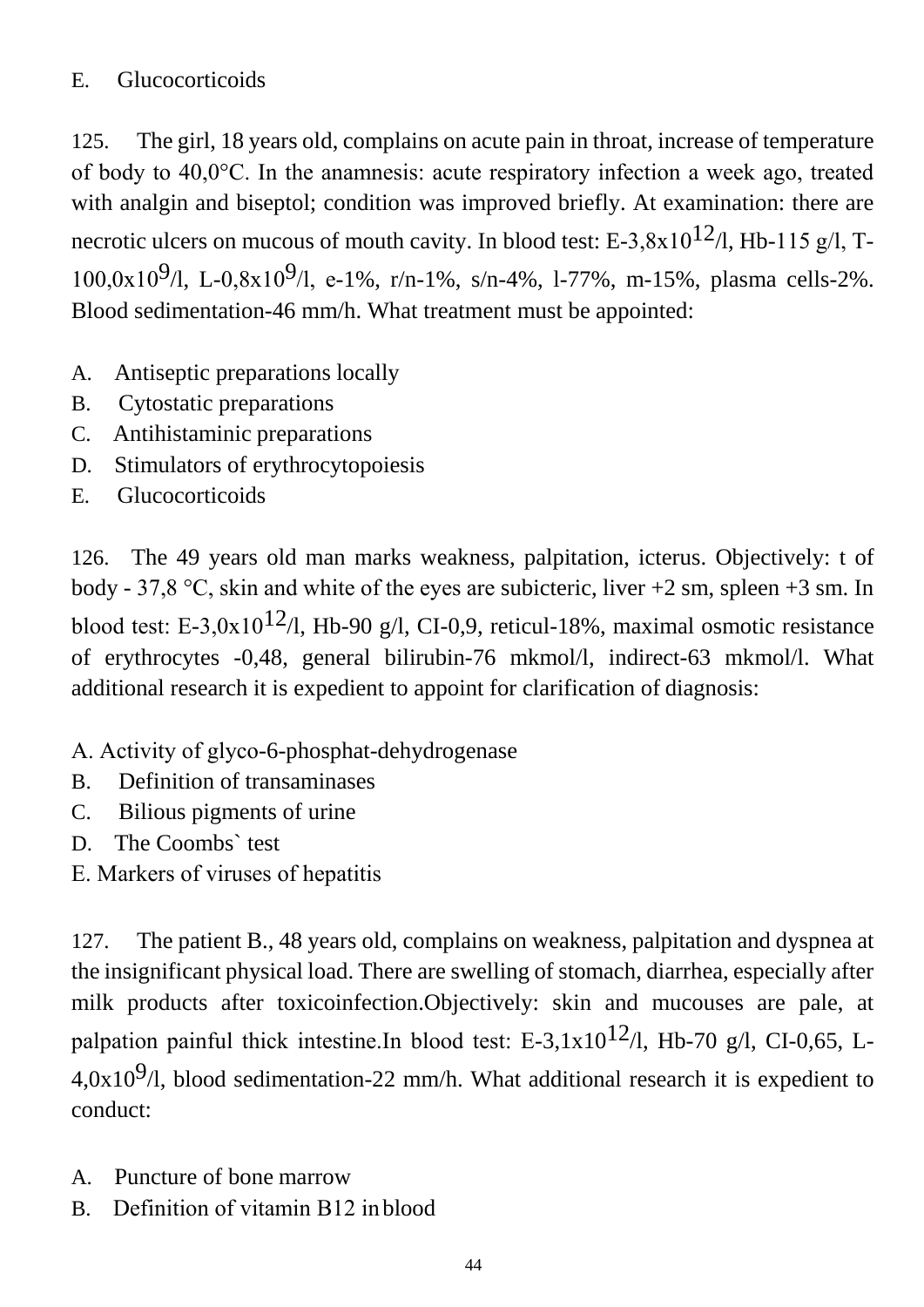- C. Coprogram
- D. The Coombs` test
- E. Definition of iron of blood serum

128. The sick M., 65 years old, who is observed at dermatologist concerning obtrusive itch of skin for a few years, lately markes headache. In the anamnesis: smoking during 40 years. Objectively: redder-cyanotic colour of face, AP-170/100, dry rales in lungs, splenomegaly. In blood test: E-7,9x10<sup>12</sup>/l, Hb-210 g/l, L-12,8x10<sup>9</sup>/l, T-364,0x10<sup>9</sup>/l, blood sedimentation-1 mm/h., circulating blood volume-8,1 l. What treatment can be appointed:

- A. Exsanguination
- B. Leukeran
- C. Roentgenotherapy of spleen
- D. Roentgenotherapy of bone marrow
- E. Hydrea

129. The sick B., 53 years old, complains on increase of temperature of body, pain in joints, in stomach. At examination: skin and white of the eyes are pale, icteric, liver +3 sm, the pole of spleen is palpated. In blood test: Hb-72 g/l, CI-0,85, reticul-5%; blood sedimentation-26 mm/h, bilirubin-52 mkmol/l, indirect-48 mkmol/l; gammaglobulin- 26%; ALT-0,7мкмоль/л; the direct Coombs` test is positive.Your previous diagnosis:

- А. Autoimmune hemolytic anemia
- B. Chronic hepatitis
- C. Hereditary microspherocytic anemia
- D. Gilber`s syndrome
- E. В12 deficiencyanemia

130. At the patient Z., 67 years old, with hepatolienal syndrome during 2 years there are increased peripheral lymphatic knots, which are soft, unconnected with adjoining fabrics at palpation. In blood test: L-120,0x10<sup>9</sup>/l, r/n-1%, s/n-9%, l-87%, m-3%. Blood sedimentation-40 mm/h.In what age this disease is more frequen:

- A. At young
- B. At mature.
- C. At children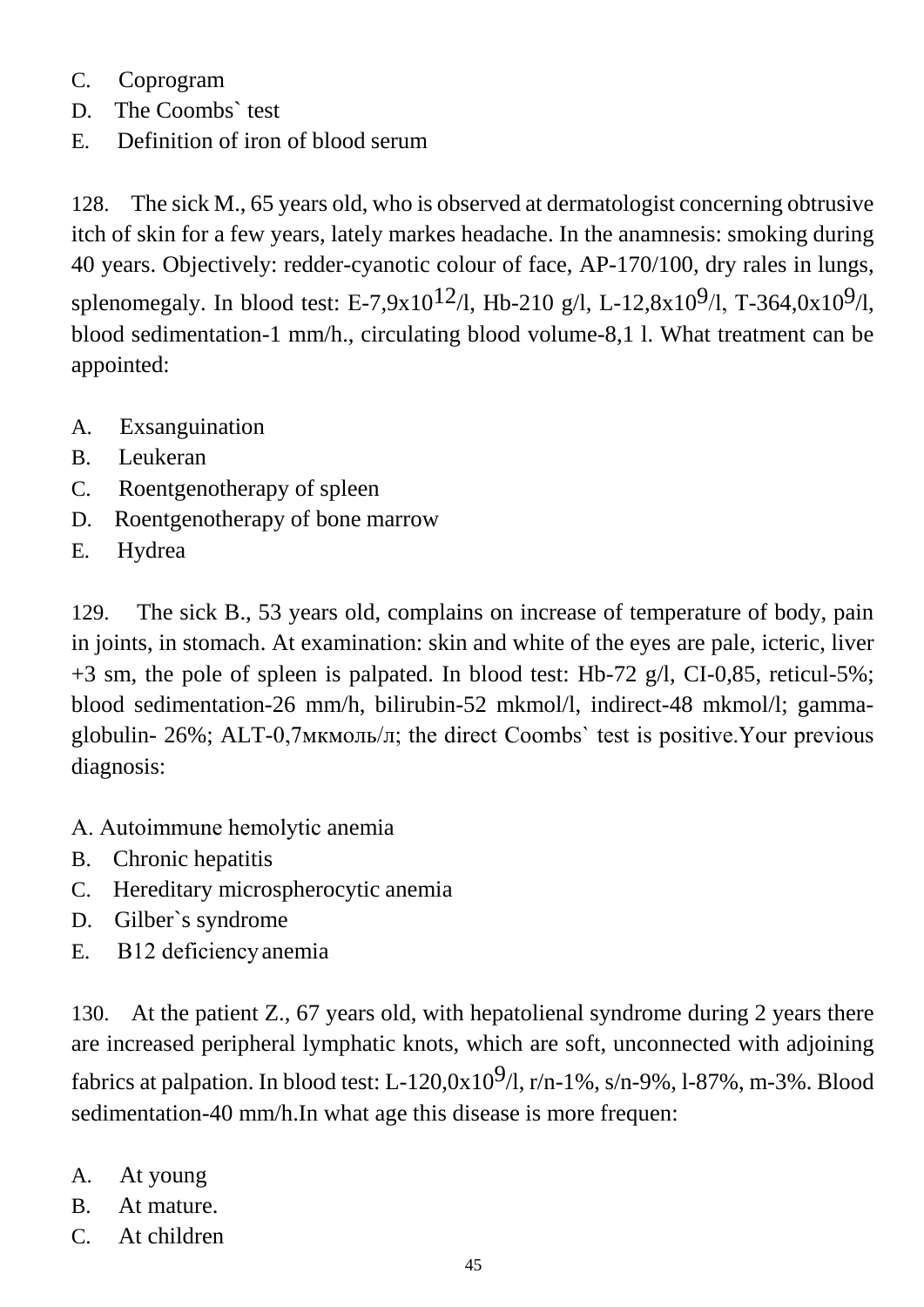#### D. At teenagers

#### E. At elderly

131. The sick D., 28 years old, after supercooling noticed fever, pain in muscles and upper half of stomach. Moderate icterus, dark feces and urine appeared in a day. Objectively: skin, white of the eyes, mucouses are icteric, hepatosplenomegaly. In blood test: E-2,8x10<sup>12</sup>/l, Hb-80 g/l, CI-0,8, T-230,0x10<sup>9</sup>/l, L-9,5x10<sup>9</sup>/l, reticul-7%, blood sedimentation-20 mm/h. Biochemical blood test: general bilirubin-67,0 mkmol/l, indirect-58,3 mkmol/l, direct-8,7 mkmol/l. The Coombs` test is positive. What disease can be suspected at the sick:

- A. Gilber`s syndrome
- B. Acute hepatitis
- С. Hemolytic anemia
- D. Rotor syndrome
- E. Cholecystolithiasis

132. The man, 42 years old, complains on headache, increase of arterial pressure to 200/120, itch of skin after soul. In blood test: E-6,2x10<sup>12</sup>/l, Hb-200 g/l, T-650,0x10<sup>9</sup>/l, L-12,2x10<sup>9</sup>/l, e-7%, r/n-10%, s/n-64%, l-15%, m-4%, blood sedimentation-1 mm/h. What the itch of skin is linked with:

- A. Predominance of maintenance of granulocytes
- B. Allergic reaction
- C. Thrombocytosis
- D. Erythrocytosis
- E. All answers are true

133. The 20 years old youth has signs of hemolytic crisis.Similar crises were observed in 5 and 9 years old. In the anamnesis: operation concerning "wolfish fall" in age of 2 years. Objectively: yellowness of skin and white of the eyes, spleen is increased.In blood test: E-2,3x10<sup>12</sup>/l, Hb-68 g/l, blood sedimentation-38 mm/h, microspherocytosis, decline of osmotic resistance of erythrocytes. What method of treatment is the most effective in this case:

- A. Plasmapheresis
- B. Splenectomy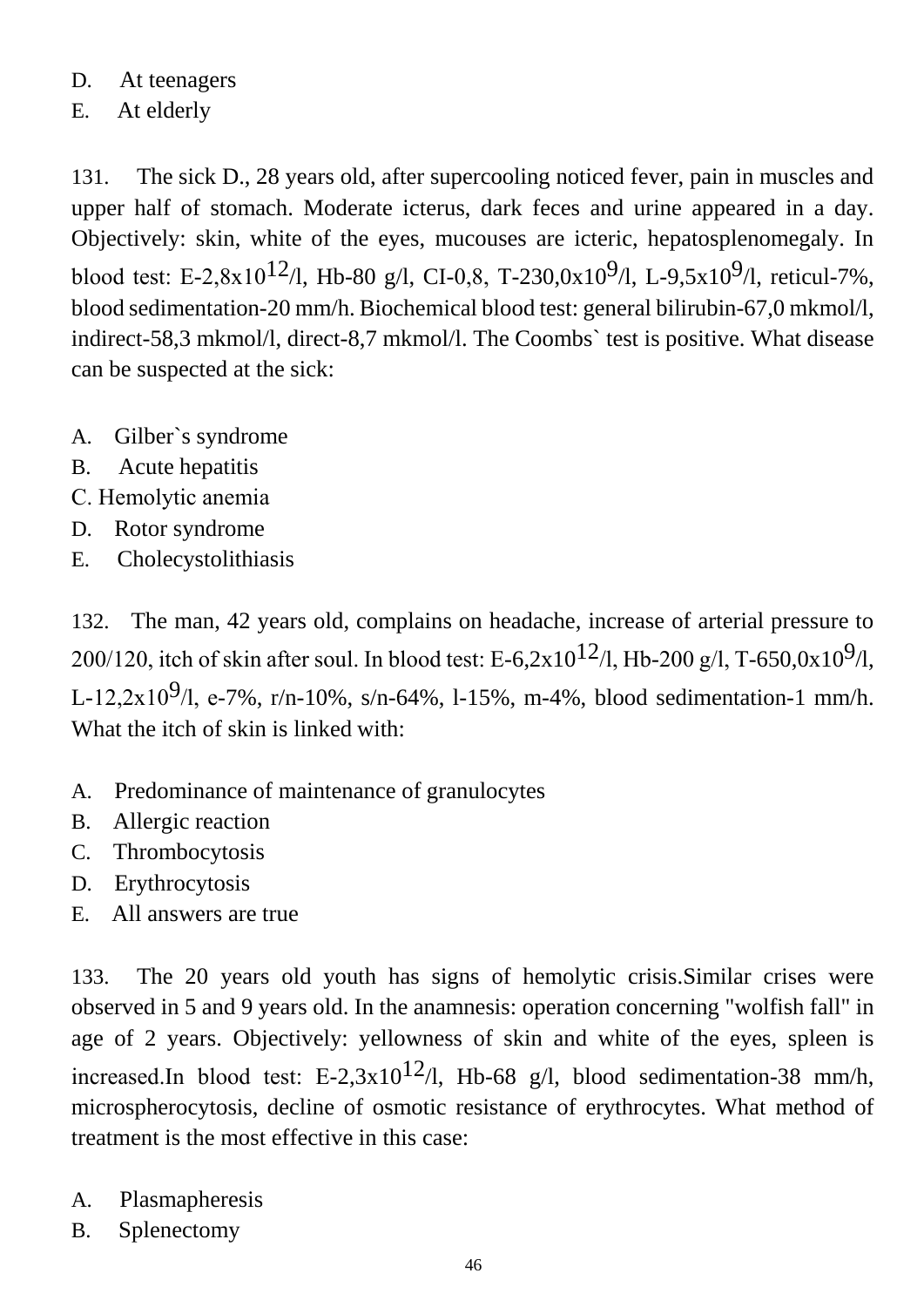- C. Glucocortikoids
- D. Cytostatic preparations
- E. Hemosorbtion

134. The woman, 68 years old, hospitalized with complaints on pain in ribs, general weakness. Objectively: skin is pale; pain is marked at pressure on thorax. In blood test: E-2,6x10<sup>12</sup>/l, Hb-78 g/l, L-6,1x10<sup>9</sup>/l, blood sedimentation-84 mm/h; glucose of blood-5,2 mmol/l; general protein-100 g/l. In analysis of urine: specific weight-1015, protein-4,0 g/l, Е-1-3; L-2-3. What research is contra-indicated:

- A. Sternal puncture
- B. Excretory urography
- C. Survey urogram
- D. Biopsy of kidney
- E. US investigation of kidneys

135. The sick L., 29 years old, appealed to internist concerning growing weakness, pain in bones, fever. At examination: pallor of skin, there are petechial-macular rash on the skin of trunk and extremities. Subaxillary lymphatic knots are increased to 1,5x2,0 sm, soft, painless.In blood test: E-3,1x10<sup>12</sup>/l; Hb-80 g/l, CI-0,8, L-2,2x10<sup>9</sup>/l; blast-36%, r/n- 3%, s/n-16%, l-41%, m-4%, Thr-40,0x10<sup>9</sup>/l; blood sedimentation-44 mm/h. Aleukemic leukemia – is:

- A. Appearance of blastic cells in blood
- B. Absence of blastic cells in blood
- C. Number of blastic cells is increased in myelogram
- D. Appearance of reticulocytes in blood
- E. Decreaese of leukocytes in blood

136. The 40 years old woman, who suffers on menorrhagia, complains on twinkling of "spots" before eyes, dizziness, fragility of nails, hair fall. At examination: pallor of skin and mucouses, pulse-100; systolic noise is above all auscultative points. In blood: E- 3,3x10<sup>12</sup>/l, Hb-90 g/l, CI-0,7, L-9,8x10<sup>9</sup>/l, hypochromia of erythrocytes, anisocytosis. What reason of origin of systolic noise:

- A. Disturbance of synchronousness of work of valvular apparatus
- B. Defeat of myocardium of hypoxic character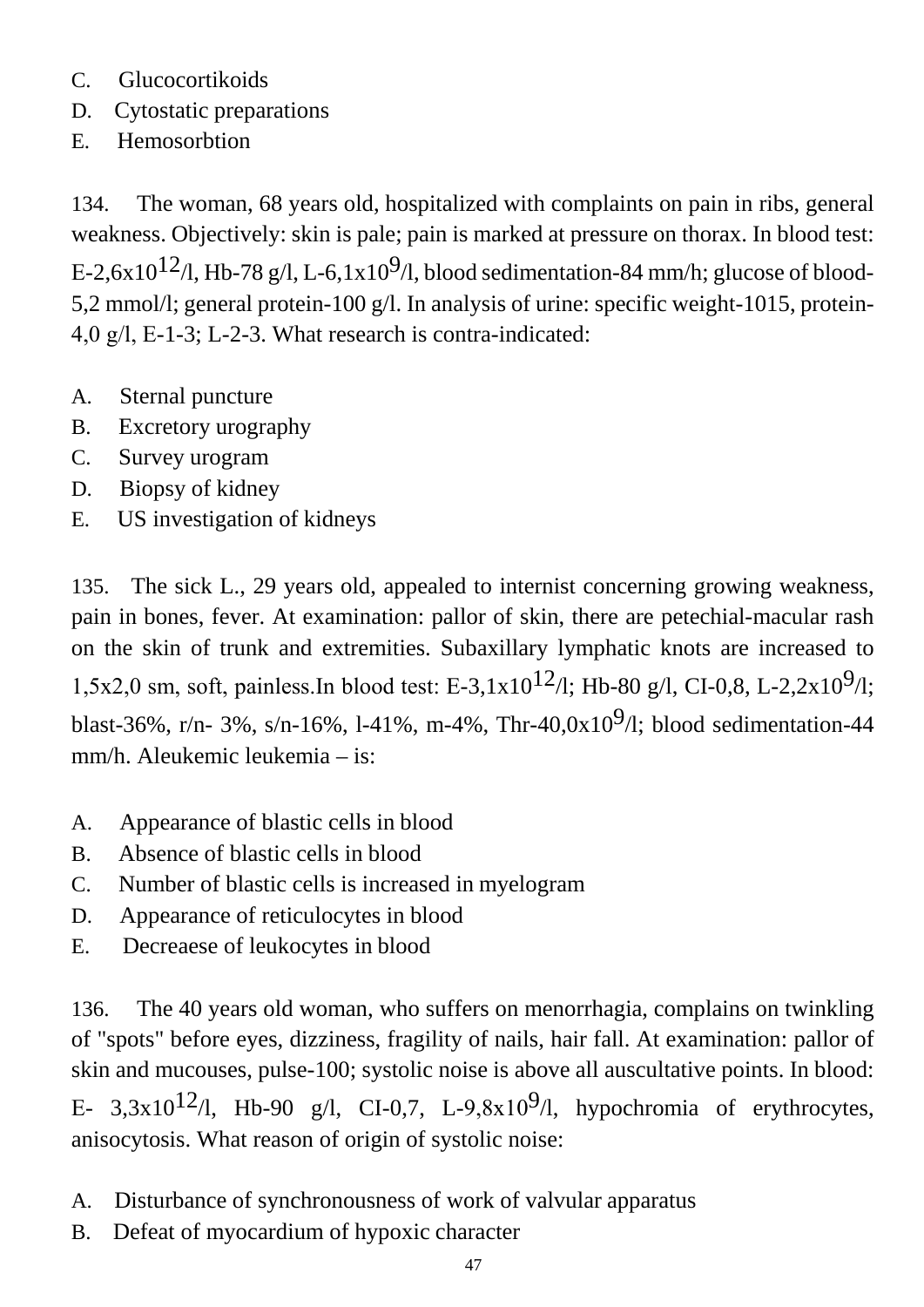- С.Acceleration of intracardiac blood stream in conditions of decrease of blood viscidity
- D. Acceleration of intracardiac blood stream in conditions of increase blood viscidity
- E. Increase of minute volume of blood

137. The Sick G., 50 years old, complains on weakness, dizziness.At examination: skin and mucouses are subicteric, liver +4 sm, dense, painful, spleen +8 sm, dense. In blood test: E-2,4x10<sup>12</sup>/l, Hb-84 g/l, reticul-25%, L-7,0x10<sup>9</sup>/l, e-3%, r/n-6%, s/n-62%, l-22%, m-6%; blood sedimentation-30 mm/h; osmotic resistance of erythrocytes is reduced, maintenance of bilirubin of blood is increased due to indirect, reaction on urobilin is acutely positive, the Coombs` test is positive. What diagnosis is the most credible:

- A. Minkovsky Shoffar`s disease
- B. Rotor disease
- С. Night hemoglobinuria
- D. Autoimmune hemolytic anemia
- Е. Gilber`s disease

138. The patient D., 63 years old, complains on feeling of overfill in epigastrium, nausea, belch after meal, dyspnea. In blood test: E-2,0x10<sup>12</sup>/l, Hb-100 g/l, hyperchromia, macrocytosis.At FGDS there are signs of gastritis, at Рh-metry - achilia. What is the most credible reason of development of anemic syndrome:

- A. Production of antibodies to gastromucoprotein
- B. Disturbance of synthesis of hemoglobin
- C. Disturbance of synthesis of erythropoietin
- D. Disturbance of suction of iron
- E. Increased charges of iron

139. The 30 years old woman entered clinic with complaints on nasal and uterine bleeding. In the anamnesis: viral infection 2 weeks ago. At examination: on the skin of trunk and extremities - bruises. In blood test: E-2,8x10<sup>12</sup>/l, Hb-90 g/l, thrombocyt - $25,0x10<sup>9</sup>/l$ , L-8,8x10<sup>9</sup>/l, leukocytar formula without changes. Blood sedimentation-30 mm/h, bleeding time by Dyuke is13 minutes. The sick must appoint:

- A. Trasfusion of thromboconcentrate
- B. Transfusion of packet red cells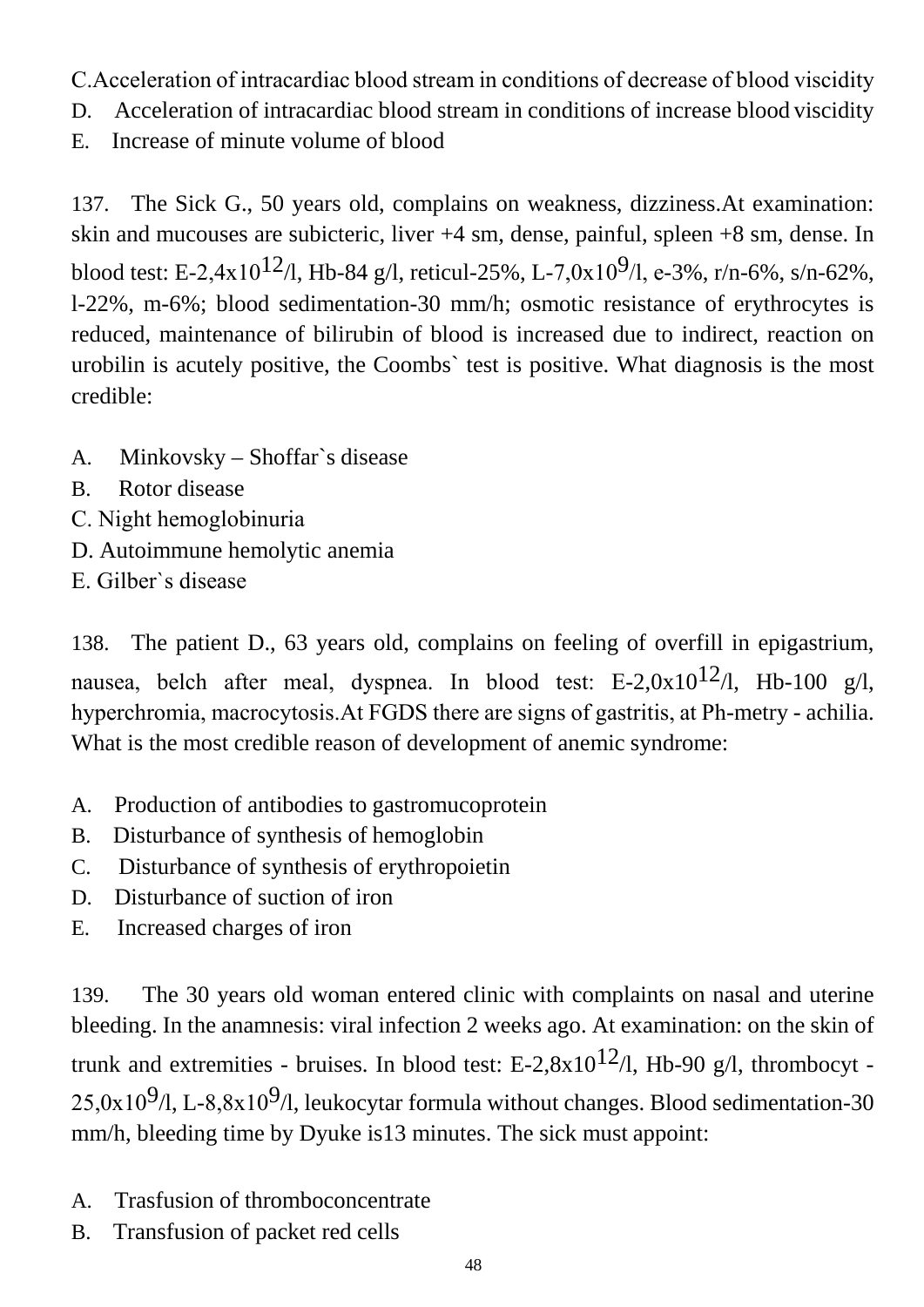- C. Transplantation of bone marrow
- D. Antihemophyl immunoglobulin
- E. Glucocorticoids

140. The 39 years old man marks weakness, palpitation.Objectively: t of body - 38,8°С, skin and white of the eyes are icteric, liver +3 sm, spleen +5 sm. In blood test: E- 3,2x10<sup>12</sup>/l, Hb-90 g/l, CI-0,9, reticul-8%, maximal osmotic resistance of erythrocytes - 0,48, general bilirubin-76 mkmol/l, indirect-63 mkmol/l. What additional research is expedient for clarification of diagnosis:

- А. Activity of glyco-6-phosphat-dehydrogenase
- B. Definition of transaminases
- C. Bilious pigments of urine
- D. The Coombs` test
- Е. Markers of viruses of hepatitis

141. At the sick O., 23 years old, who suffers on hemophilia A, extraction of tooth is planned. Introduction of what medical preparation with the purpose of providing hemostasis is necessary to conduct before and after operation?

- A. Cryoprecipitate
- В. Fresh frozen plasma
- С. Aminocapron acid
- D. Vikasol
- E. Ascorbic acid

142. The sick N., 22 years old, reduced feed, vegetarian, appealed to policlinic with complaints on perversion of smell, taste, angular cheilitis. At examination: expressed bright blue color of white of the eyes. After laboratory research iron deficiency anemia was diagnosed. What clinical syndrome takes advantage at the patient:

- A. Sideropenic
- B. Anemic
- С. Heart failure
- D. Metabolic intoxication
- E. Myelodysplastic

143. The patient I., 52 years old, appealed to district doctor with complaints on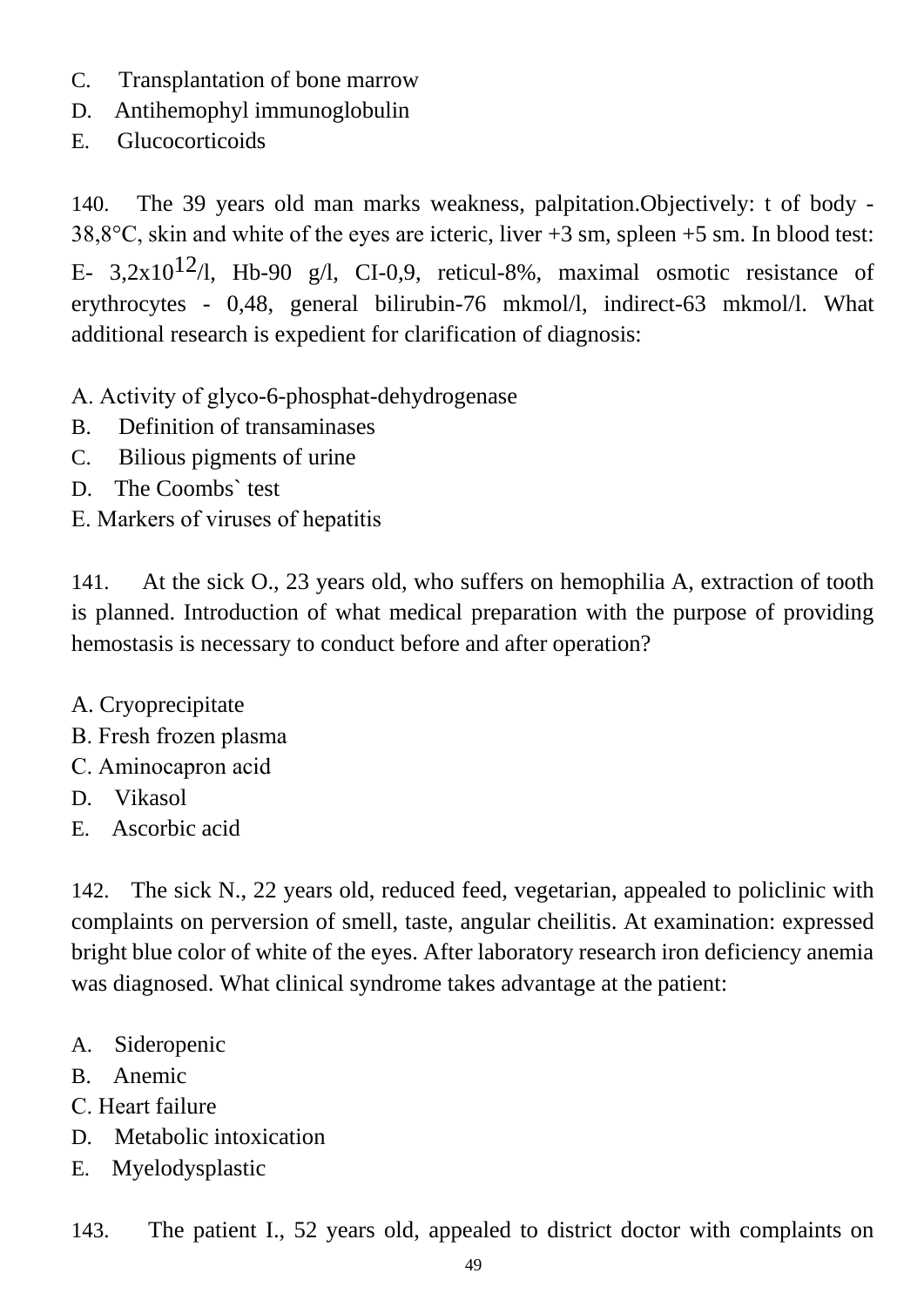weakness, cough with mucous expectoration, weight loss (10 kg during 4 months). Objectively: t of body - 37,5°С, increased supraclavicular and neck lymphatic knots are palpated from both sides, there are harsh breathing and dry rales above lungs, pulse-112, AP–110/70; In blood - lymphocytosis (80%). Choose subsequent tactic of district doctor:

А. To direct the patient to hematologist

- В. To appoint antiinflammatory therapy
- С. To direct the patient to oncologist

D. To conduct subsequent ambulatory inspection of patient  $(R - graphy)$  of organs of pectoral cavity, computed tomography, biochemical blood tests)

E. To appoint desintoxitcative and symptomatic therapy

144. At the patient, suffering on ischemic heart disease, who used aspirin, weakness, dizziness, more frequent pain in heart appeared. At examination: pale, AP-100/60, heart rate-100, E-2,6x10<sup>12</sup>/l, Hb-100 g/l, CI-0,8; L-5,8x10<sup>9</sup>/l, T-288x10<sup>9</sup>/l, iron of blood serum-11,0 mkmol/l. What disease stipulates unstable stenocardia:

- А. Posthemorrhagic anemia
- В. Hypertonic illness
- C. Myocarditis
- D. В12 deficiency anemia
- Е. Hemolytic anemia

145. The sick K., 50 years old, complains on decline of appetite, nightly perspiration, discomfort in stomach, weight loss. Objectively: pallor of skin, hepatosplenomegaly. In blood test there are anemia, leukocytosis with change of leukocytar formula to the left, bazophil – eozinophil association. What result of research confirms the previous diagnosis:

- А. Presence of the Philadelphian chromosome
- В. Botkin Gumpercht shadows
- С. Increase level of alkaline phosphatase
- D. Decrease of cyancobalamin
- Е. Total hyperplasia of bone marrow with megacariocytosis

146. The patient C., 28 years old, complains on undulating fever, perspiration. Objectively: pallor of skin, lymphatic knots are mobile, densely elastic, by the diameter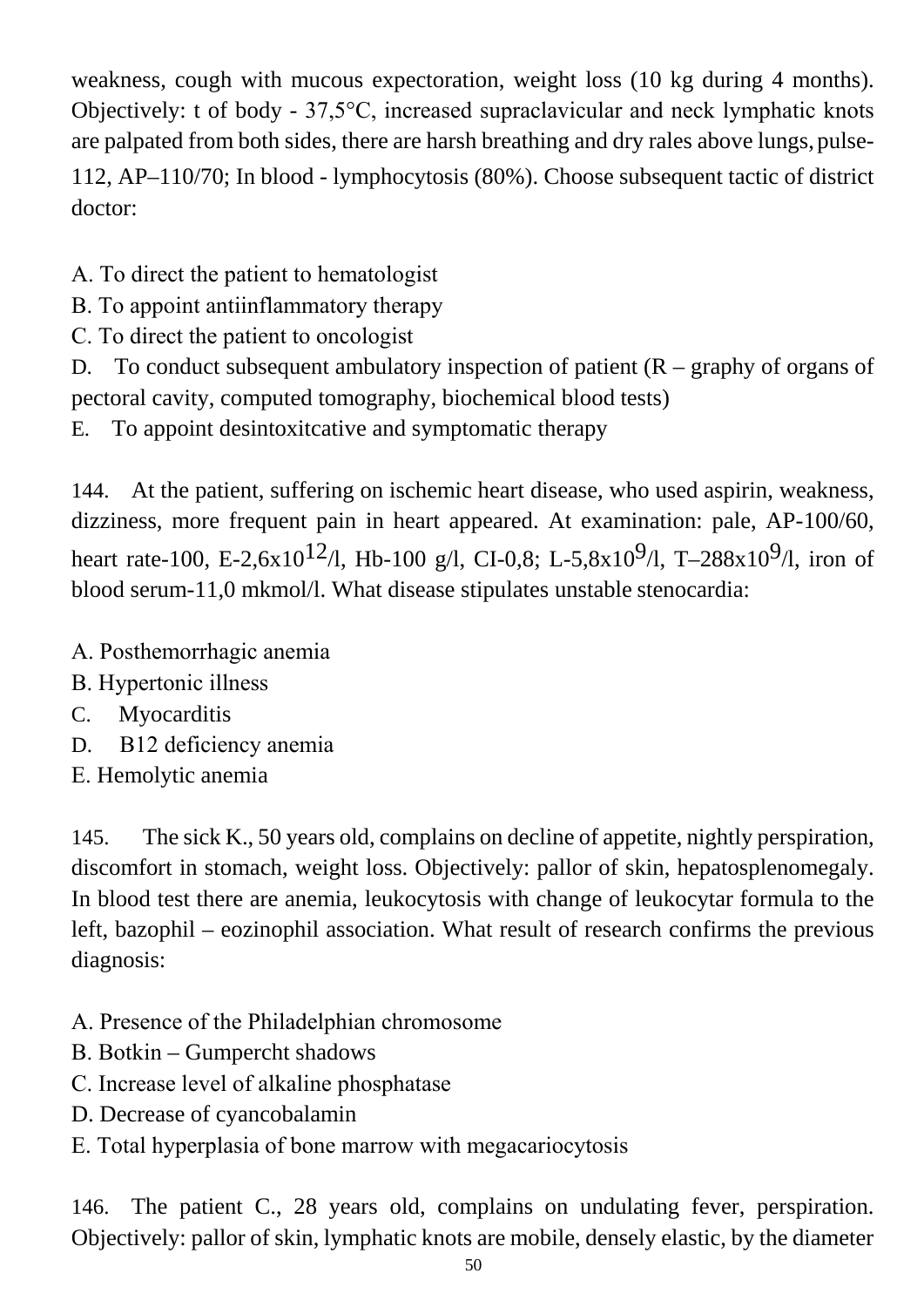of 1-2 sm, not painful, not connected with skin. In blood: E-3,0x10<sup>12</sup>/l, Hb-100 g/l, L-14x10<sup>9</sup>/l, change of formula to the left, T-280x10<sup>9</sup>/l, blood sedimentation-37 mm/h. What method of research it follows to use for confirmation of diagnosis:

- А. Biopsy of lymphatic knot
- В. Sternal puncture
- С. Biopsy of muscles
- D. Sciagraphy of organs of thorax
- Е. Lumbar puncture

147. The sick, 40 years old, hospitalized in gynaecological separation with uterine bleeding. Objectively: skin is pale with superficial hemorrhages in the area of trunkand extremities. Blood test: E-2,6•10<sup>12</sup>/l, Hb-80 g/l, L-4,2•10<sup>9</sup>/l, e-3%, r/n-4%, s/n-58%; l- 30%, m-5%, thromb-50x10<sup>9</sup>/l. Define the type of hemorrhage at this sick :

- A. Petechia-macular
- B. Hematomal
- С. Mixed
- D. Vasculit-purpural
- E. Angiomatosal

148. The sick T., 28 years old, complains on weakness, dizziness, yellowness of skin. Objectively: yellowness of skin, liver +3 sm, lower pole of spleen is palpated. In blood test: anemia, reticulocytosis, leukocytosis with change of leukocytar formula to promyelocytes. Autoimmune hemolytic anemia is suspected. Choose correct, in relation to the indicated disease, affirmation:

- А. Diagnosis is confirmed by the positive Coombs` test
- B. Growth of level of direct bilirubin is characteristic
- S. Changes of structure of erythrocytar membrane lie in basis of disease
- D. Hypoplasia of red link in trepanobioptate
- E. Increase of level of alkaline phosphatase

149. At the sick O., 19 years old, on the 7 day of treatment concerning acute rheumatic fever, yellowness of skin appeared, level of hemoglobin went down, level of reticulocytes and indirect bilirubin rose. The Coombs` test gave positive result. What medication is more credible entail appearance of medicine-induced hemolytic anemia: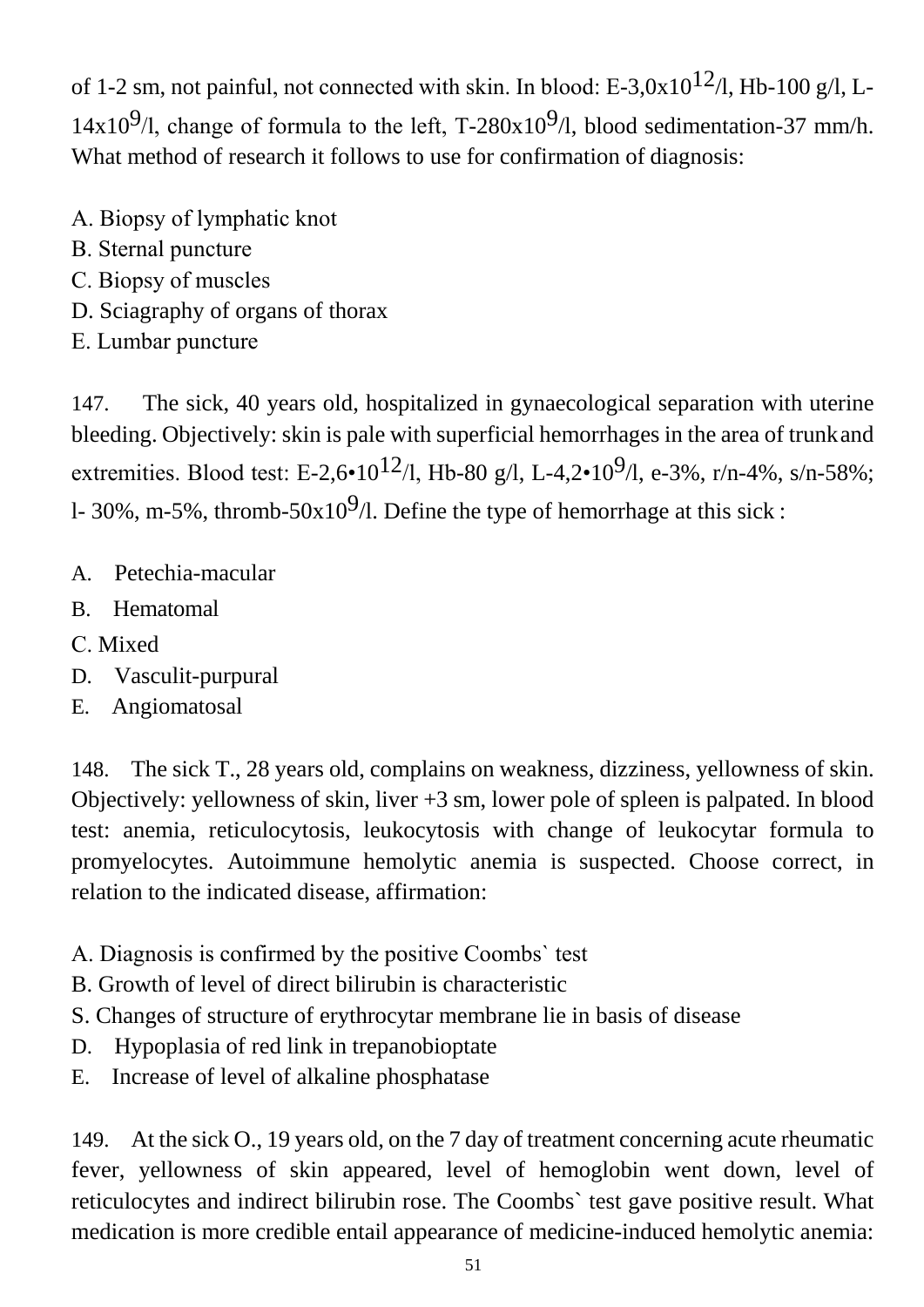А. Natrii benzilpenicilini В. Diclophenac S. Chlorochin D. Prednizolon Е. Ascorbin acid

150. The patient G., 18 years old, complains on periodic appearance of icteric colouring of skin, heavy feeling in the left subcostum. Objectively: lymphatic knots are not increased, spleen +3 sm. Blood test: E-2,7x10<sup>12</sup>/l, Hb-84 g/l, CI-0,96, reticul-18%, microspherocytosis. Indirect bilirubin–38 mkmol/l.Your diagnosis:

- А. Minkovsky Shoffar`s anemia
- В. Autoimmune hemolytic anemia
- С. Sideroachrestic anemia
- D. Hypoplastic anemia
- E. В12 deficiencyanemia

151. The sick G., 42 years old, suffers on menorrhagia during three years. There is a exacerbation of chronic pancreatitis as pain in the left subcostum, diarrhea during last two weeks. In blood test there is moderate hypochromic anemia, iron of blood serum – 7,2 mkmol/l. What is necessary for correction of anemia:

- А. Preparations of iron parenteral
- В. Preparations of iron per os
- C. Transfusion of packet red cells
- D. Anabolic hormones
- Е. Vitamins of group B

152. The patient A., 62 years old, treats oneself at dermatologist during last two years, concerning itch of skin, which increases after taking a bath. At examination: face of red color, liver is increased - (+4 sm), spleen - (+5 sm). Blood test: E-7,1x10<sup>12</sup>/l, Hb-210 g/l, L-12,5x10<sup>9</sup>/l, change of formula to the left, thromb-525x10<sup>9</sup>/l, blood sedimentation 1 mm/h. Hematocrit-72%.Your diagnosis:

- А. Cirrhosis of liver
- В. Acute erythromyelosis
- С. Chronic myeloleukemia
- D. Subleukemoid myelosis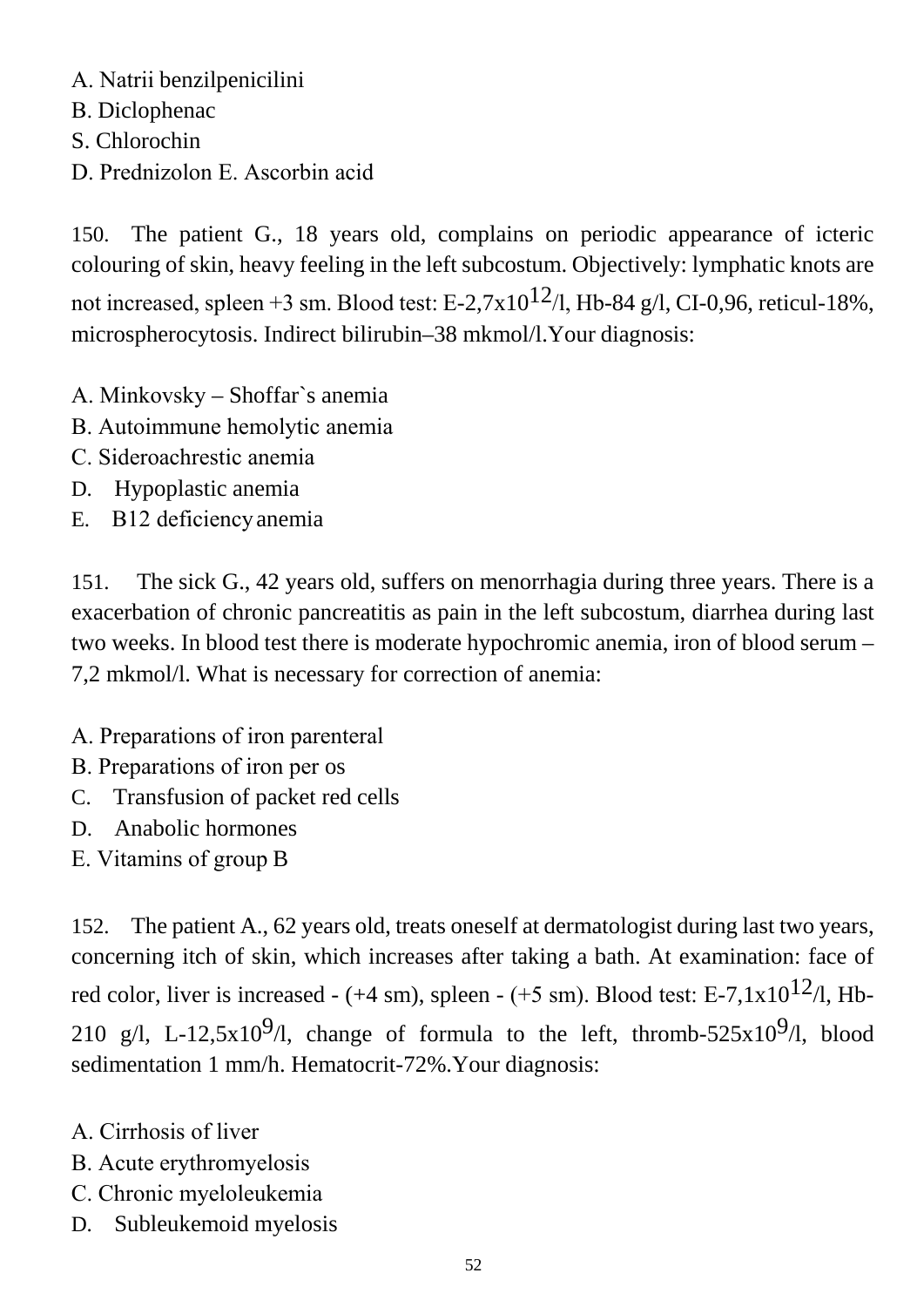## E. Erythremia

153. The patient K., 66 years old, delivered in hospital in unconscious condition. Last half a year complains on weakness, stuffiness, dizziness. At examination: skin of lemon colour, tachycardia, systolic noise above all auscultative points, AP-80/60, liver is increased (+3 sm), spleen is palpated. Blood test: E-1,0x10<sup>12</sup>/l, Hb-45 g/l, blood sedimentation-50 mm/h, glucose of blood-4,2 mmol/l, creatinine of blood-105 mkmol/l, bilirubin of blood-32,6 mkmol/l due to indirect, negative wave T in V1-V4. Your previous diagnosis:

- А. Diabetic coma
- В. Hepatic coma
- С. Uremic coma
- D. Anemic coma
- Е. Infarct of myocardium, cardiogenic shock.

154. A 62-year-old patient complaining of enlargement of cervical, supraclavicular and axillary lymph nodes, subfebrile temperature for the last 3 months has been admitted to a hospital. In blood: WBCs - 64 • 109/l, lymphocytes - 72%. What method of study should be used to specify the diagnosis?

- A. Myelogram
- B. Lymphography
- C. Lymphoscintigraphy
- D. X-rays
- E. Thermography

155. A 42-year-old patient complains of back pain, darkened urine, general weakness, dizziness that occurred after treating a cold with aspirin and ampicillin. Objectively: the patient is pale, with subicteric sclerae. HR - 98 bpm. Liver  $-+2$  cm, spleen  $-+3$  cm. In blood: RBCs - 2,6 • 1012/l, Hb - 60 g/l, CI - 0,9, WBCs -9,4 • 109/l, basophils - 0,5%, eosinophils - 3%, stab neutrophils - 6% segmented neutrophils - 58%, lymphocytes - 25%, monocytes - 7%, ESR - 38 mm/hour, reticulocytes - 24%. Total bilirubin - 38 milli-mole/l. What complication occurred in the patient?

- A. Agranulocytosis
- B. Paroxysmal nocturnal hemoglobinuria
- C. Acquired hemolytic anemia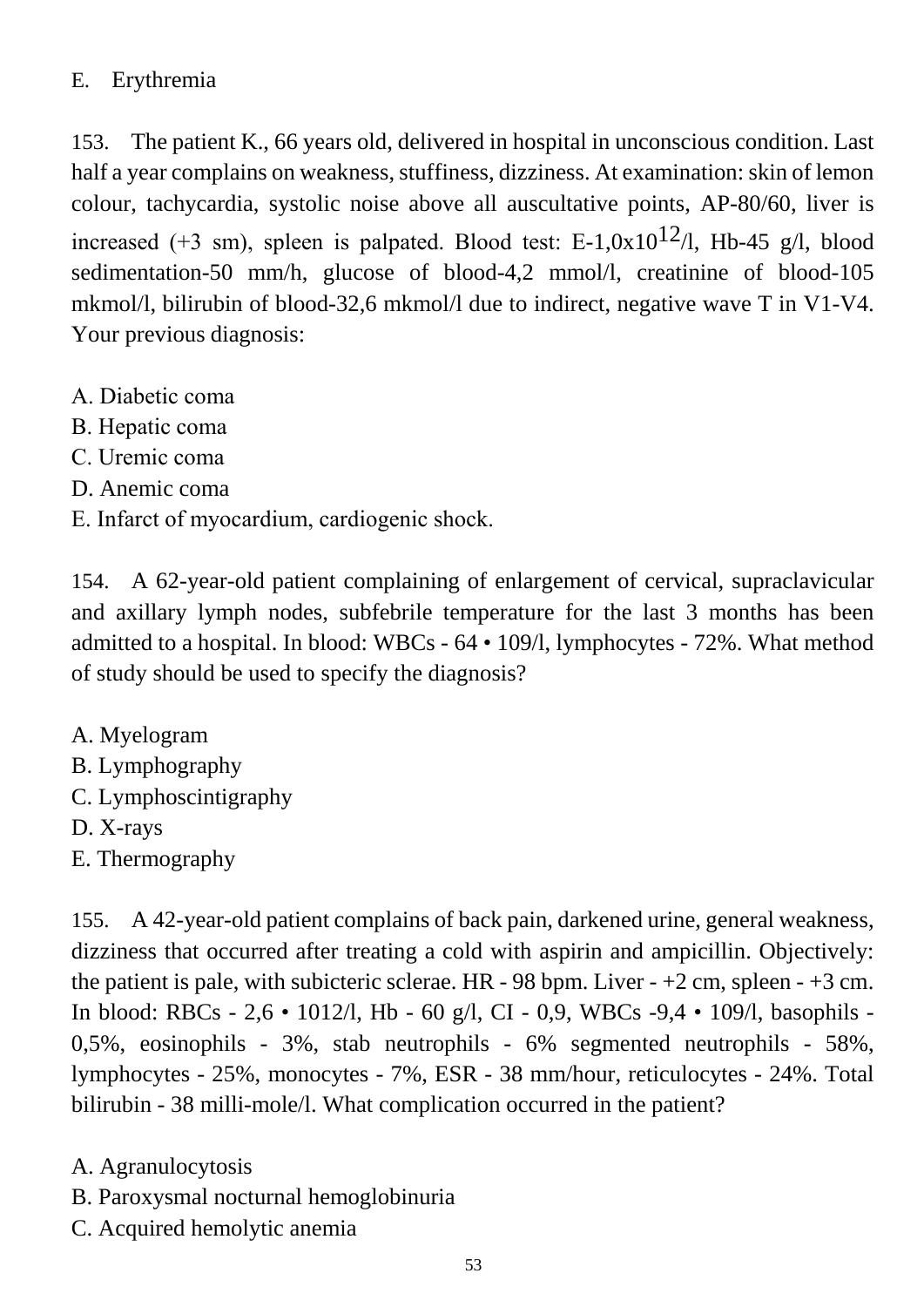## D. Toxic hepatitis E. Cholelithiasis

156. A 35-year-old patient has been in the intensive care unit for acute renal failure due to crush for 4 days. Objectively: the patient is inadequate. Breathing rate -32/min. Over the last 3 hours individual moist rales can be auscultated in lungs. ECG shows high T waves, right ventricular extrasystoles. CVP - 159 mm Hg. In blood: the residual nitrogen - 62 mi-llimole/l, K+- 7,1 millimole/l, Cl-- 78 mi-llimole/l, Na+- 120 millimole/l, Ht - 0,32, Hb - 100 g/l, blood creatinine - 0,9 milli-mole/l. The most appropriate method of treatment would be:

- A. Plasma sorption
- B. Hemodialysis
- C. Hemosorption
- D. Plasma filtration
- E. Ultrafiltration

157. A 38-year-old patient complains of inertness, subfebrile temperature, enlargement of lymph nodes, nasal haemorrhages, bone pain. Objectively: the patient's skin and mucous membranes are pale, palpation revealed enlarged painless lymph nodes; sternalgia; liver was enlarged by 2 cm, spleen - by 5 cm, painless. In blood: erythrocytes  $-2.7 \cdot 1012/1$ , Hb- 84 g/l, leukocytes – 58 109/l, eosinophils - 1%, stab neutrophils - 2%, segmented neutrophils - 12%, lymphocytes - 83%, lymphoblasts - 2%, smudge cells; ESR- 57 mm/h. What is the most likely diagnosis?

- A. Chronic myeloleukemia
- B. Acute lymphatic leukemia
- C. Acute myeloleukemia
- D. Lymphogranulomatosis
- E. Chronic lymphatic leukemia

158. A 43-year-old male patient undergoing treatment for peptic ulcer complains of weakness, dizziness, coffee-ground vomiting, melena. After administration of haemostatics the patient's condition has not improved, fresh blood has shown up in the vomit, skin bruises of different sizes have appeared. In blood: thrombocytes -50 • 109/l, Lee-White clotting time - 35 minutes, APTT - 80 seconds. In this case it is most rational to administer the following preparation: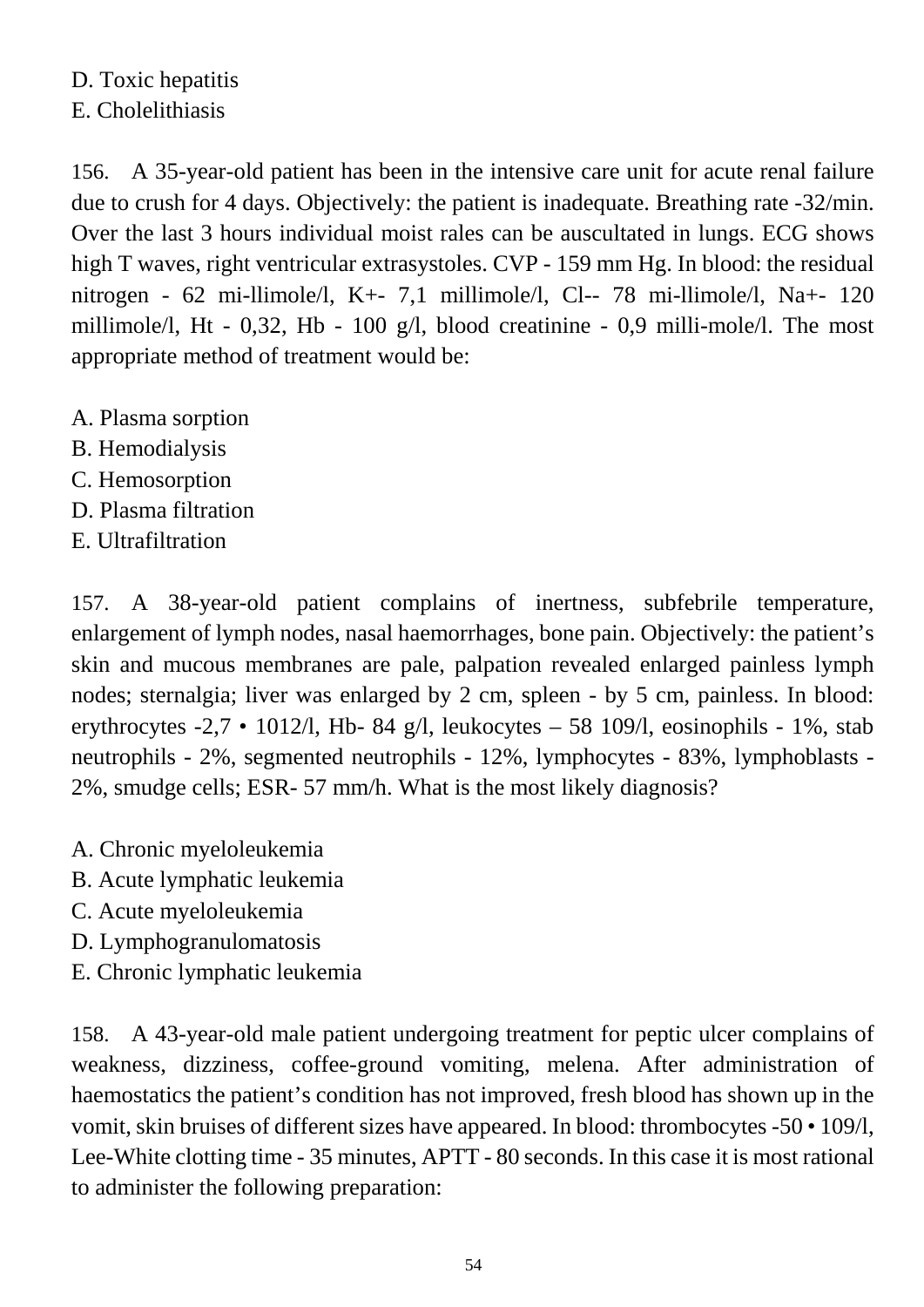A. Vikasol B. Fresh frozen plasma C. Heparin D. Fibrinogen E. Rheopolyglucinum

159. A 42-year-old female lives in the basement, is unemployed, undernourished. She complains of having general weakness, hair loss, brittle nails for six months, likes to eat chalk. Objectively: the patient is emaciated, pale, has dry skin. Peripheral lymph nodes are not enlarged. Liver is  $+1,5$  cm. In blood: RBCs  $-1,8 \cdot 1012/1$ , Hb- 62 g/l, colour index - 0,78, reticulocytes - 0,5o/oo, ESR- 18 mm/h. Leukogram exhibits no pathology. What is a provisional diagnosis?

- A. Nutritional iron deficiency anaemia
- B. Chronic hepatitis
- C. B12-deficiency anaemia
- D. Acquired haemolytic anaemia
- E. Congenital haemolytic anaemia

160. A 24-year-old patient consulted a doctor about enlarged submandibular lymph nodes. Objectively: submandibular, axillary and inguinal lymph nodes are enlarged. Chest radiograph shows enlarged mediastinal lymph nodes. In blood: RBCs - 3,4 • 1012/l, Hb- 100 g/l, colour index - 0,88, thrombocytes - 190 • 109/l, WBCs - 7,5 • 109/l, eosinophils -8%, stab neutrophiles - 2%, segmented neutrophiles - 67%, lymphocytes - 23%, ESR - 22 mm/h. What study is required to verify the cause of lymphadenopathy?

- A. Open biopsy of lymph nodes
- B. Ultrasound examination of the abdomen
- C. Mediastinal tomography
- D. Puncture biopsy of lymph nodes
- E. Sternal puncture

161. A 27-year-old patient complains of nasal haemorrhages, multiple bruises on the anterior surface of the trunk and extremities, sudden weakness. In blood: Hb- 74 g/l, reticulocytes - 16%, RBCs -2,5 • 1012/l, platelets - 30 • 109/l, ESR- 25 mm/h. What is the most effective measure for the treatment ofthrombocytopenia?

#### A. Iron preparations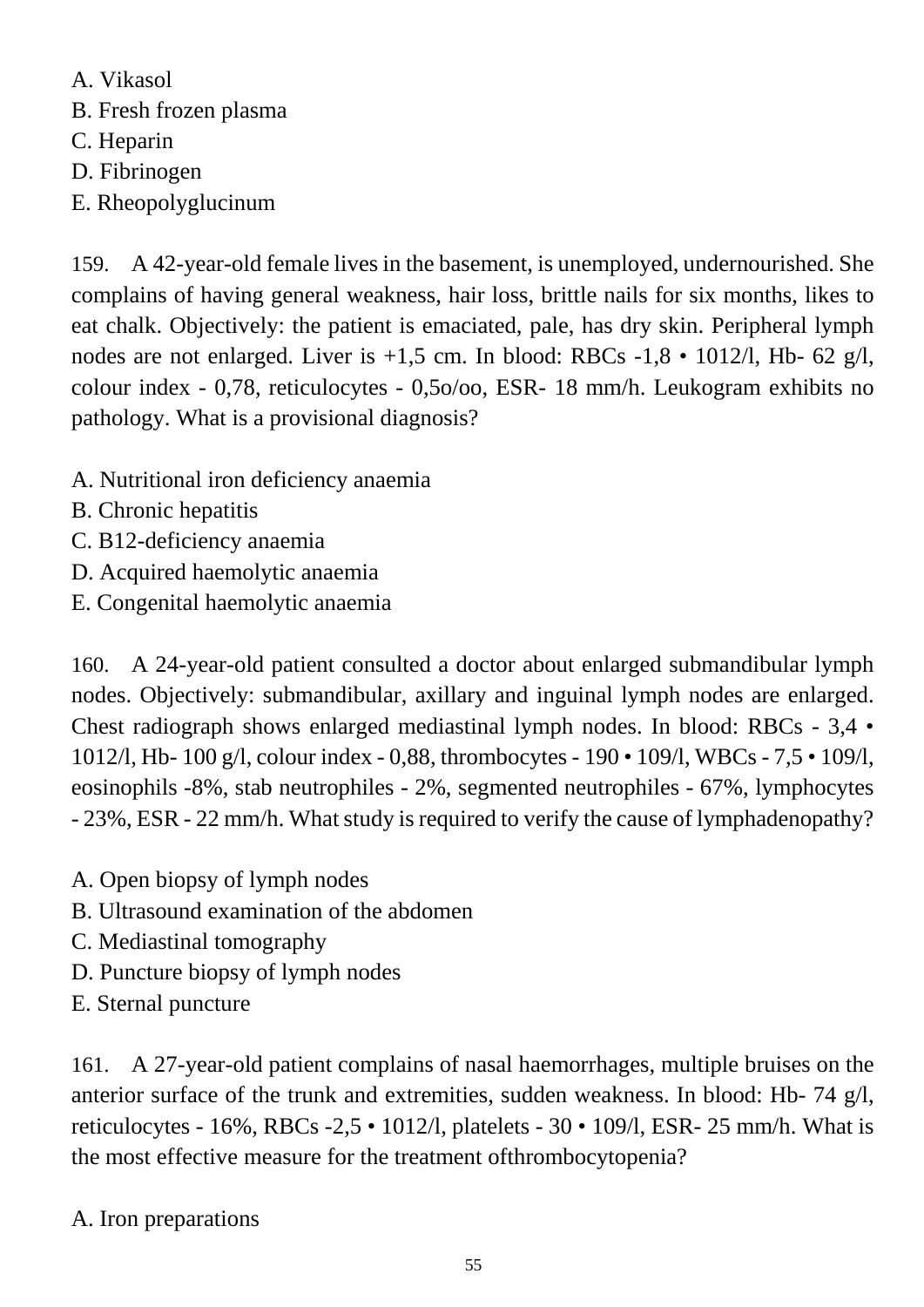B. Hemotransfusion

- C. Cytostatics
- D. Splenectomy
- E. Vitamin B12

162. A 60 year-old female has been suffering weakness, dizziness, fatigue over the last year. Recently she has also developed dyspnea, paresthesia. Objectively: skin and mucous membranes are pale and slightly icteric. The tongue is smooth due to the loss of lingual papillae. Liver and spleen are located at the costal margin. Blood count: Hb-70 g/l, RBCs -1, 7- 1012/l, colour index - 1,2, macrocytes. Administer the patient a pathogenetically justified drug:

- A. Vitamin B6
- B. Ascorbic acid
- C. Iron preparations
- D. Vitamin B12
- E. Vitamin B1

163. A 22-year-old vegetarian patient with signs of malnutrition consulted a doctor about smell and taste distortion, angular stomatitis. Objectively: expressively blue sclerae. The patient was diagnosed with iron deficiency anemia. What is the dominating clinical syndrome?

- A. Anaemic
- B. Haemologic
- C. Sideropenic
- D. Haemolytic
- E. Myelodysplastic

164. A 63-year-old female complains of general weakness, a feeling of heaviness, compression in the epigastrium, postprandial fullness, nausea, belching after meals. These symptoms have been observed for about 15 years. Objectively: body temperature is 36,4oC, respiratory rate - 20/min, Ps - 88/min, blood pressure - 115/75 mm Hg. Skin and mucous membranes are pale. Blood test results: RBC -2,0-1012/l, Hb -100 g/l. Tests revealed parietalcell antibodies. What is the most likely reason for the development of anemia in this patient?

A. Disruption of hemoglobin synthesis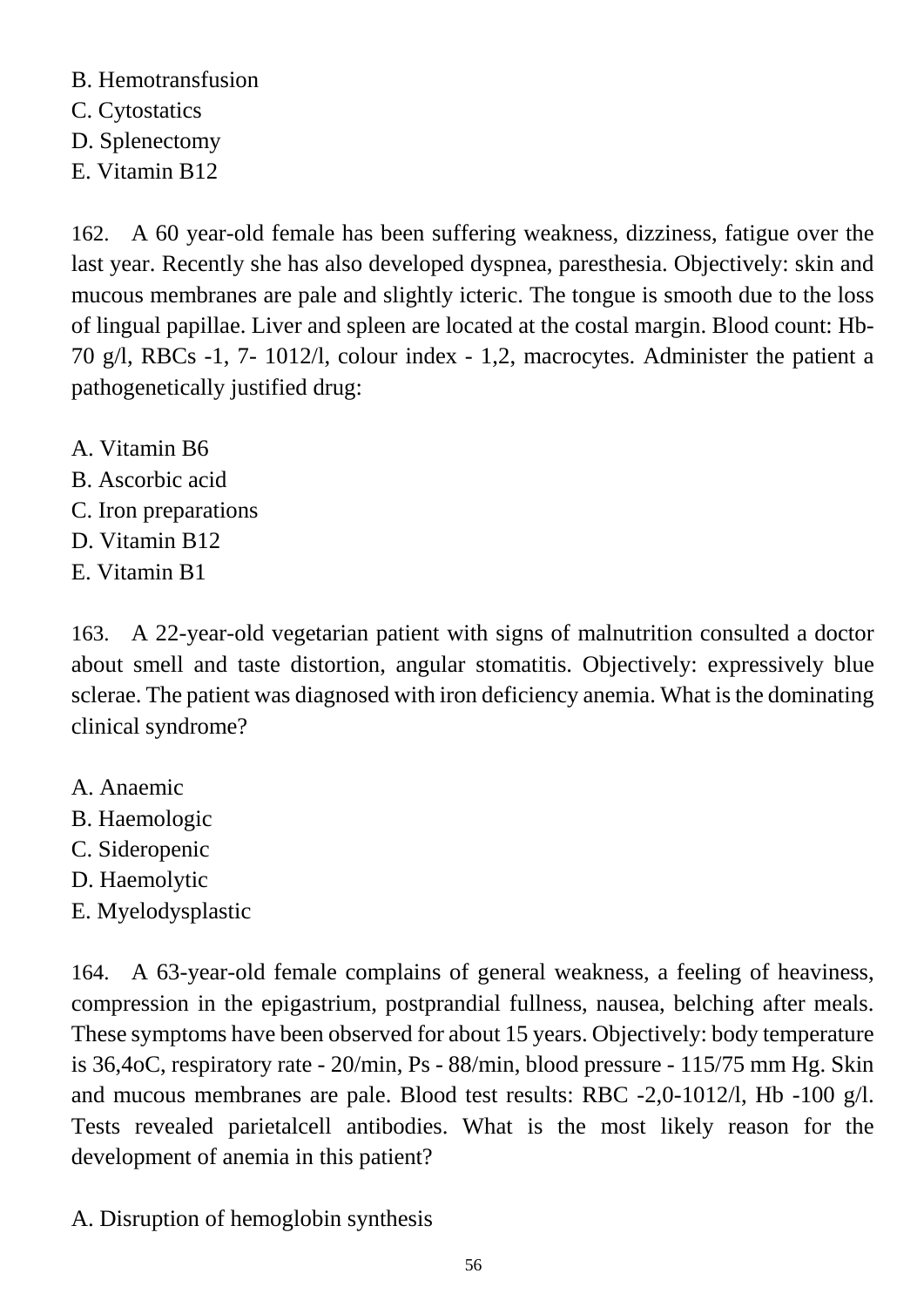- B. Production of antibodies to intrinsic factor
- C. Disruption of erythropoietin synthesis
- D. Impaired iron absorption
- E. Increased loss of iron

165. On the second day of the disease a 22-year-old male patient complains of highgrade fever, headache in the region of forehead and superciliary arches, and during eye movement; aching muscles and joints. Objectively: body temperature is 39oC. Face is hyperemic, sclerae are injected. The mucous membrane of the soft palate and posterior pharyngeal wall is bright hyperemic and has petechial hemorrhages. What changes in the hemogram are typical for this disease?

- A. Leukocytosis
- B. Neutrocytosis
- C. Anemia
- D. Accelerated ESR
- E. Leukopenia

166. A 30-year-old male patient complains of inertness, low-grade fever, bleeding gums, frequent quinsies, aching bones. Objectively: the patient has pale skin and mucous membranes, sternalgia, +2 cm liver, +5 cm painless spleen. Blood test results: RBC-2,7 • 1012/l, Hb- 80 g/l, WBC- 3 • 109/l, eosinophils - 4%, basophils - 5%, blasts -4segmented neutrophils -17%, lymphocytes -29%, myelocytes - 25%, promyelocytes -12%, monocytes - 2%, platelets - 80 • 109/l, ESR -57 mm/h. What test should be performed to verify the diagnosis?

- A. Sternal puncture
- B. Trephine biopsy
- C. Lymph node biopsy
- D. Lumbar puncture
- E. Chest X-ray

167. A 49-year-old male patient consulted a doctor about difficult swallowing, voice hoarseness, weight loss. These symptoms have been gradually progressing for the last 3 months. Objectively: the patient is exhausted, supraclavicular lymph nodes are enlarged. Esophagoscopy revealed no esophageal pathology. Which of the following studies is most appropriate in this case?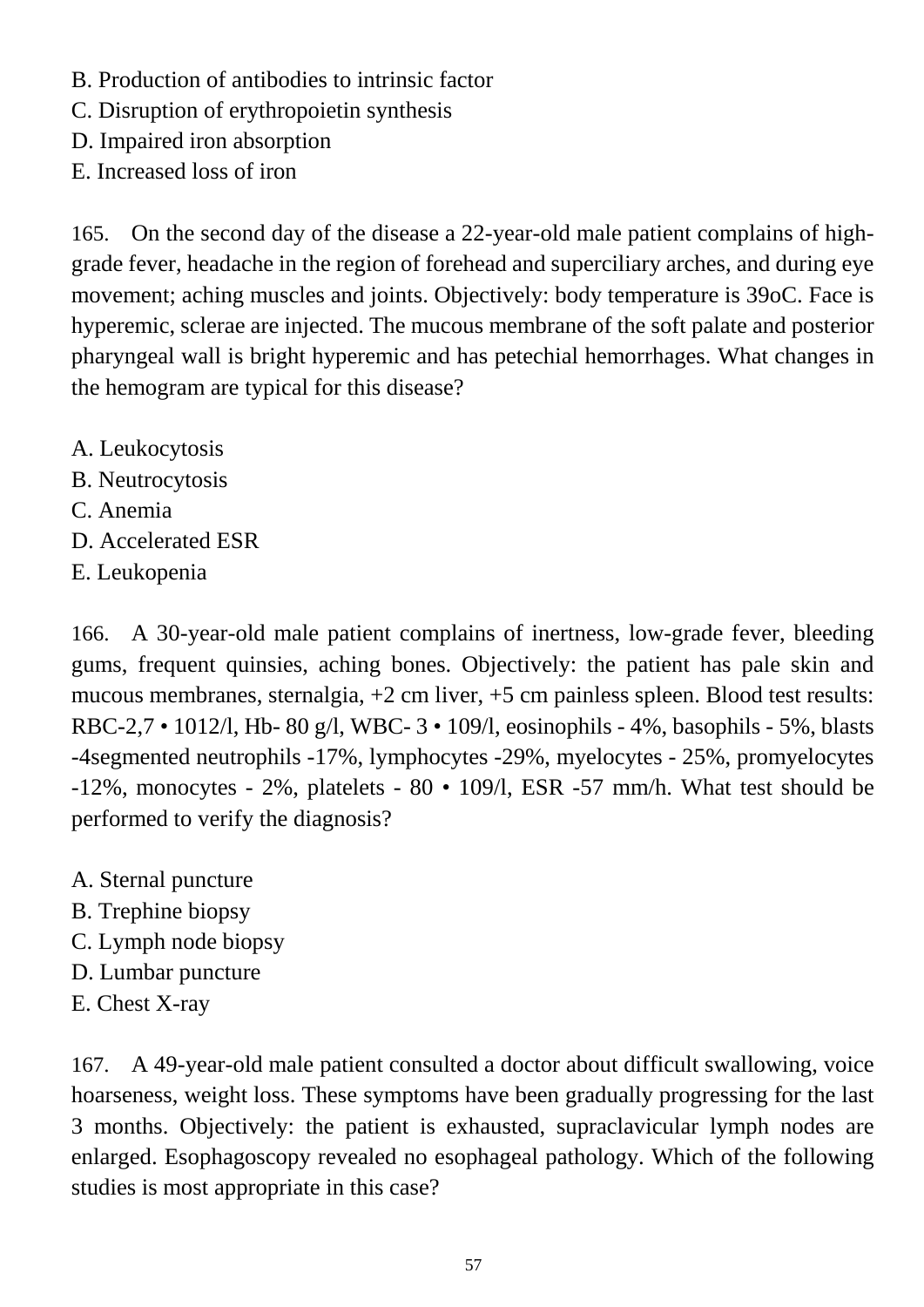- A. Computed tomography of chest and mediastinum
- B. X-ray of lungs
- C. Multiplanar imaging of esophagus
- D. Radioisotope investigation of chest
- E. Ultrasound investigation of mediastinum

168. A 19-year-old male patient complains of intense pain in the left knee joint. Objectively: the left knee joint is enlarged, the overlying skin is hyperemic, the joint is painful on palpation. Blood test results: RBC- 3,8 • 1012/l, Hb-122 g/l, lymphocytes - 7,4 • 109/l, platelets - 183 • 109/l. ESR- 10 mm/h. Duke bleeding time is 4 minutes, Lee-White clotting time - 24 minutes. A-PTT is 89 sec. Rheumatoid factor is negative. What is the most likely diagnosis?

- A. Werlhof's disease
- B. Rheumatoid arthritis
- C. Thrombocytopathy
- D. Hemophilia, hemarthrosis
- E. Hemorrhagic vasculitis, articular form

169. During an exam, a 22-year-old female student fainted. She grew up in a family with many children, has a history of frequent acute respiratory infections. Objectively: the patient has pale skin and mucous membranes, split-end hair, brittle nails. Blood test results: RBC-2, 7 • 1012/l, Hb- 75 g/l, color index - 0,7, WBC-3,2 • 109/l, platelets - 210 • 109/l, ESR- 30 mm/h. Blood serum iron is 6 mmol/l. What is the most likely diagnosis?

- A. Acute leukemia
- B. B12-deficiency anemia
- C. Iron-deficiency anemia
- D. Vegetative-vascular dystonia
- E. Aplastic anemia

170. A 43-year-old female complains of significant weakness, sore throat, occurrence of multiple unexplained bruises on her skin. These symptoms have been present for a week, the disease is associated with quinsy which she had some time before. Objectively: body temperature - 38,9oC, respiratory rate -24/min, Ps- 110/min, AP-100/65 mm Hg. The patient has pale skin, petechial rash on the extremities, enlarged lymph nodes. Blood test results: Hb- 80 g/l, RBC- 2,2 • 1012/l; WBC-3, 5 • 109/l; blasts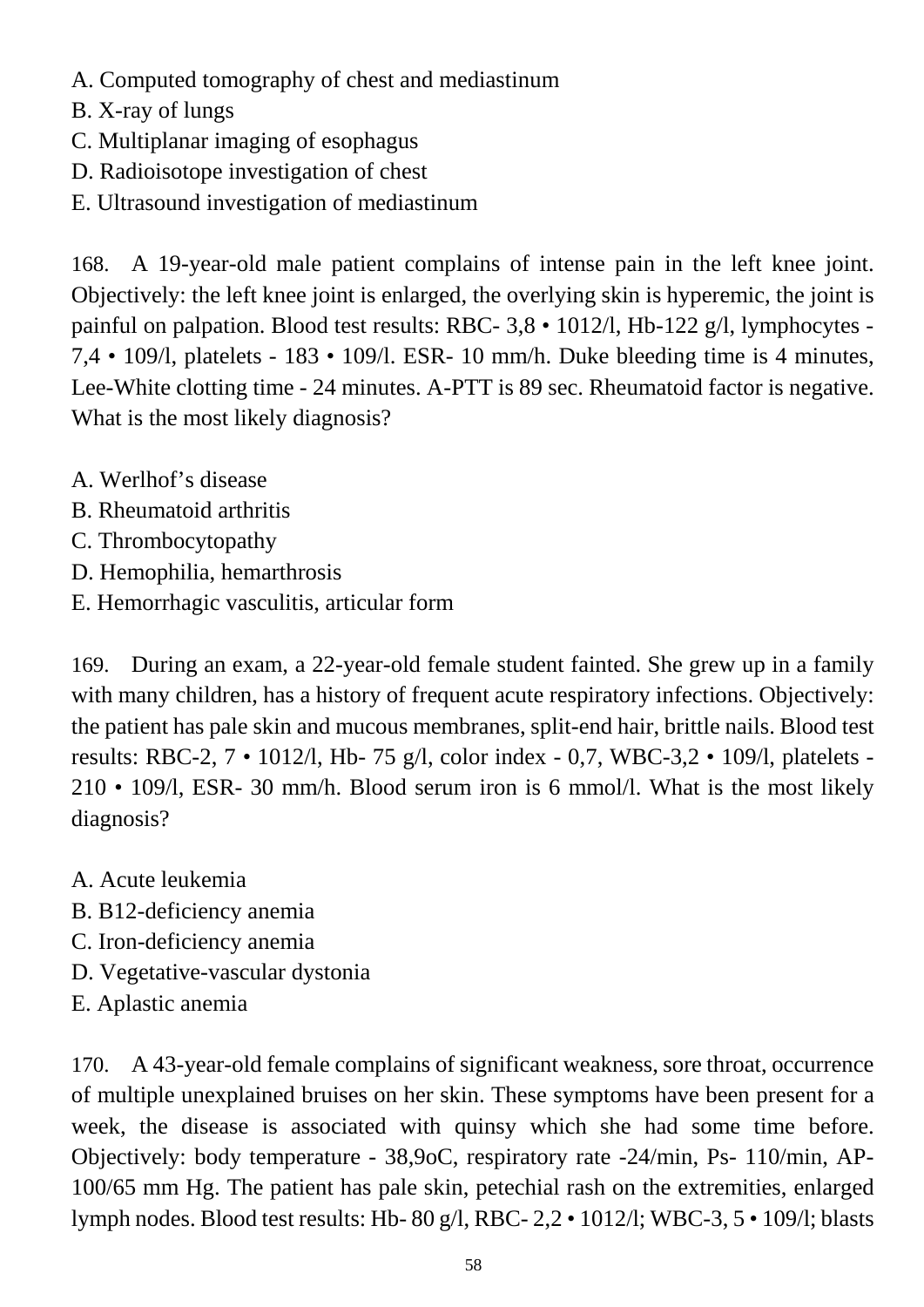- 52%; eosinophils - 2%; stab neutrophils - 3%; segmented neutrophils - 19%; lymphocytes - 13%; monocytes - 1%; platelets - 35 • 109/l. ESR - 47 mm/h. What test is required to specify the diagnosis?

- A. Protein electrophoresis
- B. Immunophenotyping
- C. Lymph node biopsy
- D. Determination of anti-platelet antibody titer
- E. Cytogenetic study

171. A patient complains of fatigue, lack of appetite, pain and burning sensation in the tongue, numbness of the distal limbs, diarrhea. Objectively: pale skin with lemonyellow tint, face puffiness, brown pigmentation in the form of a "butterfly", bright red areas on the tongue. The liver is 3 cm below the costal margin, soft. Blood count: RBCs -1, 5 • 1012/l, colour index -1,2, WBCs - 3,8109/l, thrombocytes - 180 109/l, eosinophiles - 0%, stab neutrophiles - 1%, segmented neutrophiles - 58%, lymphocytes -38% monocytes - 3%, RBC macrocytosis. ESR - 28 mm/h. What diagnosis are these presentations typical for?

- A. Iron deficiency anemia
- B. Aplastic anemia
- C. Acute erythromyelosis
- D. B12-deficiency anemia
- E. Chronic adrenal failure

172. A 25-year-old female patient complains of marked weakness, sleepiness, blackouts, dizziness, taste disorder. The patient has a history of menorrhagia. Objectively: the patient has marked weakness, pale skin, cracks in the corners of her mouth, peeling nails, systolic apical murmur. Blood test results: RBC - 3,4 • 1012/l, Hb- 70 g/l, colour index - 0,75, platelets -140 • 109/l, WBC- 6,2 • 109/l. What is the most likely diagnosis?

- A. Acute leukemia
- B. Acute posthemorrhagic anemia
- C. B12-deficiency anemia
- D. Werlhof's disease
- E. Chronic posthemorrhagic anemia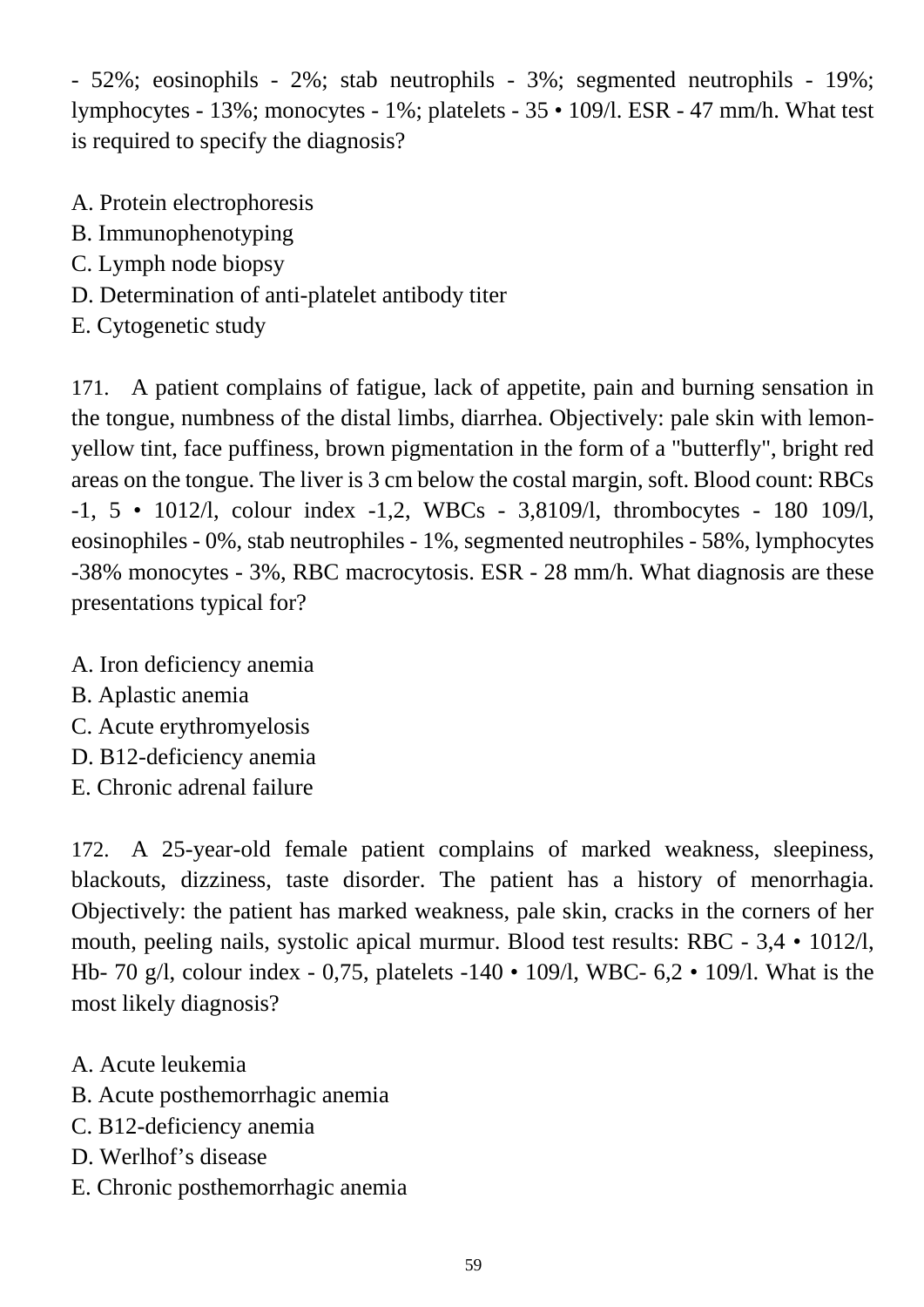173. Against the background of angina a patient has developed pain in tubular bones. Examination revealed generalized enlargement of lymph nodes, hepatolienal syndrome, sternalgia. In blood: RBCs - 3,6 • 1012/l, Hb-87 g/l, thrombocytes - 45 • 109/l, WBCs -13 • 109/l, blasts - 87%, stab neutrophiles -1%, segmented neutrophiles - 7%, lymphocytes -5%, ESR - 55 mm/h. What is the most likely diagnosis?

- A. Acute leukemia
- B. Erythremia
- C. Chronic lymphocytic leukemia
- D. Chronic myeloid leukemia
- E. Multiple myeloma

174. A 34-year-old patient complains of profuse sweating at night, skin itching, weight loss (9 kg within the last 3 months). Examination revealed malnutrition, skin pallor. Palpation of neck and inguinal areas revealed dense elastic lymph nodes of about 1 cm in diameter, nonmobile, non-adhering to skin. What is the most probable diagnosis?

- A. Lymphogranulomatosis
- B. Chronic lymphadenitis
- C. Lymphosarcoma
- D. Burkitt's lymphoma
- E. Cancer metastases

175. A 20-year-old patient was delivered to a surgical unit complaining of an incised wound on his right forearm that has been bleeding for 1,5 days. Suffers from general weakness, vertigo, cold sweat, opplotentes. Skin and visible mucous membranes are pale. Heart rate is 110/min, BP is 100/70 mm Hg. Blood test: Hb is 100 g/l, erythrocytes 2, 5 • 1012/l. What is the cause for the patient's general condition?

- A. Posthemorrhagic anemia
- B. Aplastic anemia
- C. Wound infection
- D. Concomitant disease
- E. Acute thrombophlebitis

176. A 22-year-old woman on a reduced diet, vegetarian, attended a hospital with complaints of distorted smell and taste perception and lesions in the angles of her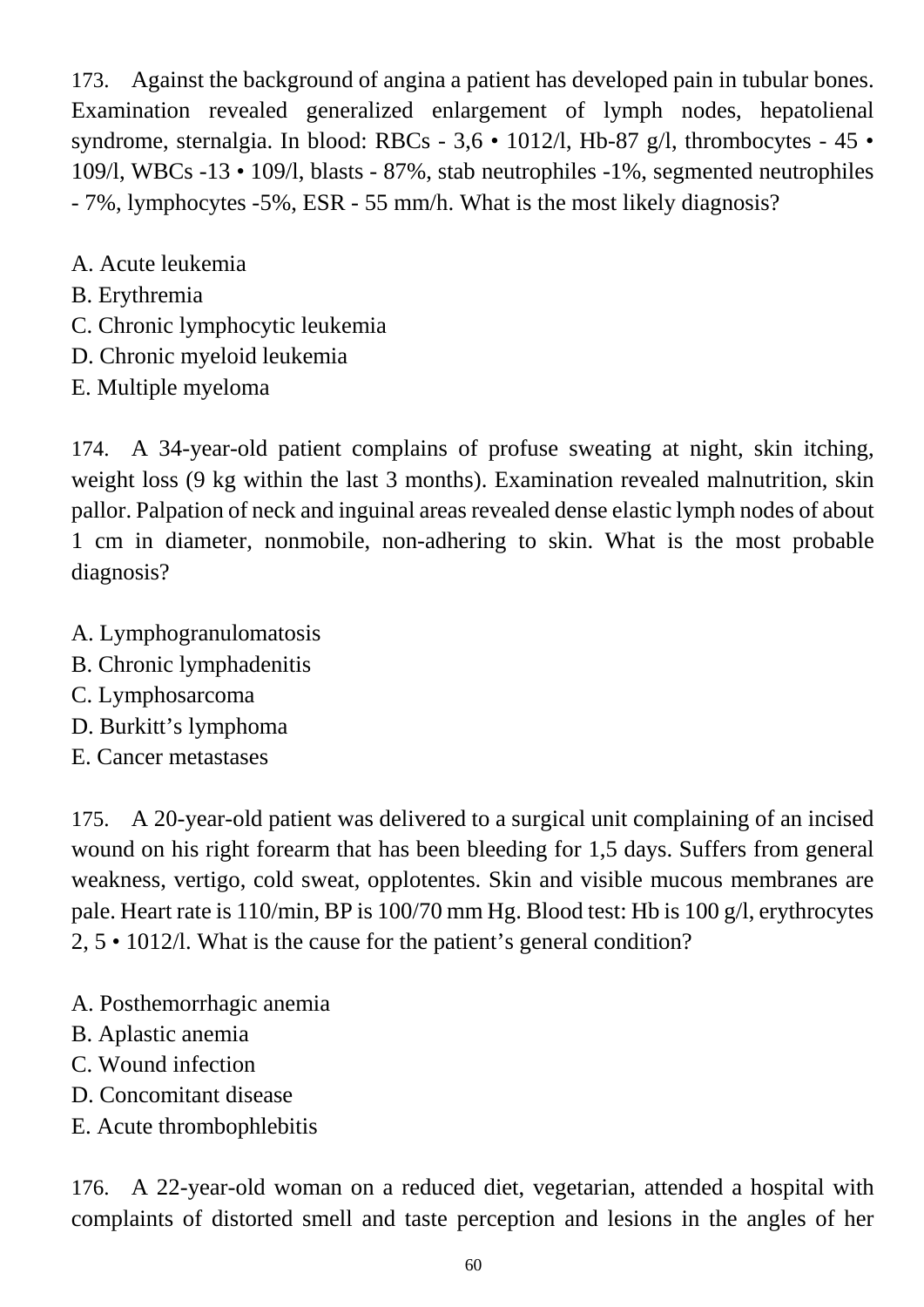mouth. Objectively: sclera is distinctly blue. Diagnosis: iron-deficiency anemia. What clinical syndrome is expressed primarily?

- A. Anemic
- B. Hemorrhagic
- C. Hemolytic
- D. Sideropenic
- E. Myelodysplasic

177. A woman complains of muscle weakness and general fatigue, dyspnea, vertigo, brittleness of her hair and nails, an urge to eat chalk. Anamnesis states uterine fibroid. Common blood analysis: erythrocytes - 2,8 T/l, Hb- 80 g/l, color index - 0,78, anisocytosis, poikilocytosis, serum iron - 10 mcmol/l. What diagnosis is most likely?

- A. Aplastic anemia
- B. Hypoplastic anemia
- C. Iron-deficiency anemia
- D. B12-deficient anemia
- E. Autoimmune hemolytic anemia

178. A 24-year-old patient visited a doctor complaining of enlargement of his submaxillary lymph nodes. Objectively: submaxillary, axillary and inguinal lymph nodes are enlarged. Chest X-ray shows: enlarged lymph nodes of mediastinum. Blood test: erythrocytes - 3,4 • 1012/l, Hb- 100 g/l, blood colour index - 0,88, platelets - 190 • 109/l, leucocytes - 7, 5 109/l, eosinophils - 8%, band neutrophils - 2%, segmented neutrophils -67%, lymphocytes - 23%, ESR- 22 mm/hour. What test must be prescribed to verify the cause of lymphadenopathy?

- A. Puncture biopsy of lymph nodes
- B. Open biopsy of lymph nodes
- C. Ultrasonography of abdominal cavity
- D. Mediastinum tomography
- E. Sternal puncture

179. A 56-year-old patient complains of pain in the epigastrium after eating, eructation, loss of appetite, slight loss of weight, fatigability. The patient smokes; no excessive alcohol consumption. Objectively: pale mucosa, BP-110/70 mm Hg. The tongue is 'lacquered'.' The abdomen is soft, sensitive in the epigastric area. Blood test: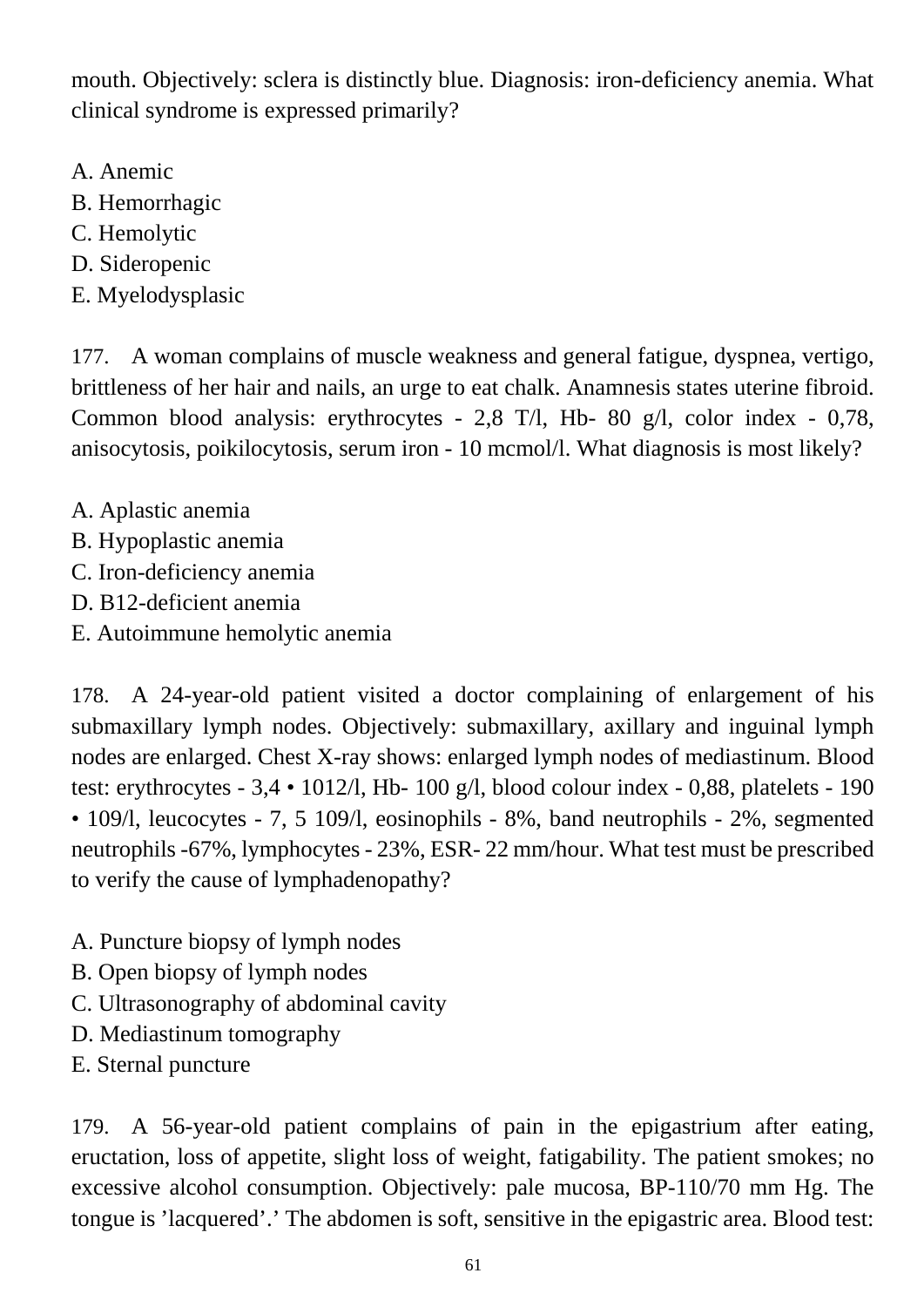erythrocytes - 3,0 T/l, Hb- 110 g/l, color index - 1,1; macrocytosis; leukocytes - 5,5 g/l, ESR- 13 mm/hour. On fibrogastroduodenoscopy: atrophy of fundic mucosa. What pathogenesis does this disorder have?

- A. H.pylori persistence
- B. Alimentary factor
- C. Chemical factor
- D. Producing antibodies to parietal cells
- E. Gastropathic effect

180. A 29-year-old female patient complains of dyspnea, heaviness and chest pain on the right, body temperature rise up to 37,2oC. The disease is associated with a chest trauma received 4 days ago. Objectively: skin is pale and moist. Ps- 90/min., regular. Palpation reveals a dull sound on the right, auscultation reveals significantly weakened vesicular breathing. In blood: RbCs- 2,8 1012/l, colour index -0,9, Hb- 100 g/l, WBCs-8,0 • 109/l, ESR- 17 mm/hour. What results of diagnostic puncture of the pleural cavity can be expected?

- A. Chylous liquid
- B. Exudate
- C. Transudate
- D. Purulent punctate
- E. Haemorrhagic punctate

181. A 58-year-old woman complains of spontaneous bruises, weakness, bleeding gums, dizziness. Objectively: the mucous membranes and skin are pale with numerous hemorrhages of various time of origin. Lymph nodes are not enlarged. Heart rate - 100/min., BP- 110/70 mm Hg. There are no changes of internal organs. Blood test results: RBC-3,0 • 1012/l, Hb- 92 g/l, colour index - 0,9, anisocytosis, poikilocytosis, WBC - 10 • 109/l, eosinophils - 2%, stab neutrophils - 12%, segmented neutrophils -68%, lymphocytes - 11%, monocytes - 7%, ESR- 12 mm/hour. What index should be determined additionally by a laboratory to make a diagnosis?

- A. Platelets
- B. Reticulocytes
- C. Clotting time
- D. Osmotic resistance of erythrocytes
- E. Fibrinogen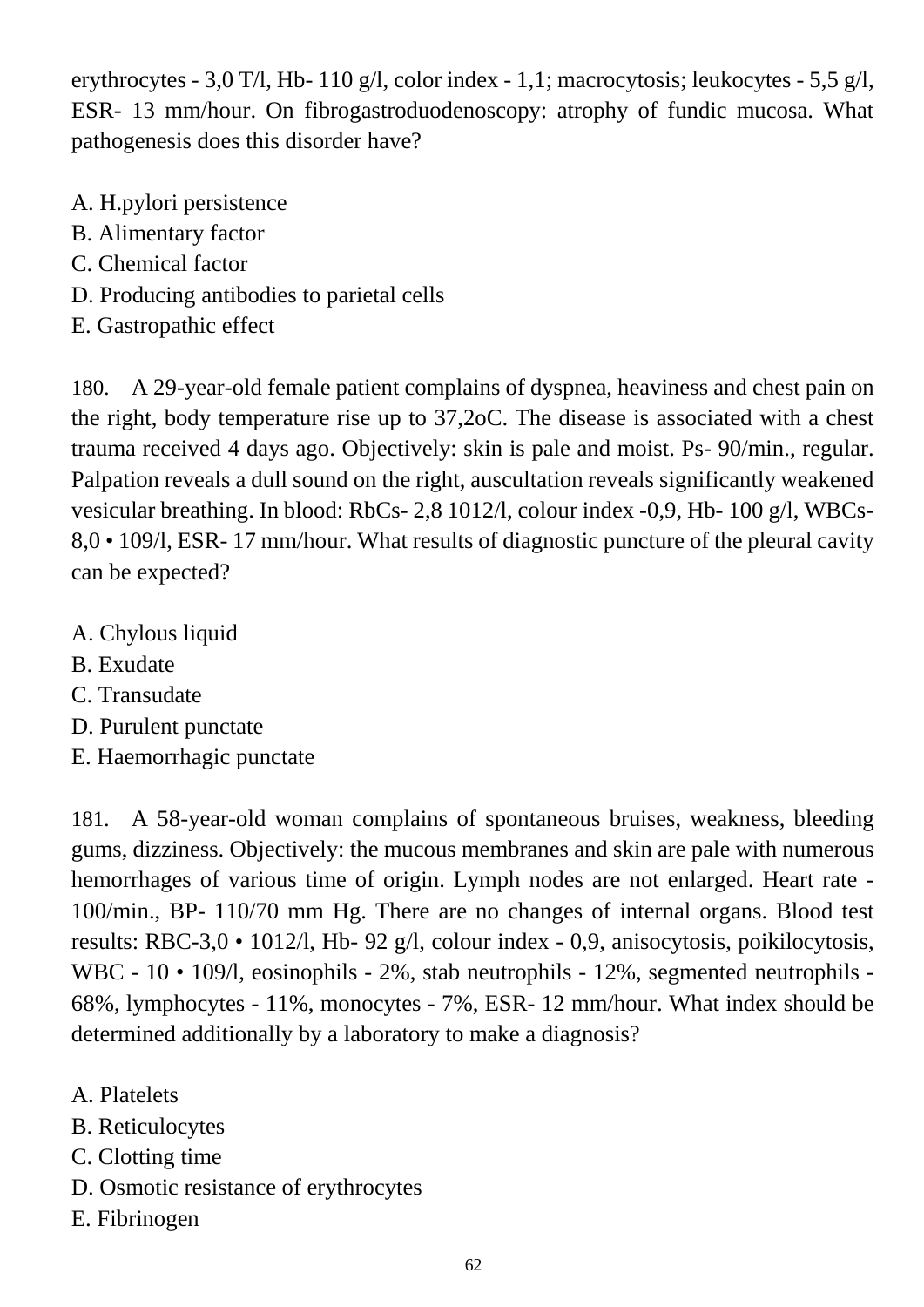182. A 27-year-old woman complains of bleeding gums, nasal hemorrhages, multiple hematomas on the skin of her limbs and on the front of her torso, extreme general fatigue. Blood test: Hb- 64 g/l, erythrocytes -2, 5 • 1012/l, reticulocytes - 16%, platelets - 30 • 109/l, ESR- 22 mm/hour. What approach would be most efficient for treatment of this pathology?

A. Splenectomy

- B. Dicynone (Etamsylate)
- C. Platelet concentrate transfusion
- D. Cytostatics
- E. Group B vitamins

183. A 58-year-old woman undergoing chemotherapy for her oncologic disorder has developed sore throat. Examination revealed necrotic areas on the mucosa of the pharynx and tonsils. Many of her teeth are afflicted with caries. In blood: neutrophilic granulocytes are practically absent against the background of leukopenia. Leukocytes are represented mainly by lymphocytes and monocytes. What disease can be suspected in the given case?

- A. Agranulocyte tonsillitis
- B. Lacunar tonsillitis
- C. Pseudomembranous (Vincent's) tonsillitis
- D. Syphilitic tonsillitis
- E. Diphtheria

184. A 60-year-old woman developed weakness, vertigo, rapid fatigability during the last year. Recently there have been dyspnea and paresthesia observed. Objectively: skin and mucous membranes are pale and icteric. Lingual papillae are smoothed out. Liver and spleen are situated at the edge of costal arch. Blood test: Hb- 70 g/l, erythrocytes - 1, 7• 1012/l, blood color index -1,2, macrocytes. What drug can be prescribed on pathogenetic grounds?

- A. Vitamin B6
- B. Ascorbic acid
- C. Vitamin B12
- D. Iron preparations
- E. Vitamin B1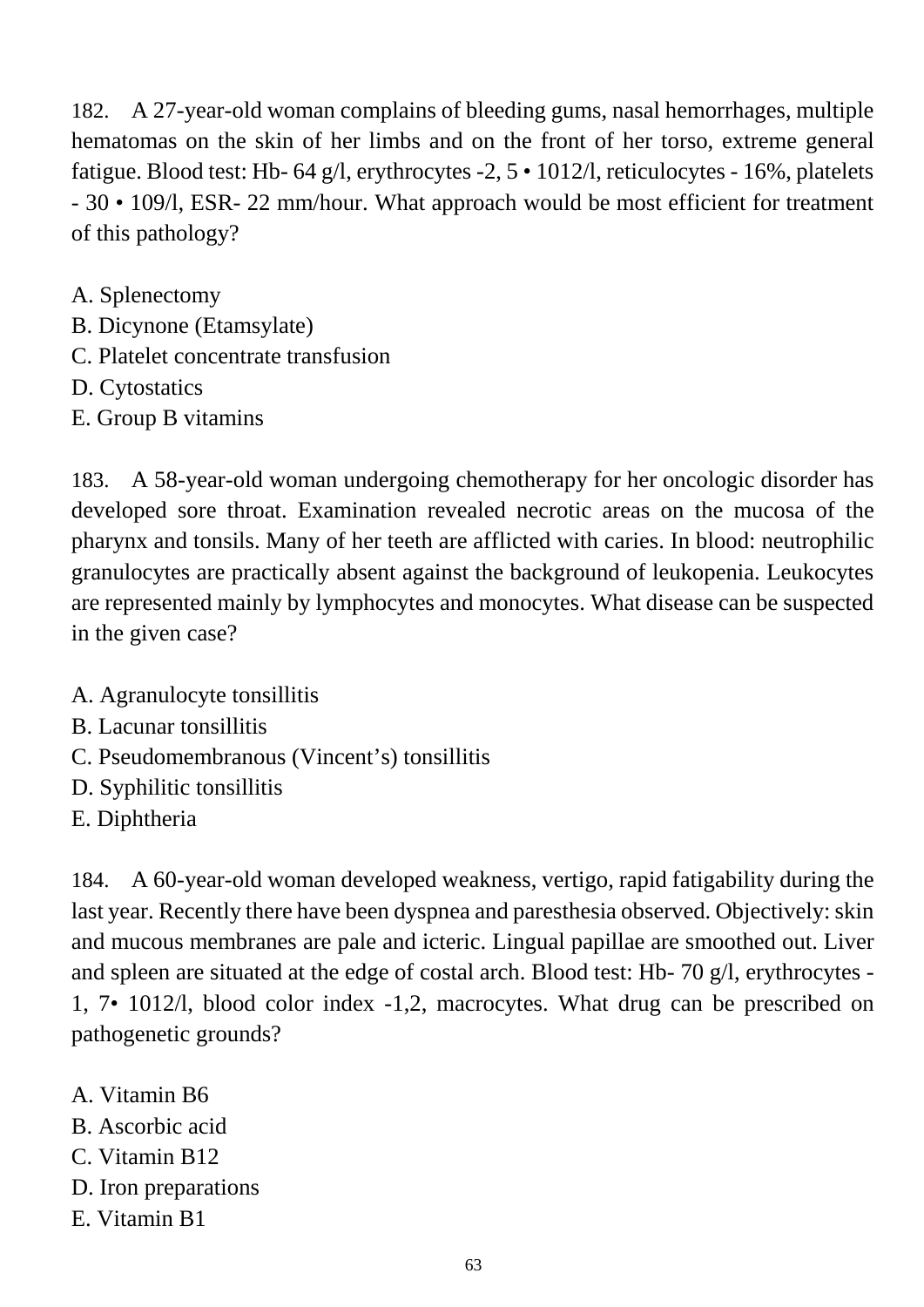185. A 45-year-old man has been suffering from duodenal ulcer disease for 5 years. He complains of weakness, dizziness, dryness of the skin. Objectively: the skin and visible mucosa are pale, chapped lips; heart rate is 100/min., BP- 100/70 mm Hg, systolic murmur at all points on heart auscultation. All other internal organs are unchanged. Fecal occult blood test is positive. Blood test: erythrocytes - 3,1 • 1012/l, Hb- 88 g/l, color index - 0,7, leukocytes - 4,6 • 109/l, platelets - 350 109/l, ESR- 21 mm/hour, anisocytosis, poikilocythemia, serum iron - 9,5 mcmol/l. What treatment tactics would you choose?

- A. Concentrated red cells transfusion
- B. Intramuscular introduction of 500 mkg of cyanocobalamin
- C. Corticosteroids, cytostatics
- D. Iron preparations, balanced diet
- E. Ascorbic acid, calcium chloride

186. A 60-year-old woman started feeling weakness, vertigo, rapid fatigability during the last year. Recently she has developed dyspnea and paresthesia observed. Objectively: skin and mucous membranes are pale and icteric. Lingual papillae are smoothed out. Liver and spleen are at the edge of costal arch. Blood test: Hb- 70 g/L, erythrocytes - 1.7 1012/L, blood color index - 1.2, macrocytes. What drug can be prescribed on pathogenetic grounds?

- A. Iron preparations
- B. Vitamin B6
- C. Ascorbic acid
- D. Vitamin B12
- E. Vitamin B1

187. During hemotransfusion the patient developed nausea, tremor, lumbar and retrosternal pain. On examination the skin is hyperemic, later developed pallor; the patient presents with hyperhidrosis, labored respiration, pulse is 110/min., BP is 70/40 mm Hg. Urine is black colored. What complication developed in the patient?

- C. Anaphylactic shock
- B. Acute renal failure
- C. Pulmonary embolism
- D. Posttransfusion shock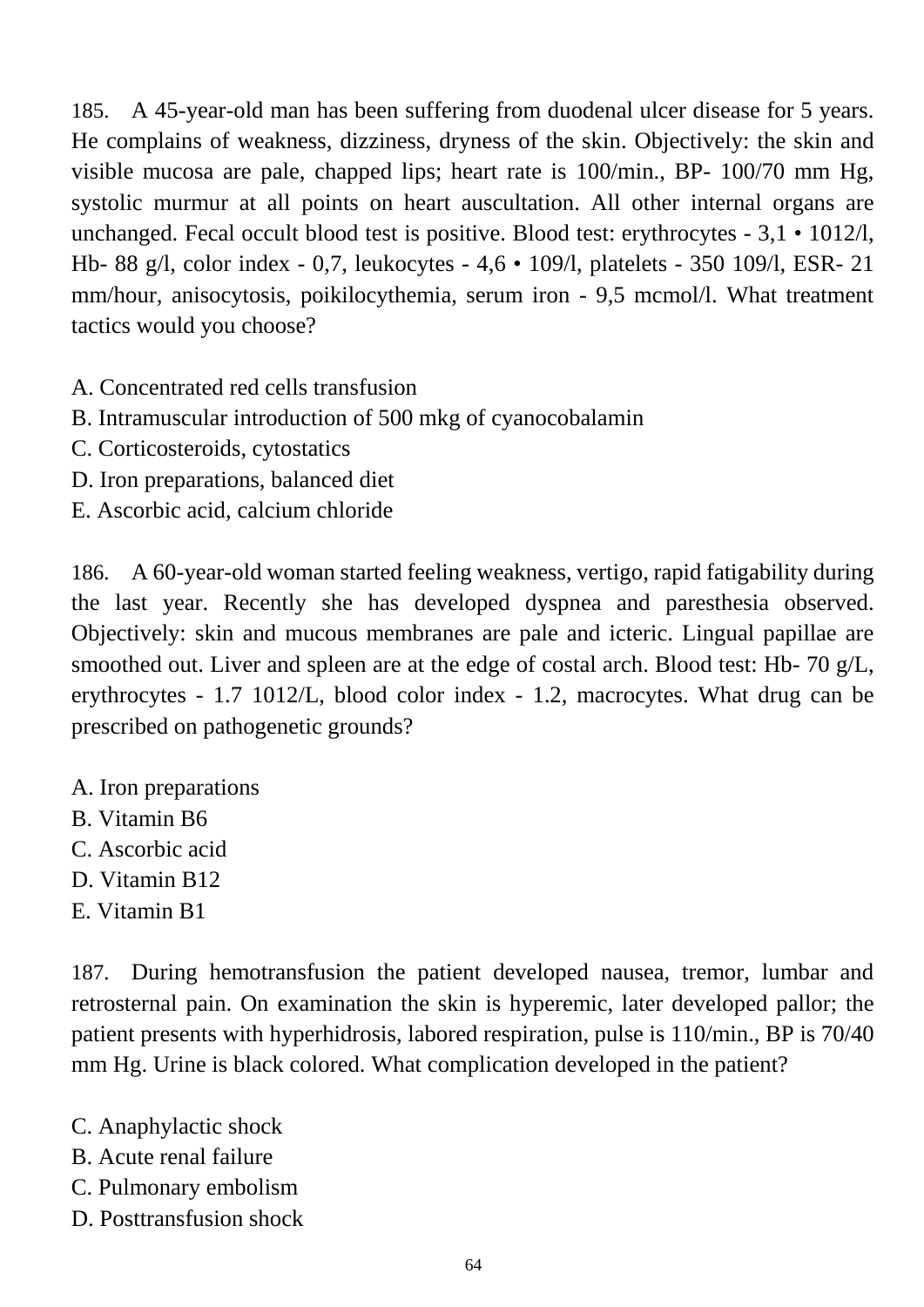## E. Hypotonic crisis

188. A 22-year-old man suddenly developed extreme weakness, nausea, vomiting with traces of blood. The patient is known to suffer from peptiv ulcer disease of duodenum and hemophilia A. Objectively: heart rate - 102/min., BP- 100/60 mm Hg. Complete blood count: erythrocytes - 3,  $2 \cdot 1012/1$ , Hb- 98 g/l, color index - 0,92, leukocytes - 7, 4 109/l, platelets - 240 109/l, ESR- 11 mm/hour. What measure would most effectively decrease hemorrhaging in this case?

- A. Cryoprecipitate
- B. Aminocapronic acid
- C. Native plasma
- D. Direct transfusion of donor blood
- E. Platelet concentrate transfusion

189. A 35-year-old man complains of rapidly incresing fatigue, palpitations, "visual snow", and dizziness. He has a history of peptic ulcer of the stomach. Objectively the skin is pale. Vesicular respiration is observed in the lungs. Systolic murmur is detected over the cardiac apex, heart rate is 100/min., BP is 100/70 mm Hg. The epigastrium is slightly tender on palpation. Blood test: erythrocytes - 3.2 1012/L, Íb- 100 g/L, color index - 0.95. What type of anemia is the most likely present in this case?

- A. Hemolytic anemia
- B. Sideroblastic anemia
- C. Chronic iron-deficiency anemia
- D. Posthemorrhagic anemia
- E. Hypoplastic anemia

190. A 58-year-old man complains of weakness and tumor-like formations that appeared on the anterior surface of his neck and in the inguinal region. Palpation detects soft painless mobile cervical and inguinal lymph nodes up to 2 cm in diameter. The liver protrudes by 2 cm from the edge of the costal margin, the lower splenic pole is at the umbilical level. In blood: erythrocytes - 3.5 1012/L, Hb- 88 g/L, leukocytes - 86 109/L, band neutrophils - 1%, segmented neutrophils - 10%, lymphocytes - 85%, eosinophils - 2%, basocytes - 0%, monocytes - 2%, erythrocyte sedimentation rate – 15 mm/hour, Gumprecht shadows. What is the most likely diagnosis?

A. Chronic lymphatic leukemia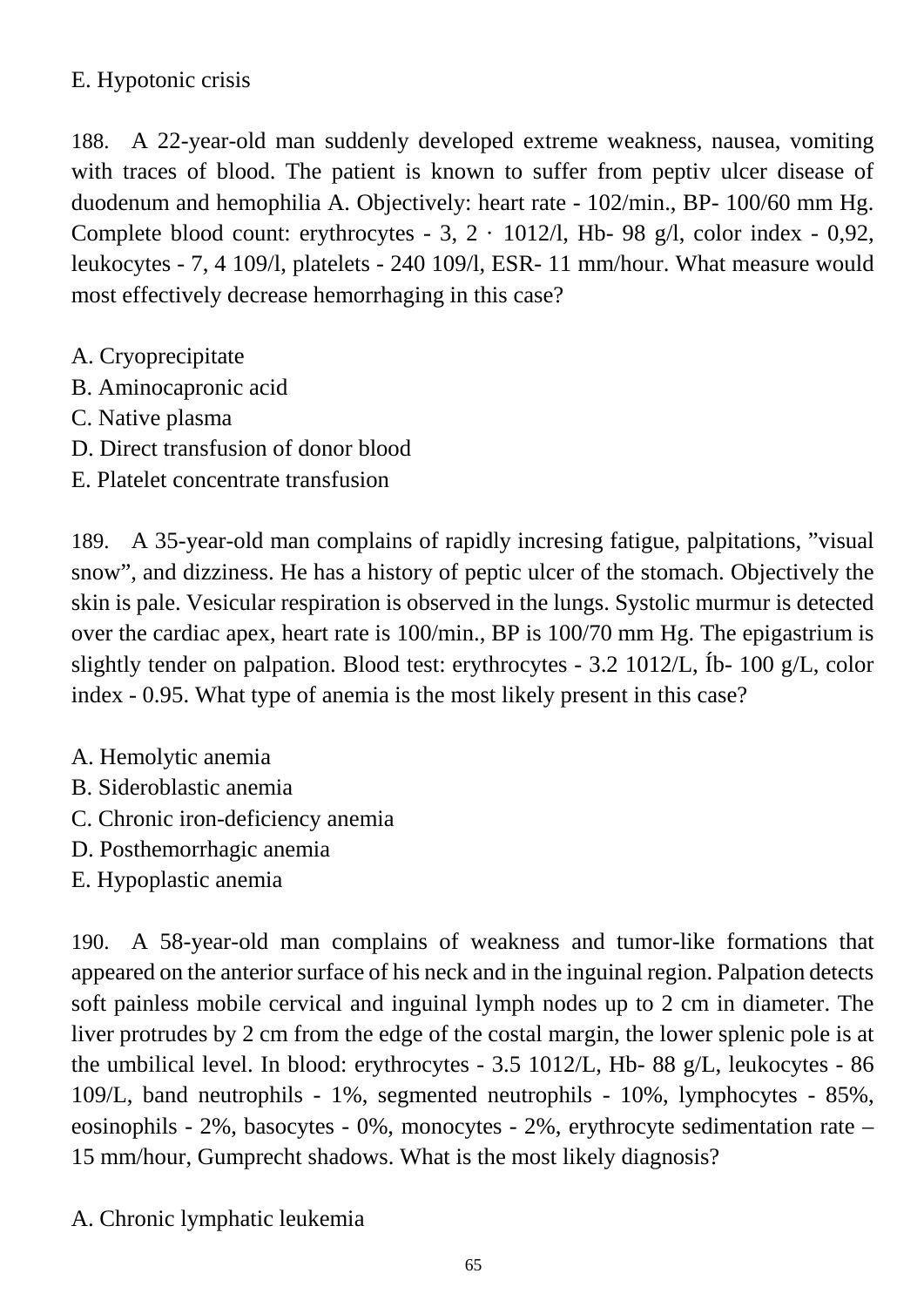- B. Lymphocytic leukemoid reaction
- C. Acute leukemia
- D. Chronic myeloleukemia
- E. Lymphogranulomatosis

191. A 63-year-old man complains of unmotivated weakness and pressing and bursting sensation in the left subcostal area. According to him, these signs have been present for a year already. Previously he was healthy. He took part in containment measures during the accident at the Chornobyl Nuclear Power Plant. Objectively: the skin is pale, peripheral lymph nodes are not enlarged, the liver is  $+3$  cm, the spleen is +10 cm. Complete blood count: erythrocytes - 3.1 1012/L, Hb- 100 g/L, leukocytes - 46 109/L, blasts - 2%, promyelocytes - 10%, myelocytes - 18%, band neutrophils - 27%, segmented neutrophils - 10%, lymphocytes - 12%, eosinophils - 6%, basocytes - 3%, monocytes - 2%, erythrocyte sedimentation rate - 20 mm/hour. What is the most likely diagnosis?

- A. Hemolytic anemia
- B. Hepatic cirrhosis
- D. Acute leukemia
- A. Chronic myeloleukemia
- E. Chronic lymphatic leukemia

192. A 57-year-old woman complains of weakness, dyspnea, loss of appetite, and liquid feces. She has been suffering from this condition for 2 years. Objectively she presents with pale skin, subicteric sclerae, and bright-red fissured tongue. Lymph nodes are not enlarged. Pulse - 100/min. BP- 105/70 mm Hg. Liver +3 cm, the spleen cannot be palpated. Blood test: erythrocytes - 1.2 1012/L, Íb- 56 g/L, color index - 1.4, macrocytes, leukocytes - 2, 5 109/L, eosinophils - 1%, juvenile - 1%, metamyelocytes - 1%, band neutrophils - 8%, segmented neutrophils - 47%, lymphocytes - 38%, monocytes - 4%, reticulocytes - 0.1%, platelets - 100 109/L, ESR- 30 mm/hour, indirect bilirubin - 26 mmol/L. What changes can be expected in the bone marrow puncture material?

- A. Increased number of sideroblasts
- B. Prevalence of megaloblasts
- C. Erythroid hyperplasia
- D. Presence of blast cells
- E. Prevalence of lymphoid tissue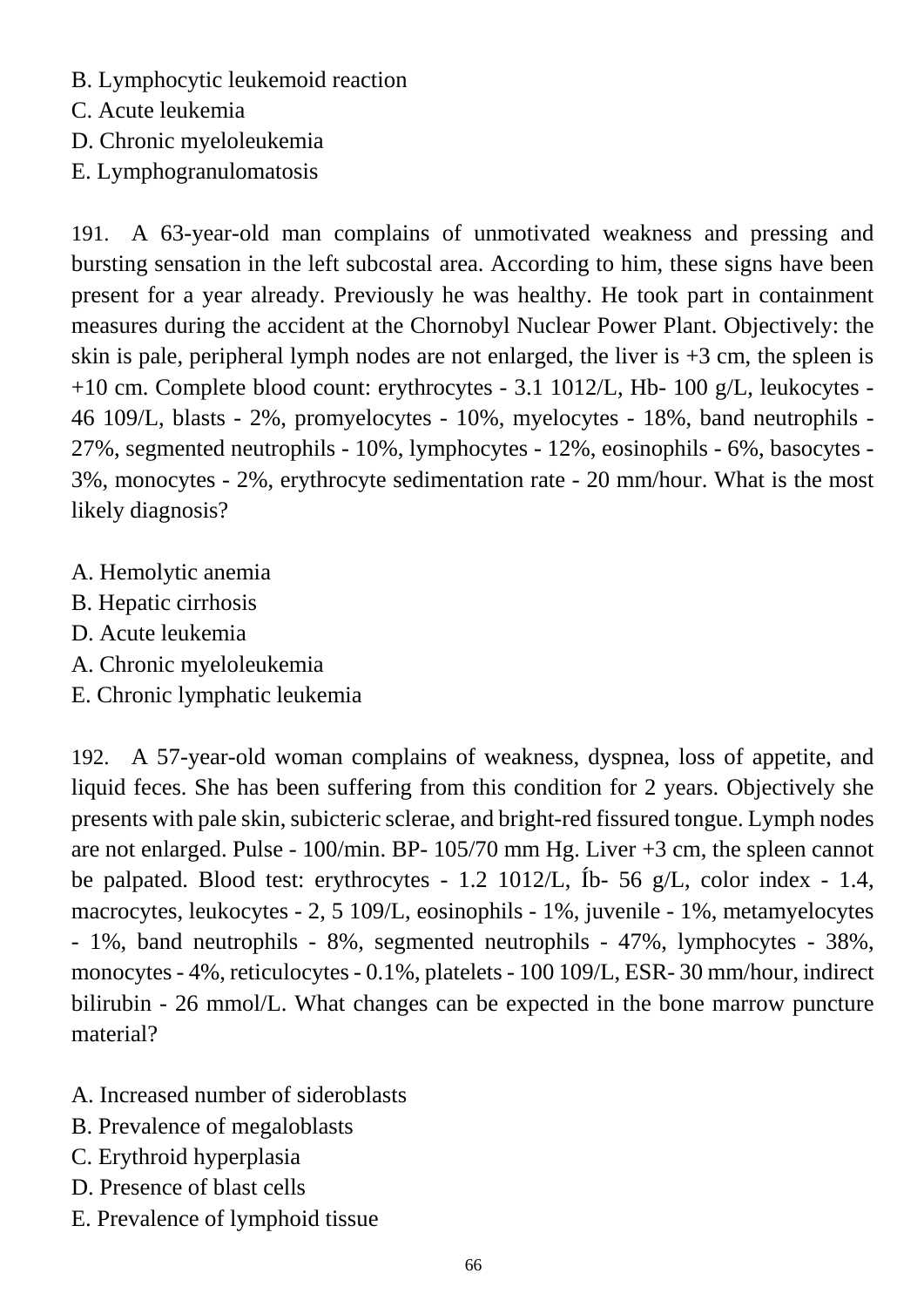193. A 45-year-old woman is registered for regular check-ups due to Werlhof disease (immune thrombocytopenia). Complete blood count: Íb- 100 g/L, erythrocytes - 2.8 1012/L, platelets - 90.0 109/L, leukocytes - 8.4 109/L, erythrocyte sedimentation rate - 13 mm/hour. Examination detects a single small hematoma on the anterior surface of the thigh, developed after the patient accidentally stumbled on a table. What treatment tactics should be chosen in this case?

A. Administer thrombocytic mass, continue the treatment in the hematology unit

B. Urgent hospitalization into the hematology unit

C. Urgently start a hemostatic therapy, followed by a planned hospitalization into the hematology unit

D. Urgent hospitalization into the general care unit

C. Continue the supervision by the hospital hematologist

194. A 23-year-old man complains of severe pain in his left knee joint. Objectively the left knee joint is enlarged, with hyperemic skin, painful on palpation. Complete blood count: erythrocytes - 3.8 1012/L, Hb- 122 g/L, leukocytes - 7.4 109/L, platelets - 183 109/L. Erythrocyte sedimentation rate - 10 mm/hour. Bleeding time (Duke method) - 4 min., Lee-White coagulation time - 24 min. Partial thromboplastin time (activated) - 89 seconds. Rheumatoid factor - negative. What is the most likely diagnosis?

- A. Thrombocytopathy
- B. Werlhof disease (immune thrombocytopenia)
- C. Rheumatoid arthritis
- D. Hemophilia, hemarthrosis
- E. Hemorrhagic vasculitis (Henoch-Schonlein purpura), articular form

195. A 48-year-old man complains of fatigue, excessive sweating, severe skin itching, undulant fever, enlarged cervical and supraclavicular lymph nodes. Objectively: paleness of skin and mucosa, cervical lymph nodes are mobile, dense, elastic, walnutsized, painless, not attached to the skin. Complete blood count: erythrocytes - 3, 0 1012/l, Hb- 100 g/l, leukocytes - 14 109/l, eosinophils - 6%, basophils - 3%, band neutrophils - 11%, segmented neutrophils - 69%, lymphocytes - 7, monocytes - 4%, platelets - 280 109 /l, ESR- 37 mm/hour. What method should be applied to verify the diagnosis?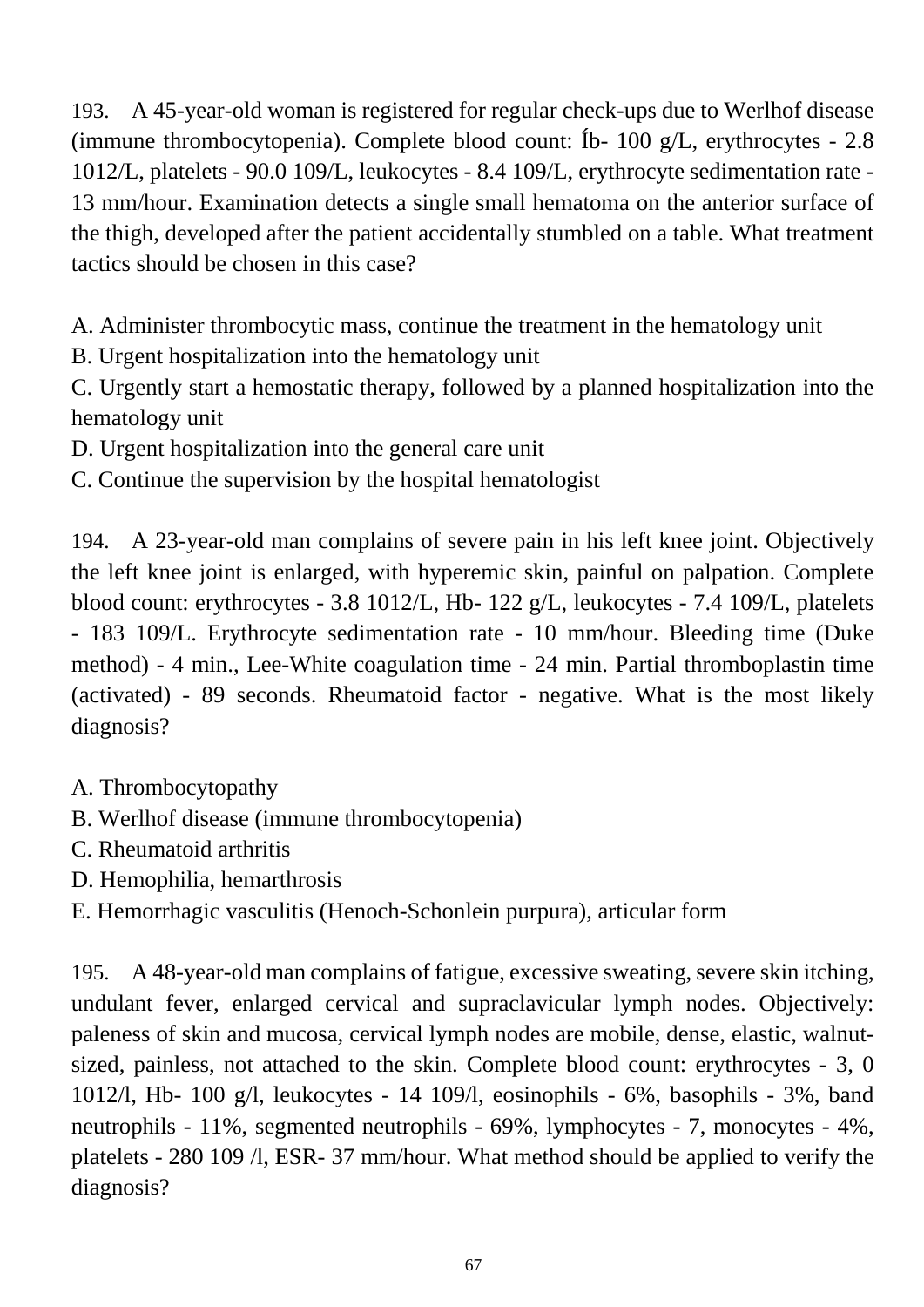A. Muscle biopsy B. Sternal puncture C. Lymph node biopsy D. Chest X-ray E. Lumbar puncture

196. A 58-year-old woman complains of spontaneous bruises, weakness, bleeding gums, dizziness. Objectively: the mucous membranes and skin are pale with numerous hemorrhages of various time of origin. Lymph nodes are not enlarged. Ps- 100/min, BP- 110/70 mm Hg. There are no alterations of internal organs. Blood test results: RBC- 3, 0 1012 /l, Íb- 92 g/l, color index - 0,9, anisocytosis, poikilocytosis, WBC- 10 109/l, eosinophils - 2%, stab neutrophils - 12%, segmented neutrophils - 68%, lymphocytes - 11%, monocytes - 7%, ESR- 12 mm/h. What laboratory test should be performed additionally to make the diagnosis?

- A. Clotting time
- B. Reticulocytes
- C. Platelets
- D. Osmotic resistance of erythrocytes
- E. Fibrinogen

197. A 28-year-old woman complains of skin hemorrhages after minor traumas and spontaneous appearance of hemorrhages on the front of her torso and extremities. On examination: the skin is variegated (old and new hemorrhages), bleeding gums. Blood platelets - 20 109/L; in the bone marrow there is increased number of megakaryocytes and no platelet production. Treatment with steroid hormones was effective. What is the likely diagnosis?

- A. Disseminated intravascular coagulation
- B. Hemophilia
- C. Rendu-Osler-Weber disease (Hereditary hemorrhagic telangiectasia)
- D. Idiopathic thrombocytopenic purpura
- E. Acute vascular purpura

198. A 24-year-old patient visited a doctor complaining of enlargement of his submaxillary lymph nodes. Objectively: submaxillary, axillary and inguinal lymph nodes are enlarged. Chest X-ray shows: enlarged lymph nodes of mediastinum. Blood test: erythrocytes - 3.4 1012/L, Hb- 100 g/L, blood colour index - 0.88, platelets - 190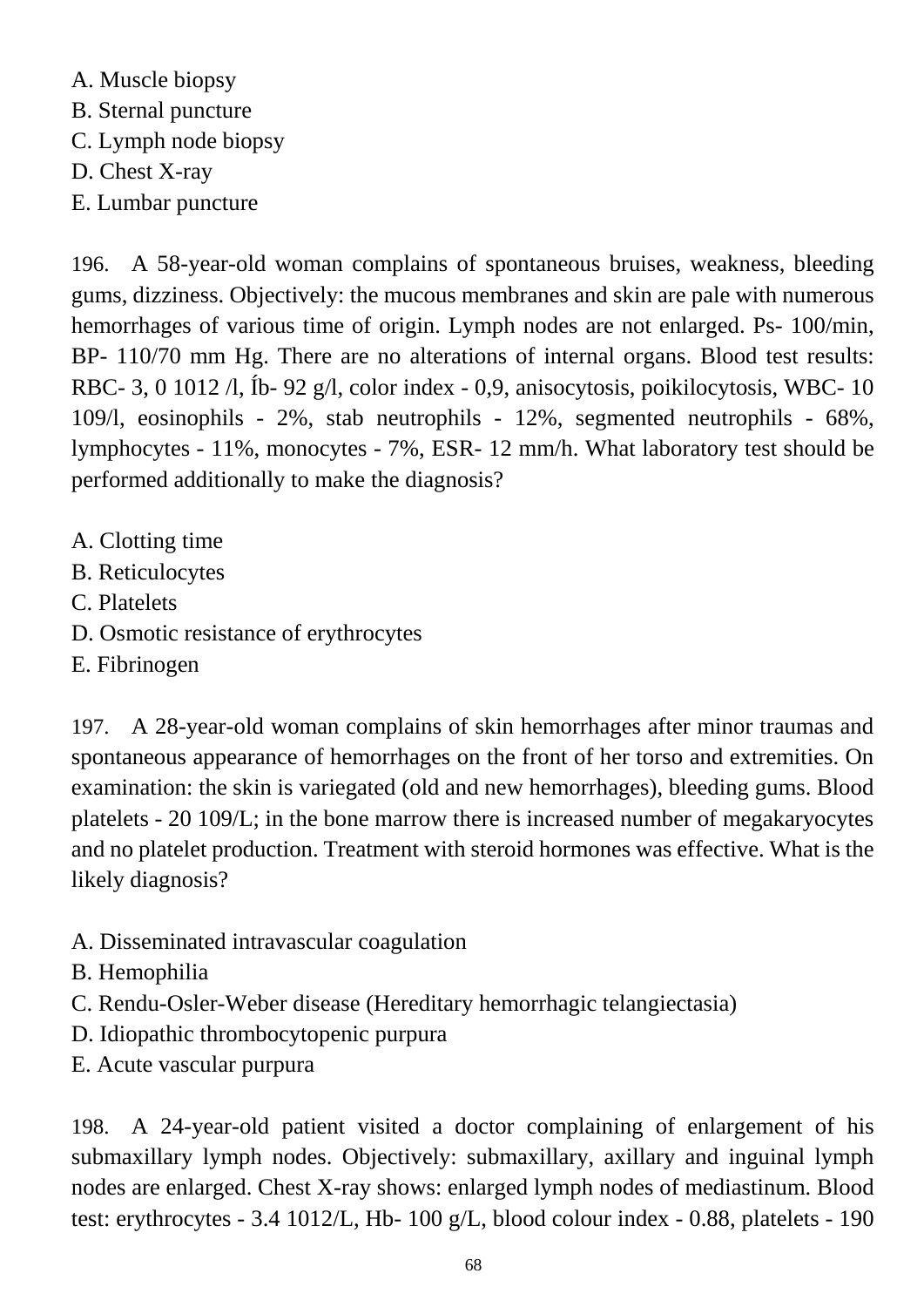109 /L, leucocytes - 7.5 109 /L, eosinophiles - 8%, band neutrophiles - 2%, segmented neutrophiles - 67%, lymphocytes - 23%, ESR - 22 mm/hour. What test must be prescribed to verify the cause of lymphadenopathy?

- A. Open biopsy of the lymph nodes
- B. Abdominal US
- C. Mediastinum tomography
- D. Puncture biopsy of the lymph nodes
- E. Sternal puncture

199. A 65-year-old man was diagnosed with B12-deficient anemia and the treatment was prescribed. A week later control blood test was performed. What would be the early indicator of the therapy effectiveness?

- A. Increased number of reticulocytes
- B. Increased hemoglobin level
- C. Megaloblastic hematopoiesis
- D. Normoblastic hematopoiesis
- E. Increased erythrocyte number

200. A 37-year-old woman complains of headaches, nausea, vomiting, spasms. The onset of the disease occurred the day before due to her overexposure to cold. Objectively: fever up to 40oC; somnolence; rigid neck; Kernig's symptom is positive on the both sides; general hyperesthesia. Blood test: leucocytosis, increased ESR. Cerebrospinal fluid is turbid, yellow-tinted. What changes of the cerebrospinal fluid are most likely?

- A. Xanthochromia in the cerebrospinal fluid
- B. Lymphocytic pleocytosis
- C. Blood in the cerebrospinal fluid
- D. Neutrophilic pleocytosis
- E. Albuminocytological dissociation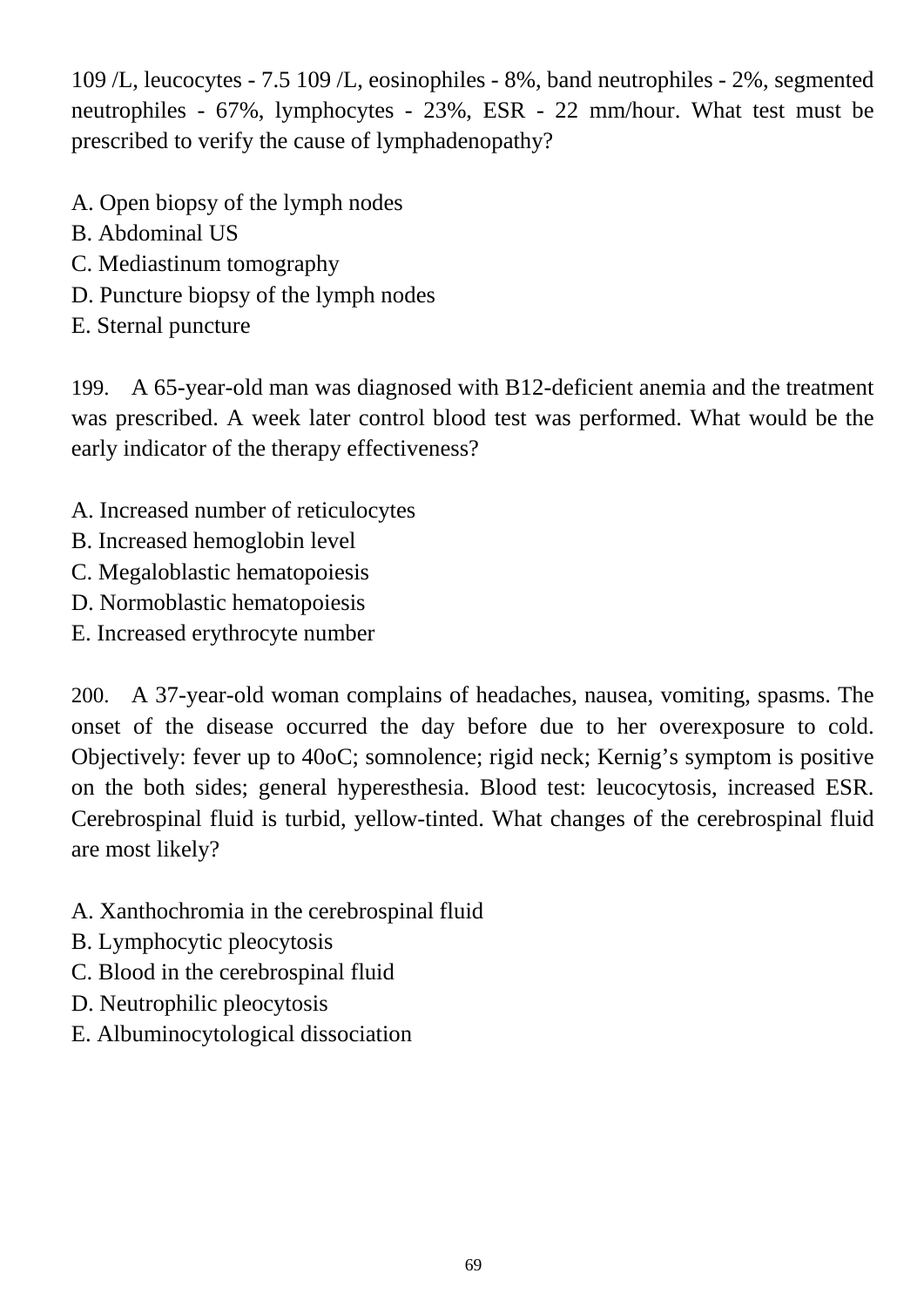#### **Standards of true answers**

True answer

|                |                           |                 |                           | Dianual us vi li ut answels |                           |      |                  |
|----------------|---------------------------|-----------------|---------------------------|-----------------------------|---------------------------|------|------------------|
| № of           | True                      | № of            | True                      | $N_2$ of                    | True                      | № of | Tru              |
| task           | answer                    | task            | answer                    | task                        | answer                    | task | answ             |
| $\mathbf{1}$   | $\mathbf{A}$              | 51              | ${\bf E}$                 | 101                         | $\, {\bf B}$              | 151  | A                |
| $\sqrt{2}$     | ${\bf E}$                 | 52              | $\mathsf C$               | 102                         | $\, {\bf B}$              | 152  | E                |
| $\overline{3}$ | $\overline{E}$            | 53              | $\mathbf A$               | 103                         | $\overline{E}$            | 153  | $\mathbf D$      |
| $\overline{4}$ | $\overline{C}$            | 54              | $\overline{C}$            | 104                         | $\overline{C}$            | 154  | $\boldsymbol{A}$ |
| 5              | ${\bf D}$                 | 55              | ${\bf E}$                 | 105                         | $\mathsf C$               | 155  | $\mathbf C$      |
| $\sqrt{6}$     | ${\bf D}$                 | 56              | ${\bf E}$                 | 106                         | ${\bf D}$                 | 156  | $\bf{B}$         |
| $\overline{7}$ | $\overline{C}$            | $\overline{57}$ | $\overline{C}$            | 107                         | $\overline{B}$            | 157  | $\overline{E}$   |
| $8\,$          | $\mathcal{C}$             | 58              | $\mathbf{A}$              | 108                         | ${\bf E}$                 | 158  | $\bf{B}$         |
| $\overline{9}$ | $\, {\bf B}$              | 59              | $\, {\bf B}$              | 109                         | ${\bf D}$                 | 159  | $\overline{A}$   |
| 10             | ${\bf D}$                 | 60              | A                         | 110                         | $\mathbf{A}$              | 160  | $\boldsymbol{A}$ |
| 11             | $\, {\bf B}$              | 61              | ${\bf D}$                 | 111                         | $\mathbf C$               | 161  | $\mathbf D$      |
| 12             | $\mathbf A$               | 62              | $\mathsf C$               | 112                         | ${\bf D}$                 | 162  | $\mathbf D$      |
| 13             | $\mathbf D$               | 63              | $\, {\bf B}$              | 113                         | $\mathsf C$               | 163  | $\mathsf{C}$     |
| 14             | $\boldsymbol{\mathsf{A}}$ | 64              | $\boldsymbol{\mathsf{A}}$ | 114                         | $\, {\bf B}$              | 164  | $\bf{B}$         |
| 15             | $\, {\bf B}$              | 65              | $\mathbf{A}$              | 115                         | $\mathbf{A}$              | 165  | E                |
| 16             | $\boldsymbol{\mathsf{A}}$ | 66              | $\mathbf C$               | 116                         | ${\bf E}$                 | 166  | $\boldsymbol{A}$ |
| 17             | $\boldsymbol{\mathsf{A}}$ | 67              | $\, {\bf B}$              | 117                         | $\mathbf{A}$              | 167  | $\overline{A}$   |
| 18             | $\overline{C}$            | 68              | $\overline{C}$            | 118                         | $\mathsf C$               | 168  | $\mathbf D$      |
| 19             | $\, {\bf B}$              | 69              | $\boldsymbol{\mathsf{A}}$ | 119                         | $\mathbf D$               | 169  | $\overline{C}$   |
| $20\,$         | $\, {\bf B}$              | 70              | $\overline{C}$            | 120                         | $\mathsf C$               | 170  | $\bf{B}$         |
| 21             | $\mathbf A$               | 71              | $\, {\bf B}$              | 121                         | ${\bf E}$                 | 171  | $\mathbf D$      |
| 22             | $\, {\bf B}$              | 72              | ${\bf E}$                 | 122                         | $\overline{C}$            | 172  | E                |
| 23             | $\boldsymbol{\mathsf{A}}$ | 73              | $\mathbf A$               | 123                         | $\mathcal{C}$             | 173  | $\boldsymbol{A}$ |
| 24             | $\boldsymbol{\mathsf{A}}$ | 74              | $\overline{C}$            | 124                         | $\overline{E}$            | 174  | A                |
| 25             | ${\bf D}$                 | 75              | $\mathbf D$               | 125                         | ${\bf E}$                 | 175  | $\boldsymbol{A}$ |
| 26             | $\, {\bf B}$              | 76              | $\, {\bf B}$              | 126                         | ${\bf D}$                 | 176  | $\mathbf D$      |
| 27             | $\overline{C}$            | 77              | $\boldsymbol{\mathsf{A}}$ | 127                         | ${\bf E}$                 | 177  | $\mathcal{C}$    |
| $28\,$         | $\boldsymbol{\mathsf{A}}$ | 78              | $\mathbf D$               | 128                         | ${\bf E}$                 | 178  | $\bf{B}$         |
| $29\,$         | ${\bf D}$                 | 79              | ${\bf D}$                 | 129                         | $\boldsymbol{\rm{A}}$     | 179  | $\overline{D}$   |
| 30             | A                         | 80              | ${\bf E}$                 | 130                         | ${\bf E}$                 | 180  | E                |
| 31             | ${\bf E}$                 | 81              | $\, {\bf B}$              | 131                         | $\mathsf C$               | 181  | $\overline{A}$   |
| 32             | $\overline{C}$            | 82              | ${\bf D}$                 | 132                         | $\boldsymbol{\mathsf{A}}$ | 182  | $\overline{A}$   |
| 33             | $\mathbf D$               | 83              | $\mathbf A$               | 133                         | $\, {\bf B}$              | 183  | A                |
| 34             | ${\bf D}$                 | 84              | $\mathsf C$               | 134                         | $\, {\bf B}$              | 184  | $\mathbf C$      |
| 35             | $\mathsf C$               | 85              | ${\bf D}$                 | 135                         | ${\bf E}$                 | 185  | $\mathbf D$      |
| 36             | ${\bf D}$                 | 86              | $\overline{\mathrm{E}}$   | 136                         | $\overline{C}$            | 186  | D                |
| 37             | $\mathcal{C}$             | 87              | A                         | 137                         | ${\bf D}$                 | 187  | $\mathbf D$      |
| 38             | $\, {\bf B}$              | 88              | ${\bf E}$                 | 138                         | $\boldsymbol{\mathsf{A}}$ | 188  | A                |
| 39             | $\mathbf A$               | 89              | ${\bf E}$                 | 139                         | E                         | 189  | $\mathbf D$      |
| 40             | $\, {\bf B}$              | 90              | ${\bf E}$                 | 140                         | $\mathbf D$               | 190  | A                |
| 41             | ${\bf D}$                 | 91              | $\mathsf C$               | 141                         | $\mathbf{A}$              | 191  | $\mathbf D$      |
| 42             | $\, {\bf B}$              | 92              | ${\bf E}$                 | 142                         | $\mathbf{A}$              | 192  | $\bf{B}$         |
| 43             | $\mathsf{C}$              | 93              | $\boldsymbol{\mathsf{A}}$ | 143                         | $\mathbf A$               | 193  | E                |
| 44             | $\, {\bf B}$              | 94              | $\, {\bf B}$              | 144                         | $\boldsymbol{\mathsf{A}}$ | 194  | $\mathbf D$      |
| 45             | $\, {\bf B}$              | 95              | $\mathbf A$               | 145                         | $\mathbf A$               | 195  | $\mathsf{C}$     |
| 46             | $\, {\bf B}$              | 96              | ${\bf D}$                 | 146                         | $\mathbf{A}$              | 196  | $\mathsf{C}$     |
| 47             | $\mathcal{C}$             | 97              | ${\bf E}$                 | 147                         | $\mathsf C$               | 197  | $\mathbf D$      |
| 48             | $\overline{C}$            | 98              | $\, {\bf B}$              | 148                         | $\boldsymbol{\mathsf{A}}$ | 198  | $\overline{A}$   |
| 49             | $\overline{C}$            | 99              | $\, {\bf B}$              | 149                         | $\mathsf C$               | 199  | A                |
| 50             | ${\bf D}$                 | 100             | $\mathbf{A}$              | 150                         | $\boldsymbol{\mathsf{A}}$ | 200  | $\mathbf D$      |